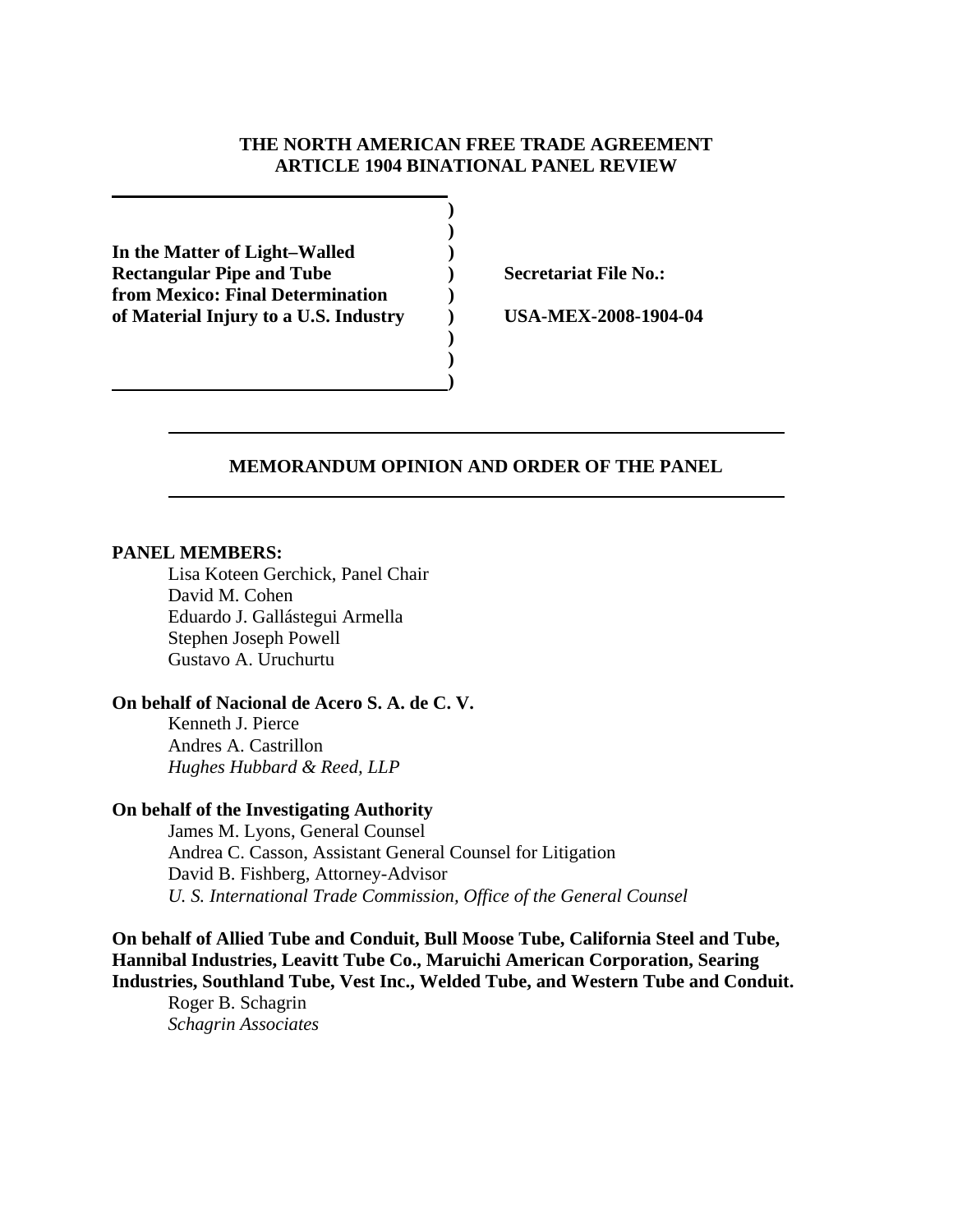## **I. INTRODUCTION**

This Binational Panel ("Panel") has been established pursuant to Article 1904.2 of the North American Free Trade Agreement ("NAFTA"). The panel was constituted to review the July 28, 2008, final determination rendered by the United States International Trade Commission ("the Commission," "ITC," or "investigating authority") in *Light–Walled Rectangular Pipe and Tube from Republic of Korea, Mexico, Turkey, and the People's Republic of China:* Investigation Nos. 701–TA–449 and 731–TA–1118–1120 (Final)*,* 73 Fed. Reg. 45,244-45 (August 4, 2008) ("Commission's Final Determination" or "Final Determination").

On August 29, 2008, Nacional de Acero S.A. de C.V. ("Nacional" or "Complainant") filed a First Request for Panel Review with the United States Section of the NAFTA Secretariat. *North American Free-Trade Agreement, Article 1904 NAFTA Panel Reviews; Request for Panel Review*, 73 Fed. Reg. 52,024 (Sept. 8, 2008). On September 25, 2008, Complainant, a respondent Mexican manufacturer, filed a complaint contesting the Commission's Final Determination, which found that the domestic industry producing light-walled rectangular pipe and tube ("LWR pipe and tube" or "subject imports") was materially injured by imports from Mexico of LWR pipe and tube sold at less than fair value ("LTFV"). The Commission and twelve domestic producers ("U.S. Producers") $<sup>1</sup>$  $<sup>1</sup>$  $<sup>1</sup>$  filed notices of appearance in opposition to</sup> Nacional's appeal on October 8, 2008, and September 26, 2008, respectively. This Panel convened a hearing in Washington, DC on July 28, 2010, at which counsel for Nacional, the

<span id="page-1-0"></span> 1 The twelve U.S. producers consisted of: Allied Tube and Conduit; Atlas Tube; California Steel and Tube; EXLTUBE; Hannibal Industries; Leavitt Tube Company LLC; Maruichi American Corporation; Searing Industries; Southland Tube; Vest Inc.; Welded Tube; and Western Tube and Conduit.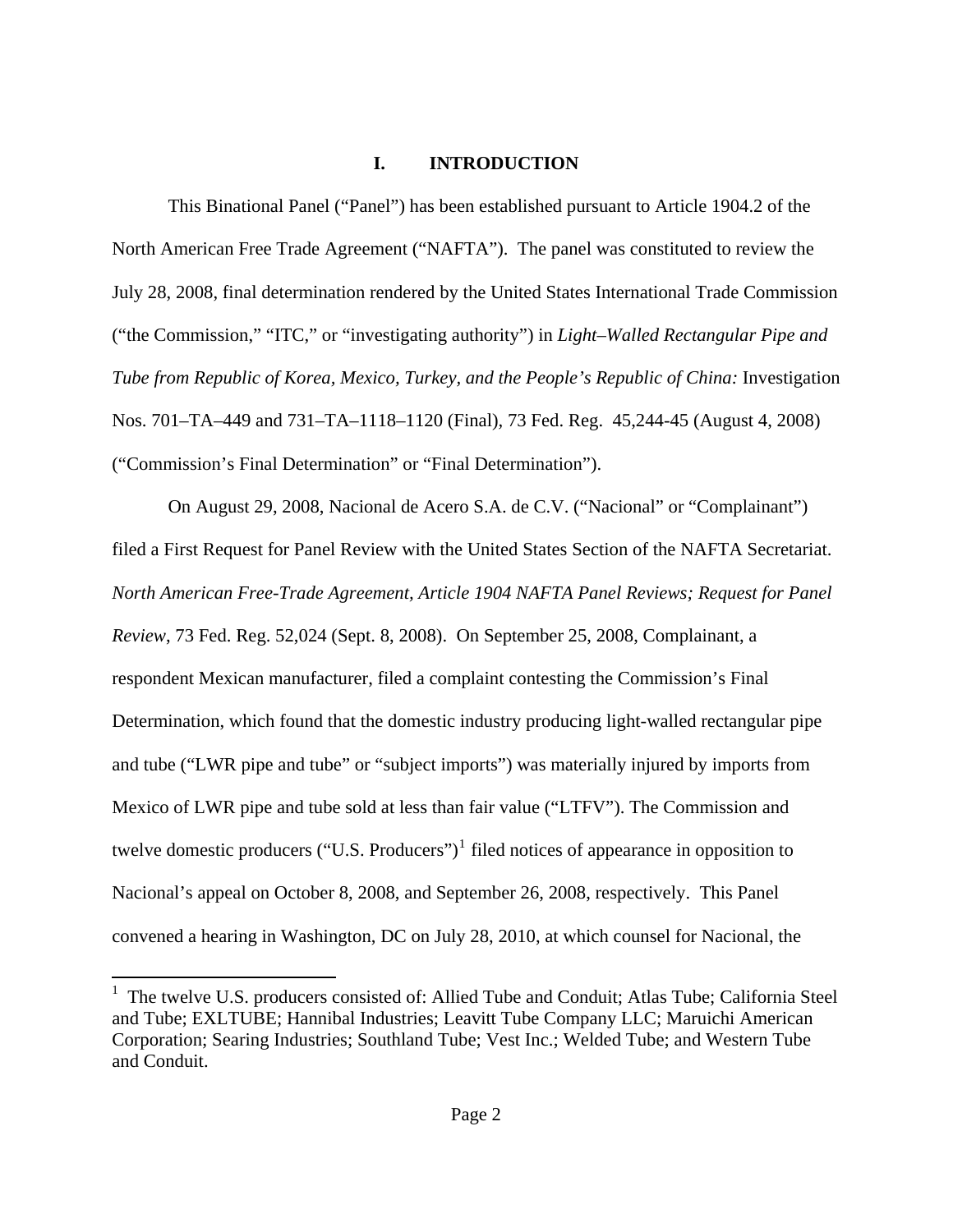Commission, and the U.S. Producers appeared and participated in oral argument. For reasons more fully set out below, and on the basis of the evidence in the administrative record, the applicable law, the written submissions of the participants and oral argument at the Panel's hearing, the Panel remands the investigating authority's Final Determination in this matter.

### **II. BACKGROUND**

On June 27, 2007, twelve U.S. producers filed a petition with the Commission and the Department alleging that LWR pipe and tube from China were being subsidized within the meaning of Section 703(b) of the Tariff Act of 1930, as amended, 19 U.S.C. §1671b(b) ("Act") and that imports of LWR pipe and tube from China, Korea, Turkey and Mexico were being sold at less than fair value within the meaning of Section 733(b) of the Act. *Initiation of Antidumping Duty Investigations: Light–Walled Rectangular Pipe and Tube from Republic of Korea, Mexico, Turkey, and the People's Republic of China*, 72 Fed. Reg. 40,274-80 (July 24, 2007). On July 24, 2007, the U.S. Department of Commerce ("the Department" or "Commerce") initiated its investigations to determine whether LWR pipe and tube from Mexico, Turkey, and the Republic of Korea were being sold in the U.S. below fair market value. *Id.*

On August 28, 2007, the Commission issued its preliminarily determination. The Commission found that there was "a reasonable indication that an industry in the United States is materially injured or threatened with material injury" by reason of imports from Mexico of LWR pipe and tube alleged to be to be sold in the United States at less than fair value. *Light-Walled Rectangular Pipe and Tube From China, Korea, Mexico, and Turkey:* Investigation Nos. 701- TA-449 and 731-TA-1118-1121 (Preliminary), 72 Fed. Reg. 49,310-11 (August 28, 2007).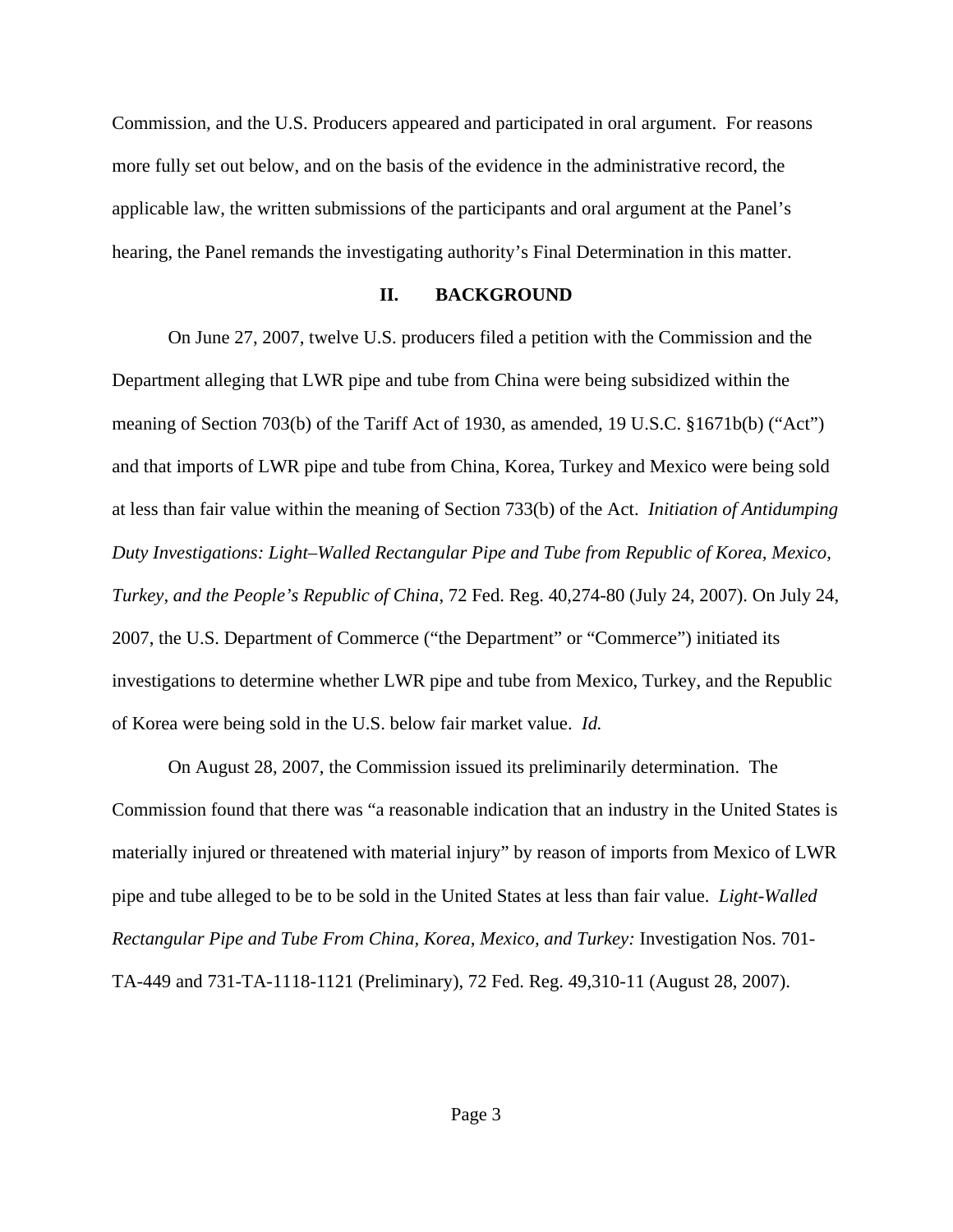The Department, upon timely request from the U.S. Producers, postponed its preliminary determinations with respect to China, Korea, and Mexico by 50 days to January 23, 2008. *Postponement of Preliminary Determination of Antidumping Duty Investigations: Light–Walled Rectangular Pipe and Tube from Mexico, Turkey, and the Republic of Korea:* 72 Fed. Reg. 64,044 (November 14, 2007). Because the deadline for the final determination was set at 75 days after the preliminary determination, the consequence of postponing the preliminary determination was to postpone the final determination by 50 days as well. *Id.* Commerce published its preliminary affirmative determination on January 30, 2008. *Notice of Preliminary Determination of Sales at Less Than Fair Value: Light-Walled Rectangular Pipe and Tube From Mexico*, 73 Fed. Reg. 5,515-25 (January 30, 2008).

The Commission thereupon issued a notice of schedule for its final injury investigation. *Light-Walled Rectangular Pipe and Tube From China, Korea, Mexico, and Turkey:* Investigation Nos. 701–TA–449 and 731–TA–1118–1121 (Final), 73 Fed. Reg. 6,740-41 (February 5, 2008). The scheduling notice, *inter alia*, provided the following timetable: On March 28, 2008, the prehearing staff report would be placed in the nonpublic record (with the public version to be issued thereafter); the deadline for pre-hearing briefs would be April 4, 2008; the hearing would take place on April 11, 2008; post-hearing briefs would be due on April 18, 2008; on May 6, 2008, the Commission would make available to the parties all information on which they had not had opportunity to comment; and the deadline for filing final comments would be May 8, 2008. *Id.* In accordance with the schedule, the Commission staff and the parties met each deadline. *Light– Walled Rectangular Pipe and Tube from Republic of Korea, Mexico, Turkey, and the People's Republic of China:* Investigation Nos. 701–TA–449 and 731–TA–1118–1120 (Final)*,*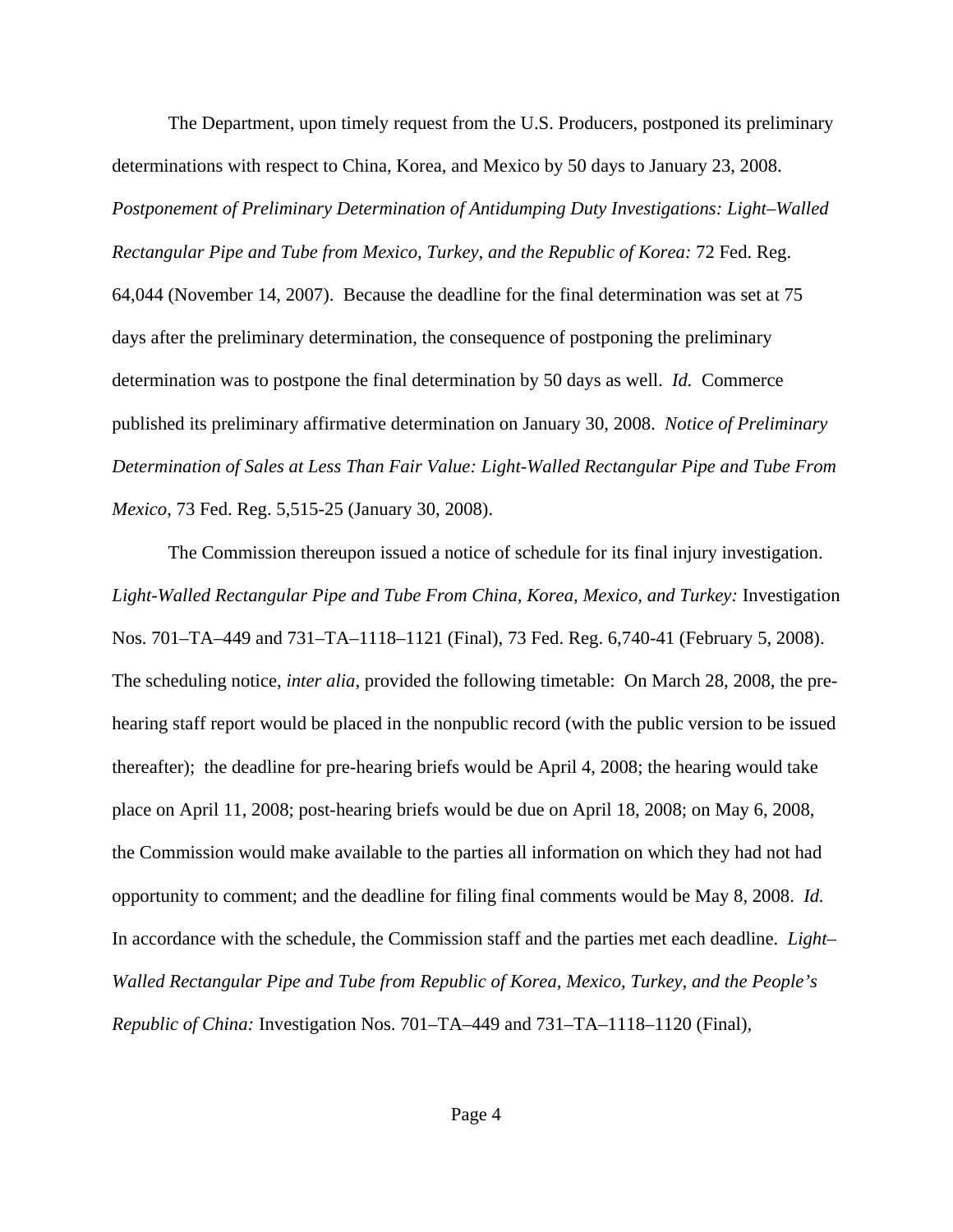Administrative Record ("Admin. Rec."), List 1, Doc. Nos. 106, 113, 114, 126, 130-132, 150, 151-154, and 159-161; List 2, Doc Nos. 297-299, 313, 314, and 317-328.

On June 24, 2008, the Department published its final determination that LWR pipe and tube from Mexico were being sold at less-than-fair-value. *Final Determination of Sales at Less Than Fair Value: Light-Walled Rectangular Pipe and Tube from Mexico*, 73 Fed. Reg. 35,649- 5[2](#page-4-0) (June 24, 2008).<sup>2</sup> The Commission issued its Final Determination on July 17, 2008, finding that the domestic industry producing LWR pipe and tube was materially injured by reason of imports from Mexico sold in the United States at less than fair value. *Final Determination*, 73 Fed. Reg. at 45,244-45.

# **III. STATEMENT OF ISSUES**

Complainant asserts the following errors on appeal: $3$ 

- 1. The Commission erred in excluding the 2008 pricing evidence submitted by Nacional with its final comments on May 6, 2008. Nacional maintains that the proffered evidence would have demonstrated that, at the time closest to vote day, the U.S. industry was profitable and not suffering material injury by reason of subject imports at LTV from Mexico.
- 2. The Commission's final determination was contrary to substantial evidence and not in accordance with law when it overlooked and/or discounted the 2008 evidence on the record and, instead, made its determination primarily relying on the evidence on the record regarding the domestic industry conditions during the period between 2005 and 2007. Nacional maintains that, had the Commission properly weighed the 2008 evidence on the record, it would not have found that the U.S. industry

<span id="page-4-0"></span> 2 The Department subsequently issued an amended final determination in which, *inter alia*, it adjusted the final determination dumping margin assessed against certain importers from Mexico. *Notice of Amended Final Determination of Sales at Less Than Fair Value: Antidumping Duty Orders; Light–Walled Rectangular Pipe and Tube from Mexico, the People's Republic of China, and the Republic of Korea: Light–Walled Rectangular Pipe and Tube from the Republic of Korea,* 73 Fed. Reg. 45,403-405 (August 5, 2008).

<span id="page-4-1"></span> $3\,$  In its Complaint, Nacional identified thirteen issues but progressively narrowed and refined its allegations of error in its briefs and at oral argument.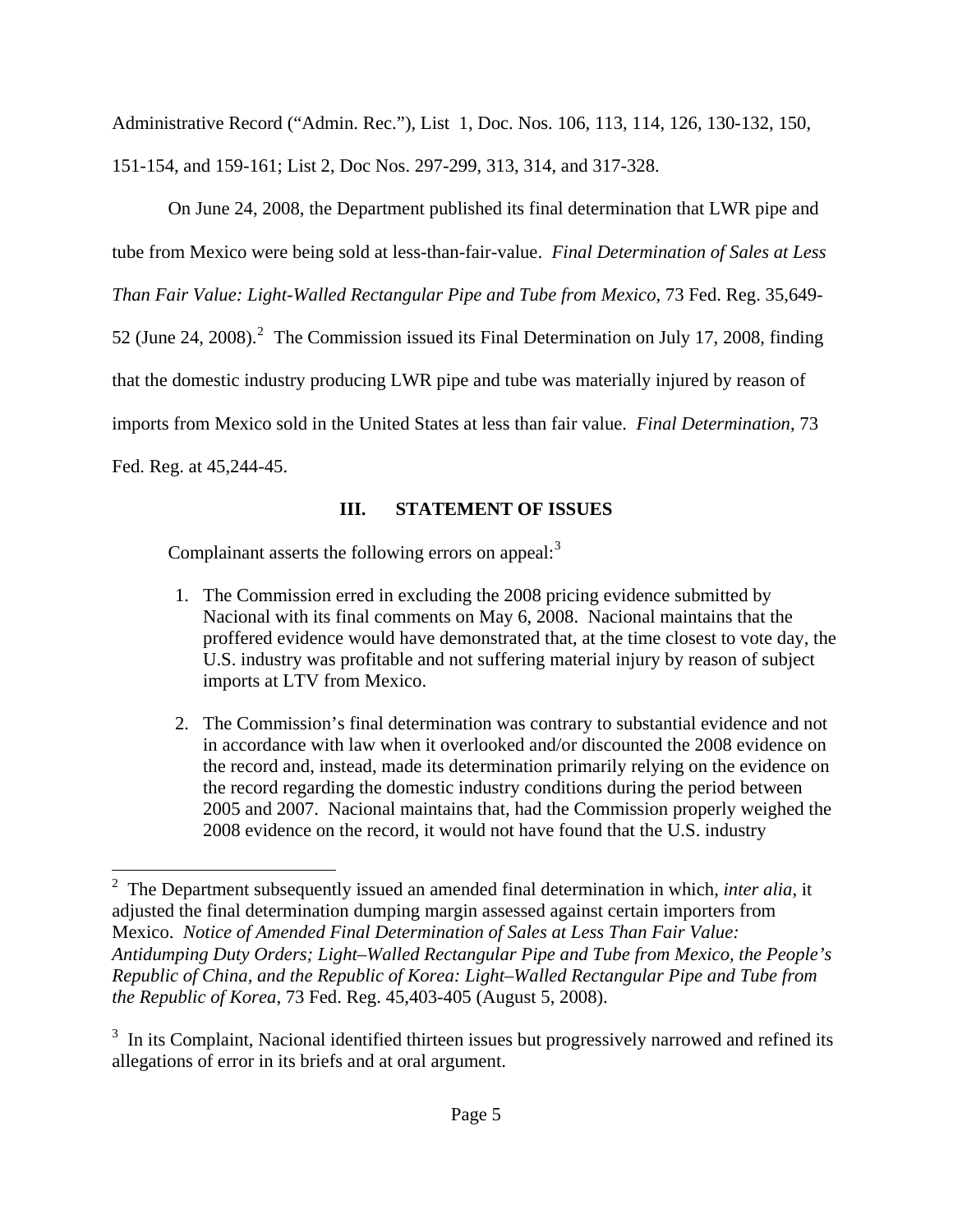producing LWR pipe and tube was materially injured by reason of subject imports at LTV from Mexico.

## **IV. STANDARD OF REVIEW**

Pursuant to NAFTA Article 1904.3, "the Panel shall apply the standard of review set out in Annex 1911 and the general legal principles that a court of the importing party otherwise would apply to a review of a determination of the competent investigating authority." NAFTA Art. 190[4](#page-5-0).3. In reviewing the determination of the investigating authority, in this case the ITC,<sup>4</sup> a panel applies the same standard of review and general legal principles as would the U.S. Court of International Trade and the U.S. Court of Appeals for the Federal Circuit. *Id*. As a result, NAFTA Annex 1911 mandates application of the standard of review set out in Section  $516A(b)(1)(B)$  of the Act, which establishes that "the court shall hold unlawful any determination, finding, or conclusion found . . . to be unsupported by substantial evidence on the record, or otherwise not in accordance with law." 19 U.S.C. §1516a(b)(1)(B)(i); *see also*  NAFTA Annex 1911.

Under Section  $516A(b)(2)(A)$ , the review performed by courts, and in this case by this binational panel, must be confined to "the [administrative] record," which means that the panel is limited to "information presented to or obtained by [the Commission]...during the course of the administrative proceeding,...a copy of the determination, all transcripts or records of conferences or hearings, and all notices published in the Federal Register." 19 U.S.C. §1516a (b)(2)(A). In addition, in determining whether the administrative record adequately supports the agency's

<span id="page-5-0"></span><sup>&</sup>lt;sup>4</sup> Pursuant to the NAFTA Agreement, the competent investigating authorities in the United States are the International Trade Administration of the United States Department of Commerce and/or the United States International Trade Commission. NAFTA, Annex 1911.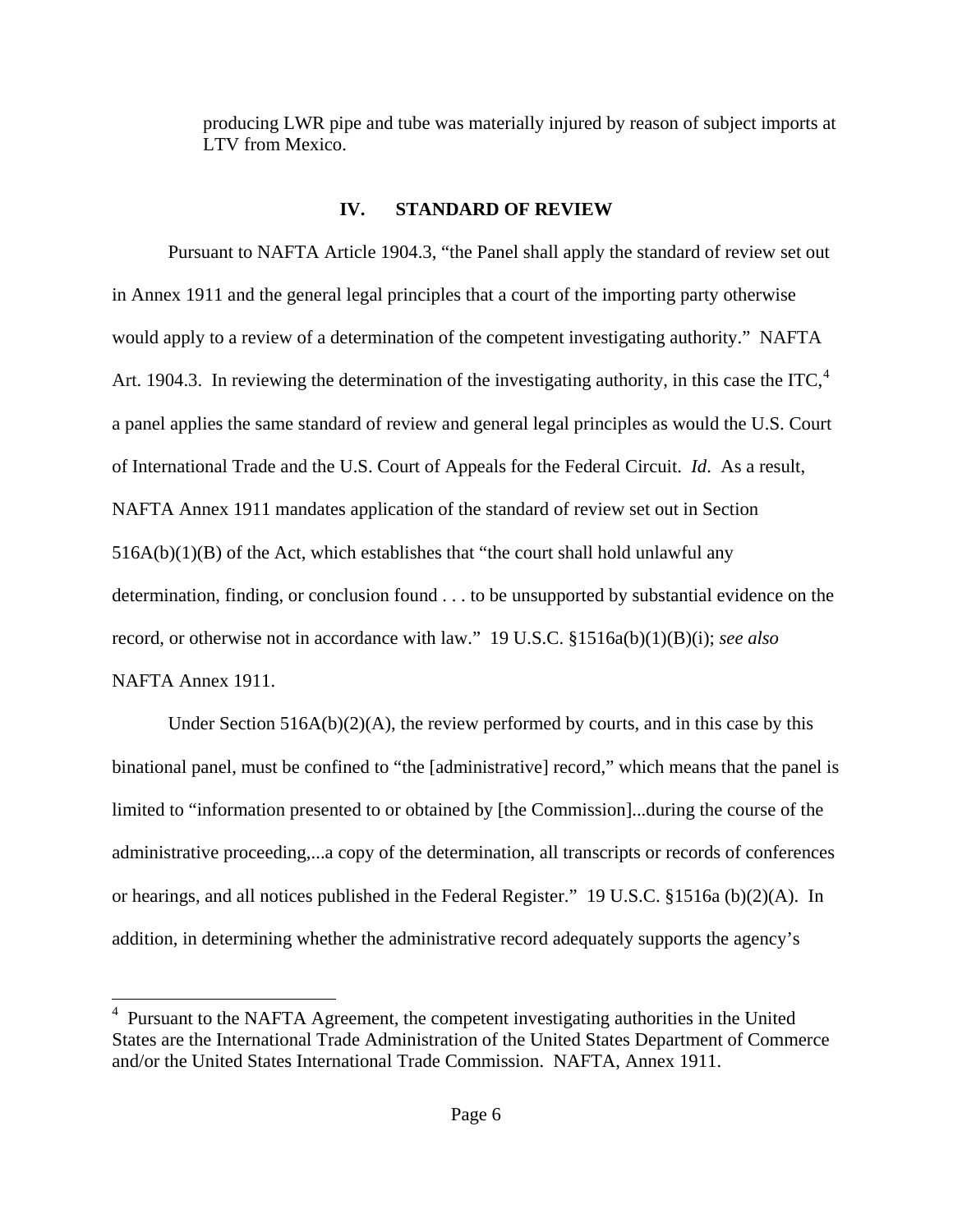decision, the ITC must be adjudged only on the grounds and findings actually stated in its determination, not on the basis of *post hoc* argumentation of counsel. *Bowen v. Georgetown University Hospital*, 488 US 204, 212-13 (1988) (consideration of "what appears to be nothing more than an agency's convenient litigating position would be entirely inappropriate"); *Florida Manufactured Housing Assn. v. Cisneros*, 53 F3d 1565, 1574 (11th Cir. 1995) (no consideration when the new interpretation is a mere litigation position); *USX Corp v. Office of Workers' Compensation Programs*, 978 F2d 656, 658 (11th Cir. 1992) (no deference to agency's litigating position absent prior interpretation).

The U.S. Supreme Court in *Universal Camera* stated that the substantial evidence standard requires "more than a scintilla...such relevant evidence as a reasonable mind might accept as adequate to support a conclusion." *Universal Camera Corp. v. NLRB*, 340 U.S. 474, 477 (1951); *see also, Consolidated Edison Co. v. NLRB*, 305 U.S. 197, 229 (1938); *Matsushita Elec. Indus. Co. v. United States*, 750 F.2d 927, 933 (Fed. Cir. 1984). In assessing such "substantiality," courts and binational panels must consider "the record in its entirety, including the body of evidence opposed to the [agency's] view." *Universal Camera,* 370 U.S. at 477.

This, however, does not enable courts or binational panels to "reweigh" the evidence or substitute their judgment for that of the original finder of fact. *Id.* at 488 (reviewing authority may not "displace the [agency's] choice between two fairly conflicting views, even though [it] would justifiably have made a different choice had the matter been before it *de novo*.") The U.S. Court of Appeals for the Federal Circuit has explained that "even if it is possible to draw two inconsistent conclusions from evidence in the record, such a possibility does not prevent [the Commission's] determination from being supported by substantial evidence." *Am. Silicon Techs.*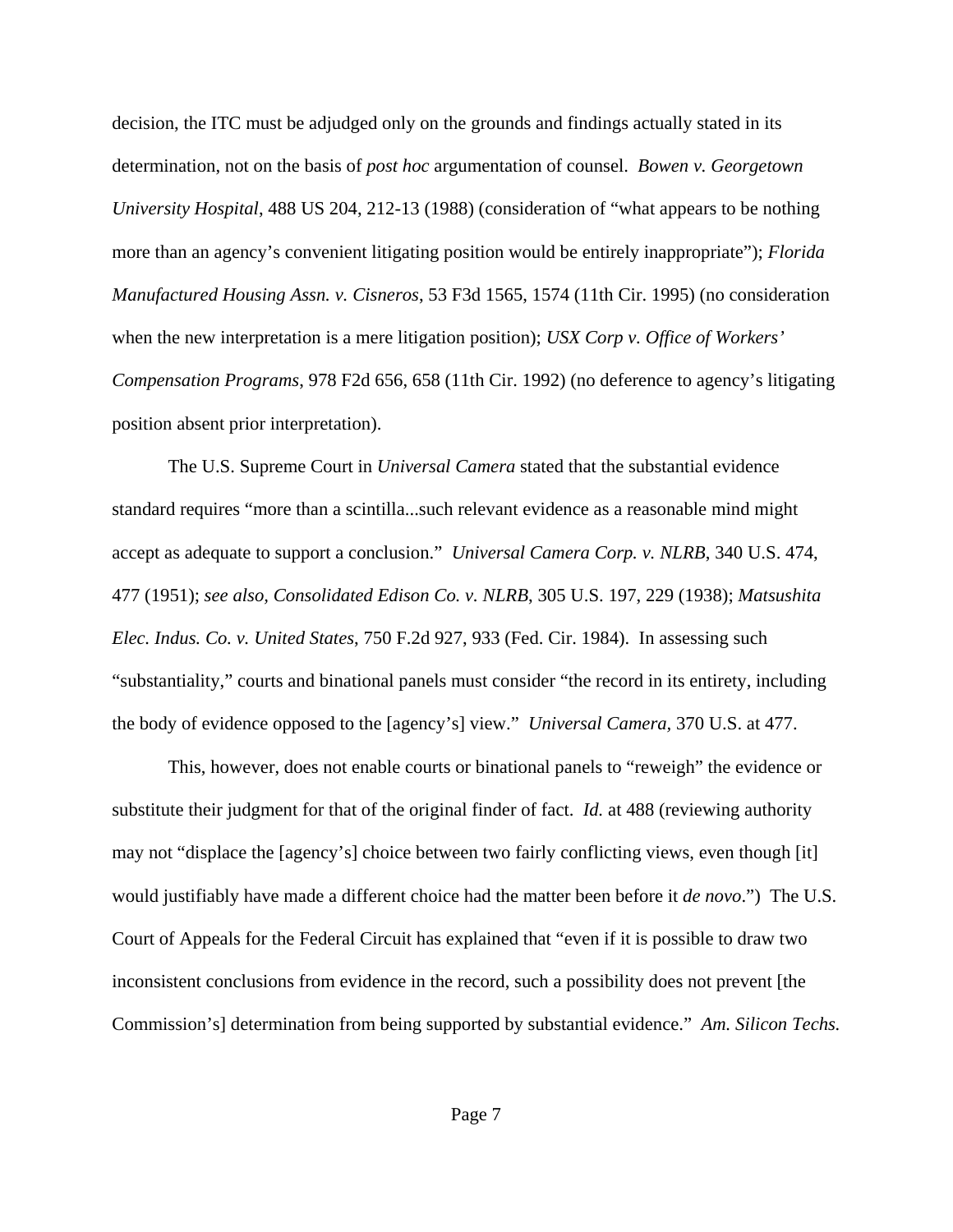*v. United States*, 261 F.3d 1371, 1376 (Fed. Cir. 2001). As recently stated by the Federal Circuit

in *Nippon Steel Corp. v. United States*:

A party challenging the Commission's determination under the substantial evidence standard has chosen a course with a high barrier to reversal. *Mitsubishi Heavy Indus., Ltd. v. United States,* 275 F.3d 1056, 1060 (Fed.Cir.2001). We have explained that "even if it is possible to draw two inconsistent conclusions from evidence in the record, such a possibility does not prevent determination from being supported by substantial evidence." *Am. Silicon Techs. v. United States,* 261 F.3d 1371, 1376 (Fed. Cir.2001). Accordingly, the question for [a reviewing court] is "not whether we agree with the Commission's decision, nor whether we would have reached the same result as the Commission had the matter come before us for decision in the first instance."…[*United States Steel Group v. United States,* 96 F.3d 1352, 1357 (Fed.Cir.1996] Rather, "we must affirm a Commission determination if it is reasonable and supported by the record as a whole, even if some evidence detracts from the Commission's conclusion. *Altx, Inc. v. United States,* 370 F.3d 1108, 1121 (Fed.Cir.2004) (internal quotation marks omitted). In short, we do not make the determination; we merely vet the determination."

*Nippon Steel Corp. v. United States*, 458 F. 3d 1345, 1352 (Fed. Cir. 2006). Thus, as a general rule, the courts and binational panels, in their capacity of reviewing authorities, accord deference to an agency's factual findings, its statutory interpretations, and its methodologies when applying

the substantial evidence standard. *Id.* 

However, an agency's decision must have a reasoned basis. The reviewing authority may not defer to an agency determination premised on inadequate analysis or reasoning. The extent of deference to be accorded agency determinations is dependent on "the thoroughness evident in [its] consideration, the validity of its reasoning, [and] its consistency with earlier and later pronouncements...." *Ceramica Regiomontana, S.A. v. United States*, 636 F.Supp. 961, 966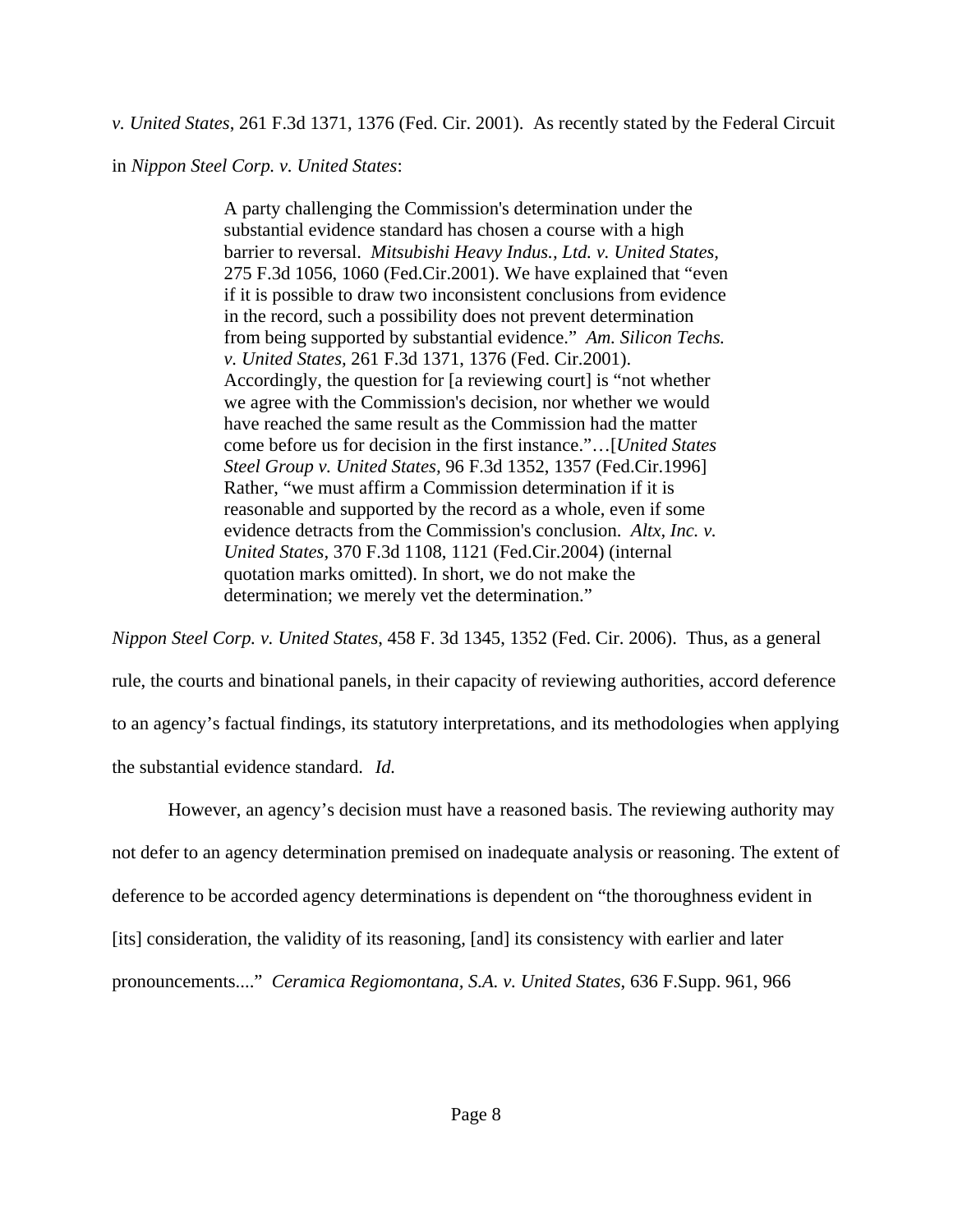(1986), *aff'd*, 810 F.2d 1137 (Fed.Cir. 1987), citing *Skidmore v. Swift & Co.*, 323 U.S. 134, 140 (1944)), *aff'd*, 810 F.2d 1137 (Fed. Cir. 1987).

For the Panel to determine whether the ITC's determination is supported by substantial evidence, the Panel must consider the ITC's reasons for its conclusions and determine whether there is a rational connection between the facts found and the choice made by the ITC. *See Bando Chem. Indus. v. United States*, 787 F. Supp. 224, 227 (Ct. Int'l Trade 1992) (*citing Bowman Transportation v. Arkansas-Best Freight System*, 419 U.S. 281, 285 (1974). A reviewing panel may not, "even as to matters not requiring expertise ... displace the [agency's] choice between two fairly conflicting views, even though the court would justifiably have made a different choice had the matter been before it *de novo." Universal Camera*, 340 U.S. at 488.[5](#page-8-0)

Regarding the second part of the standard of review, whether the agency acted "in accordance with law", the panel must follow the standard of review and general legal principles as would the Court of International Trade and the Federal Circuit. NAFTA Art. 1904.3. In reviewing an agency's interpretation of a statute, in this case the relevant statutory provisions of the Act, U.S. courts (and therefore the panel) apply *Chevron U.S.A., Inc. v. Natural Resources Defense Council*, which addresses judicial review of administrative interpretations of statutes. *Chevron U.S.A. Inc. v. Natural Resources Defense Council*, 467 U.S. 837, 842-43 (1984). Under *Chevron*, in the absence of a clear intent of Congress, federal courts must defer to any reasonable

<span id="page-8-0"></span> 5 *See also National R.R. Passenger Corp. v. Boston & Marine Corp.*, 503 U.S. 407, 417 (1992) (when considering whether or not a decision is "in accordance with law," the panel must defer "to reasonable interpretations by an agency of a statute that it administers. . ."); *Arkansas v. Oklahoma*, 503 U.S. 91, 113 (1992) (the panel may not substitute its own judgment for that of the agency when there are two legitimate alternative views); *Consolo v. Federal Maritime Commission*, 383 U.S. 607, 619-620 (1966) ("the possibility of drawing two inconsistent conclusions from the evidence does not prevent an administrative agency's finding from being supported by substantial evidence.")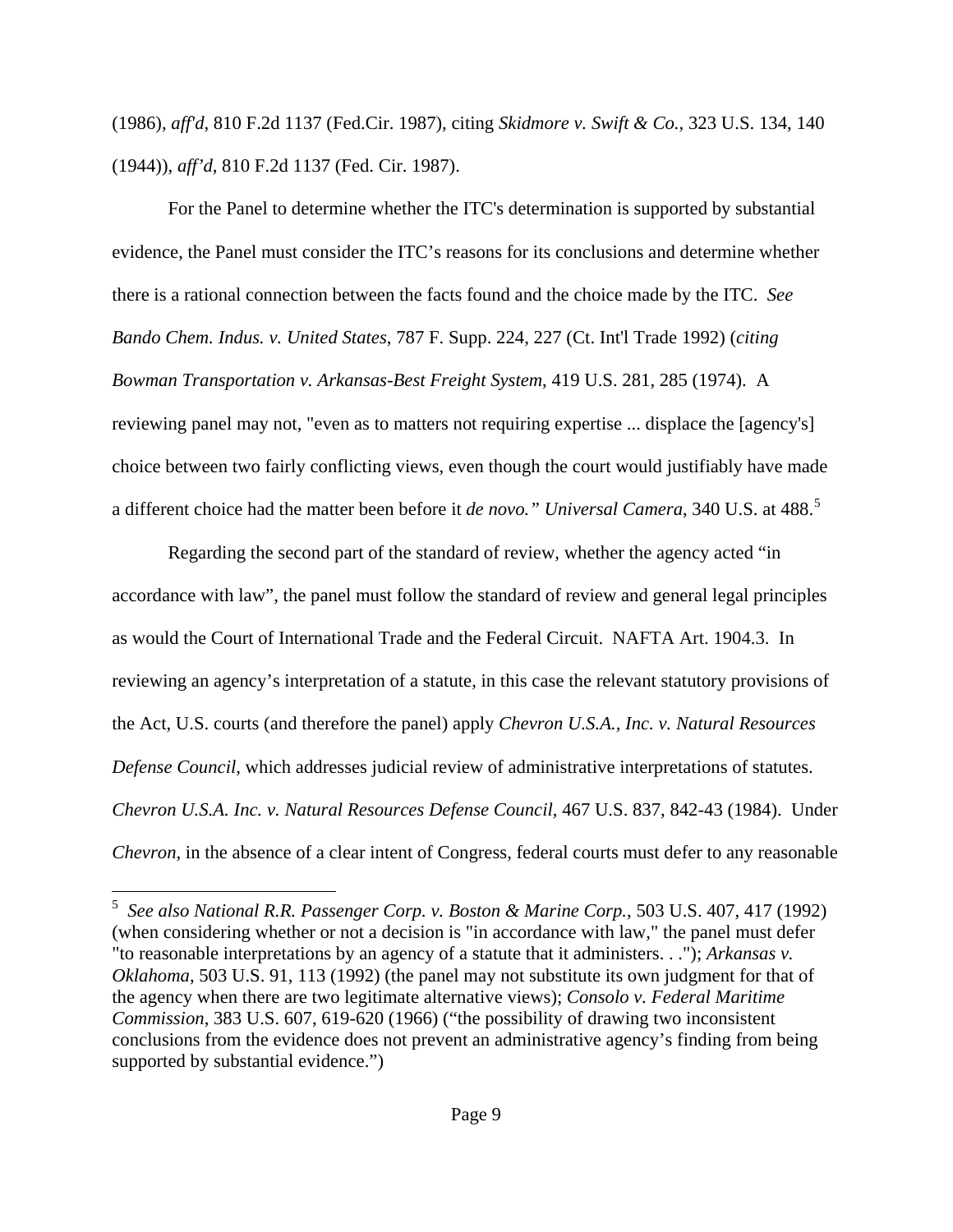interpretation by the agency charged with administration of a statute. *Id.* If the statute is silent or ambiguous with respect to the specific issue, the question for the court is whether the agency's determination is based on a permissible construction of the statute. *Id.*

On this point, the Court in Chevron states:

When a court reviews an agency's construction of the statute which it administers, it is confronted with two questions. First, always, is the question whether Congress has directly spoken to the precise question at issue. If the intent of Congress is clear, that is the end of the matter; for the court, as well as the agency, must give effect to the unambiguously expressed intent of Congress. If, however, the court determines Congress has not directly addressed the precise question at issue, the court does not simply impose its own construction of the statute, as would be necessary in the absence of an administrative interpretation. Rather, if the statute is silent or ambiguous with respect to the specific issue, the question for the court is whether the agency's answer is based on a permissible construction of the statute.

*Id.* at 842-43.<sup>[6](#page-9-0)</sup>

Thus, as expressed by the Court of International Trade, "as long as the agency's

methodology and procedures are reasonable means of effectuating the statutory purpose, and

there is substantial evidence in the record supporting the agency's conclusions, the court will not

impose its own views as to the sufficiency of the agency's investigation or question the agency's

methodology." *Ceramica Regiomontana, S.A., supra, at* 966.<sup>[7](#page-9-1)</sup> In sum, the applicable standard

<span id="page-9-0"></span> 6 *See also Micron Tech., Inc. v. United States*, 117 F.3d 1386, 1394 (Fed. Cir. 1997) (the CIT and Federal Circuit must enforce the clear Congressional intent or, where the applicable statute is ambiguous or otherwise undefined, "accord substantial deference to [the Commission's] construction of pertinent statutes").

<span id="page-9-1"></span><sup>7</sup> *See also Torrington Co. v. United States*, [68 F.3d 1347,](http://openjurist.org/68/f3d/1347) 1351 (Fed.Cir.1995) (the Federal Circuit will "accord substantial deference to Commerce's statutory interpretation, as the International Trade Administration is the 'master' of the antidumping laws"); *PPG Indus., Inc. v. United States*, [978 F.2d 1232,](http://openjurist.org/978/f2d/1232) 1238 (Fed.Cir.1992) (courts will recognize that the Department of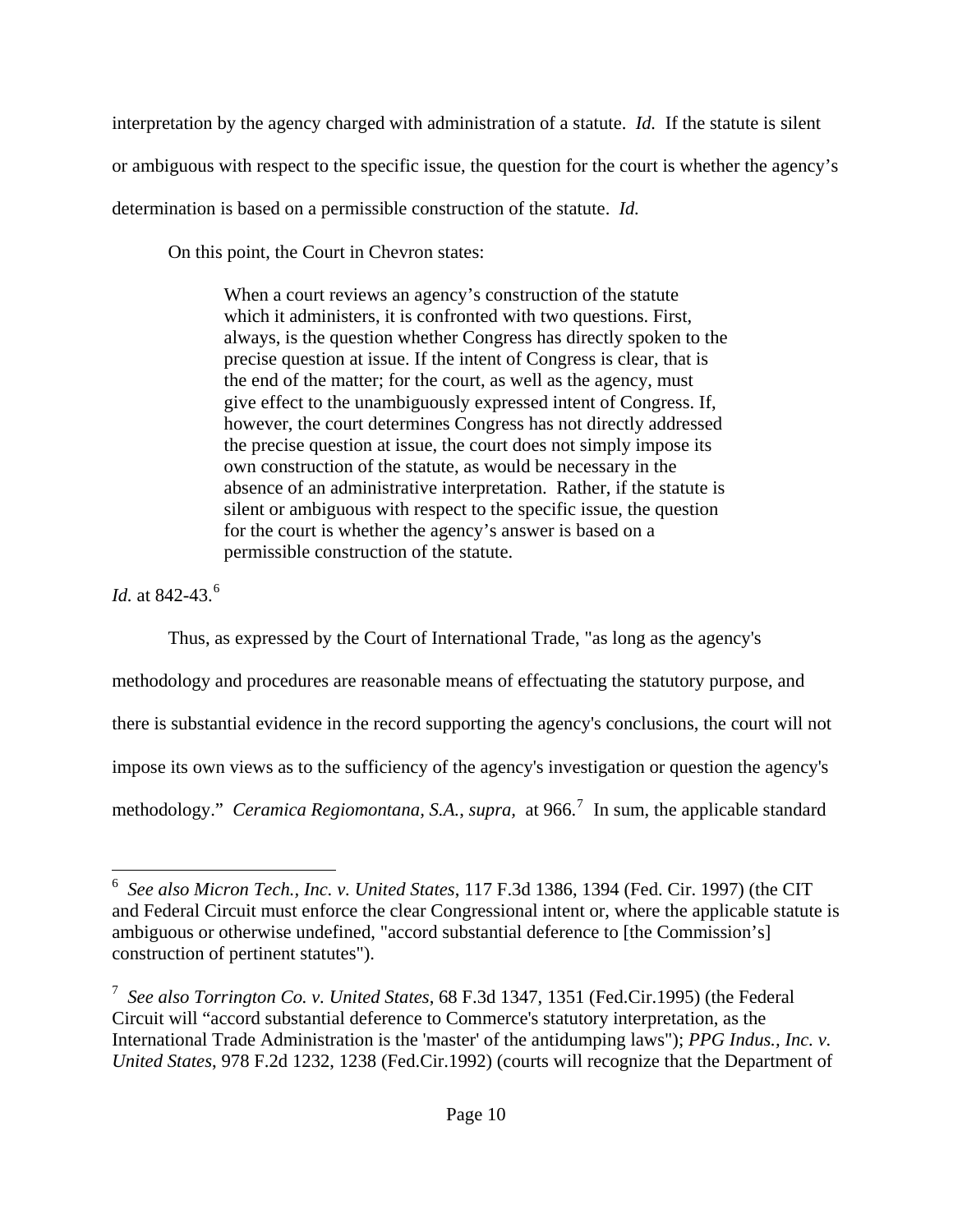of review for this matter requires the Panel to uphold the ITC's determination if it is supported by substantial evidence on the record and is not contrary to law, even if the Panel would have made a different determination had it been the initial trier of fact or interpreter of the statute*.*

# **V. DISCUSSION**

# **A. The Commission's Rejection of Nacional's May 6, 2008, Submission is Supported by Substantial Evidence and Otherwise in Accordance with Law.**

# **1. Arguments**

 On May 6, 2008, Nacional made two submissions to the Commission attaching price increase announcements issued in 2008. *See* Nacional de Acero S.A. de C.V. Letters to the Commission Requesting to Supplement the Record, May 6, 2008, Rule 60 Appendix to *Light– Walled Rectangular Pipe and Tube from Republic of Korea, Mexico, Turkey, and the People's Republic of China:* Investigation Nos. 701–TA–449 and 731–TA–1118–1120 (Final), ("Nacional's May 6, 2008 Letters, Rule 60 Appendix"). The Commission refused to accept these submissions. Nacional contends that the rejection of the submissions was arbitrary and in violation of law.

In support of its argument, Nacional contends:

1. The May 6, 2008, submissions responded to requests from two Commissioners made during the April 12, 2008, hearing.

Commerce is afforded broad discretion with regard to the conduct of investigations and that it has "the discretionary authority to determine the extent of investigation and information it needs.") Accordingly, the Commission's "statutory interpretations articulated in the course of antidumping proceedings [shall] draw *Chevron* deference." *Shakeproof Assembly Components v. United States*, 268 F.3d 1376 (Fed. Cir. 2001).

<u> 1989 - Johann Stoff, amerikansk politiker (d. 1989)</u>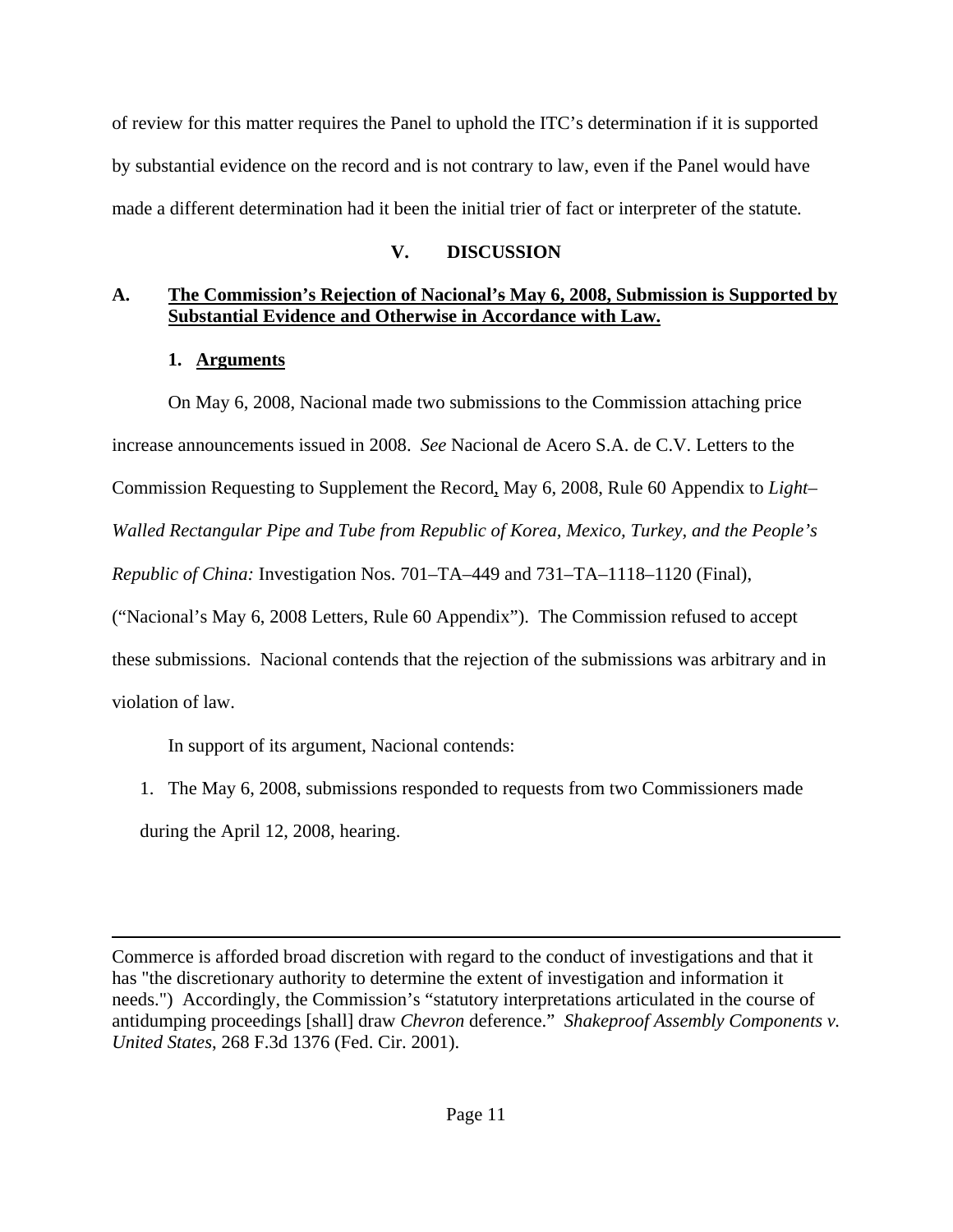2. Pursuant to the relevant statute, 19 U.S.C.  $\S 1677m(g)$ , the relevant regulation, 19 U.S.C. §207.30 (2008), and the Commission's Antidumping and Countervailing Duty Handbook, ("The Handbook") the record remained open until: (a) May 6, 2008, the date upon which the Commission made available to the parties information obtained by the Commission upon which the parties had not previously had an opportunity to comment; (b) May 8, 2008, the due date for comments on material disclosed by the Commission upon which the parties had not previously had an opportunity to comment; or, (c) May 7, 2008, four business days after the filing of the final staff report on May 1, 2008. Because Nacional made its submissions on May 6, 2008, the submissions were made while the record was open under any of these three dates.

3. Finally, Nacional relies upon *Certain Cold-Rolled Steel Products from Australia, India, Japan, Sweden and Thailand,* USITC Pub. No.3536, Inv. No. 731-TA-965, 971-972, and 981 (Final) (September 2002), to contend that the Commission's practice is to accept information regarding price increases after post-hearing briefs are filed.

 Nacional also points to Article 1904 Binational Review Panel, *Carbon and Certain Alloy Steel Wire Rod From Canada: Final Injury Determination*, Secretariat File No. USA-CDA-2002-1904-09 (Aug. 12 2004), for its discussion of the Commission's acceptance of new information after the filing of post-hearing briefs in the underlying case.

In opposition to Nacional's contentions, the Commission offers several arguments: 1. During the hearing, two Commissioners specifically requested evidence concerning price and cost increases from respondents, not Nacional. The Chairman, who possesses the authority to establish deadlines for the filing of responses to questions or requests made by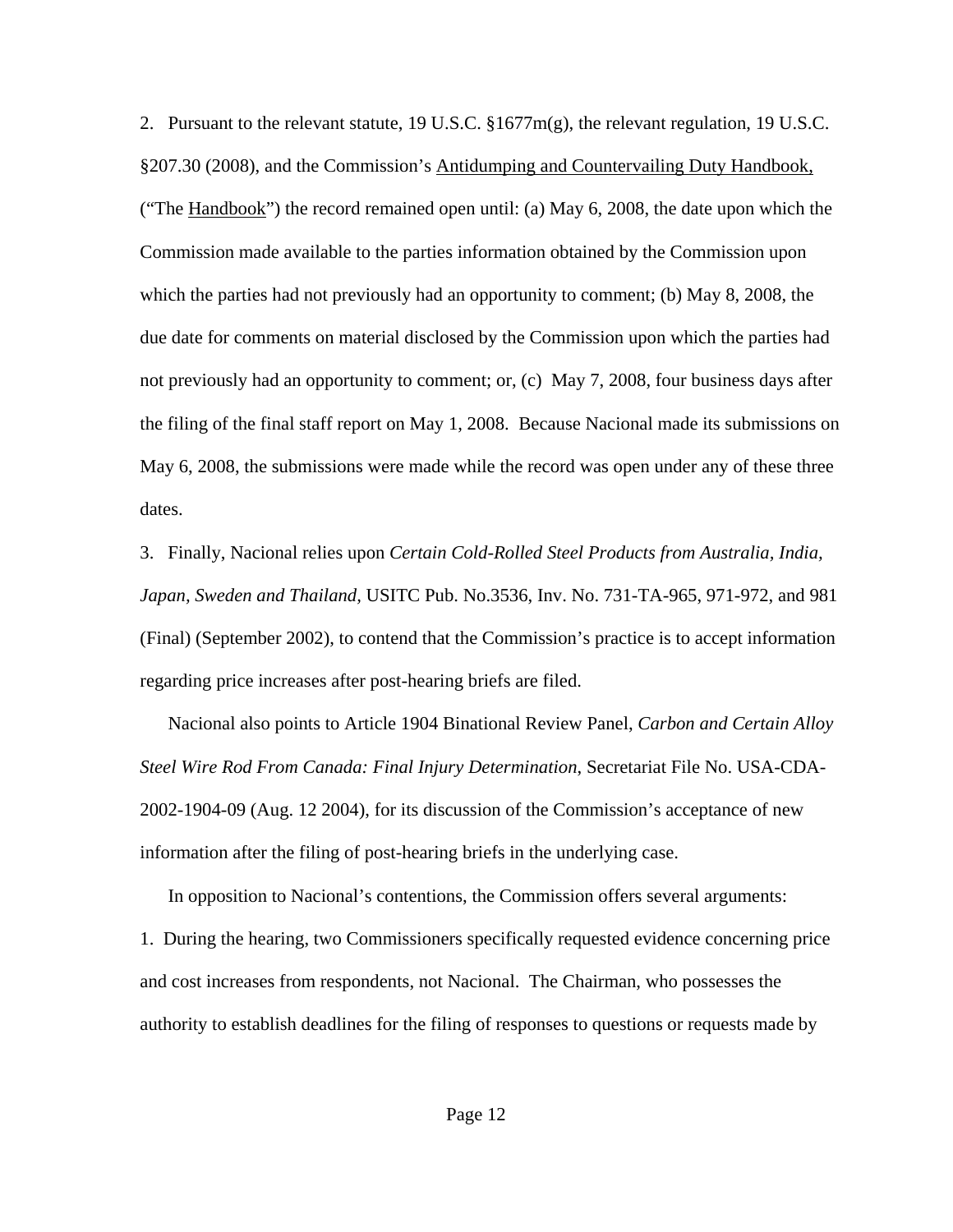the Commission (19 C.F.R. 207.25), established April 18, 2008, as the deadline for the submission of answers to the two Commissioners' requests.

 In its May 6, 2008, submissions to the Commission, Nacional did not contend that the submissions were made in response to requests from the Commission and, in any event, Nacional did not attempt to submit its information regarding price increase announcements until May 6, 2008, after the April 18, 2008, deadline established by the Chairman for responses to requests from the Commission.

2. All scheduling orders, including the one issued in this case on February 5, 2008, provide that a submission in addition to post-hearing briefs and final comments may be submitted only upon a showing that it is submitted in response to a specific request of the Commission or the Commission staff or upon a showing of good cause. Here, as noted, Nacional's submissions were not provided in response to a request or, if so, were untimely, and Nacional failed to demonstrate good cause for the acceptance of its submissions because, in its submissions, Nacional merely stated that the information Nacional wished to submit was "relevant and probative" to the issue before the Commission.

3. The Commission contends that it routinely rejects submissions that are not filed pursuant to the Commission's rules or the scheduling notice and cites a number of decisions, including *Acciai Speciali Terni S.p.A. v. United States*, 19 CIT 1051 (1995), which it alleges support this contention.

 With respect to *Certain Cold-Rolled Steel Products from Australia, India, Japan, Sweden and Thailand*, USITC Pub. No.3536, Inv. No. 731-TA-965, 971-972, and 981 (Final) (September 2002), upon which Nacional relies, the Commission contends that that was an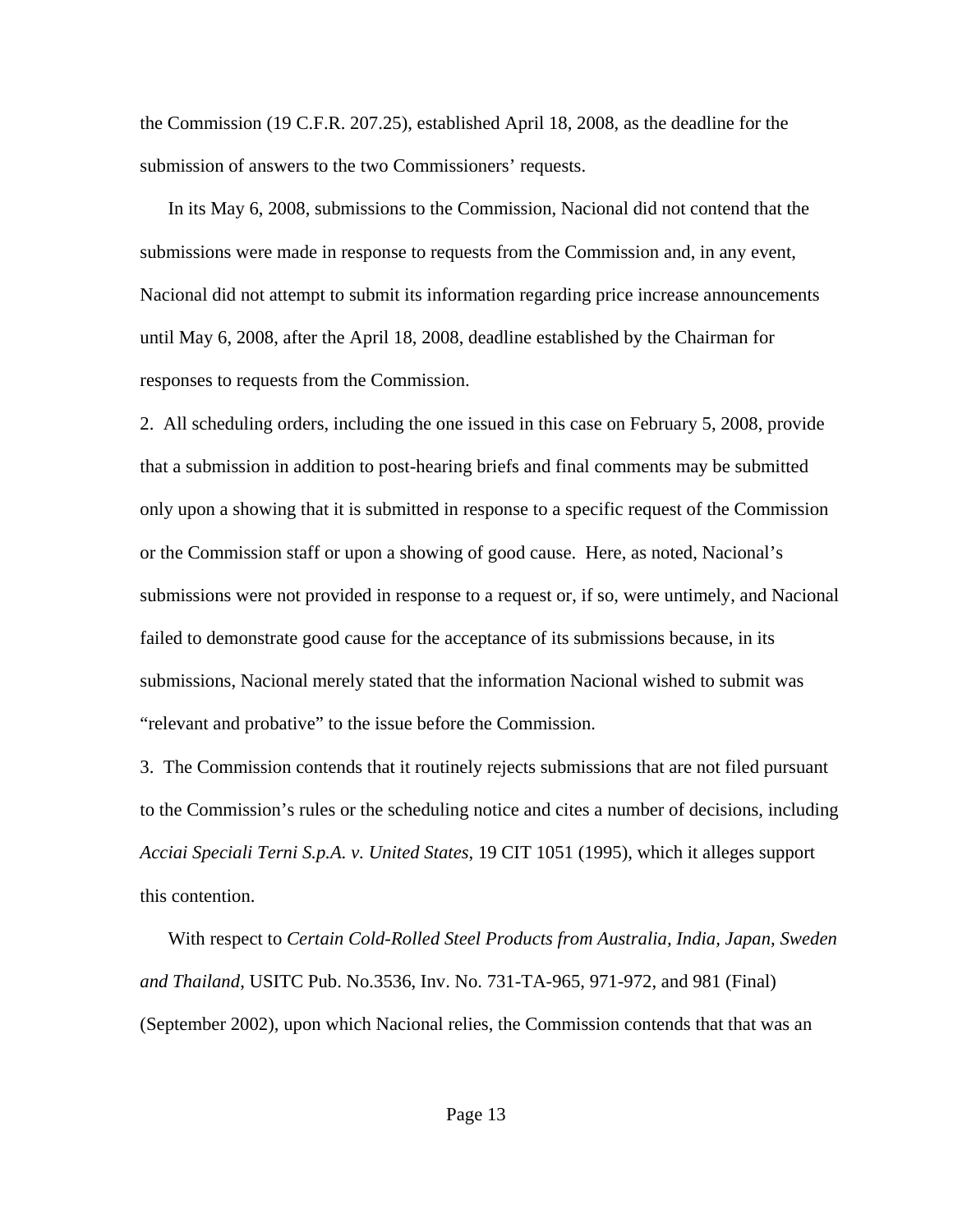unusual case involving the President's imposition of tariffs based upon a safeguards investigation on the bulk of the imports subject to the Commission's investigation.

 With respect to Article 1904 Binational Review Panel *Carbon and Certain Alloy Steel Wire Rod From Canada: Final Injury Determination,* Secretariat File No. USA-CDA-2002- 1904-09 (Aug. 12, 2004), upon which Nacional also relies, the Commission notes that the facts in that case were different in that the Commission there, unlike here, had accepted new information from some parties but not others and had rejected the submissions as "untimely", not, as here, because the information had not been requested or because the party submitting the information had failed to show good cause. The Commission also notes that, in any event, one NAFTA Panel's decision is not binding upon another NAFTA Panel.

In opposition to Nacional, the U.S. producers offer several arguments in support of the Commission's decision.

1. The U.S. producers contend that the plain language of the Commission's rules, such as 19 C.F.R. 207.30, and the Commission's scheduling notice makes it clear that new evidence cannot be submitted simply because the record remains open.

2. Nacional recognized that it was not entitled, as a matter of right, to submit new information. Its submissions asked the Commission to grant leave to submit the information pursuant to Commission Rule 201.12, which permits a party to an investigation to request the Commission to take particular action with respect to the investigation.

 Nacional recognized that it was not submitting the information pursuant to a request from the Commission or the Commission's staff, according to the U.S. producers, because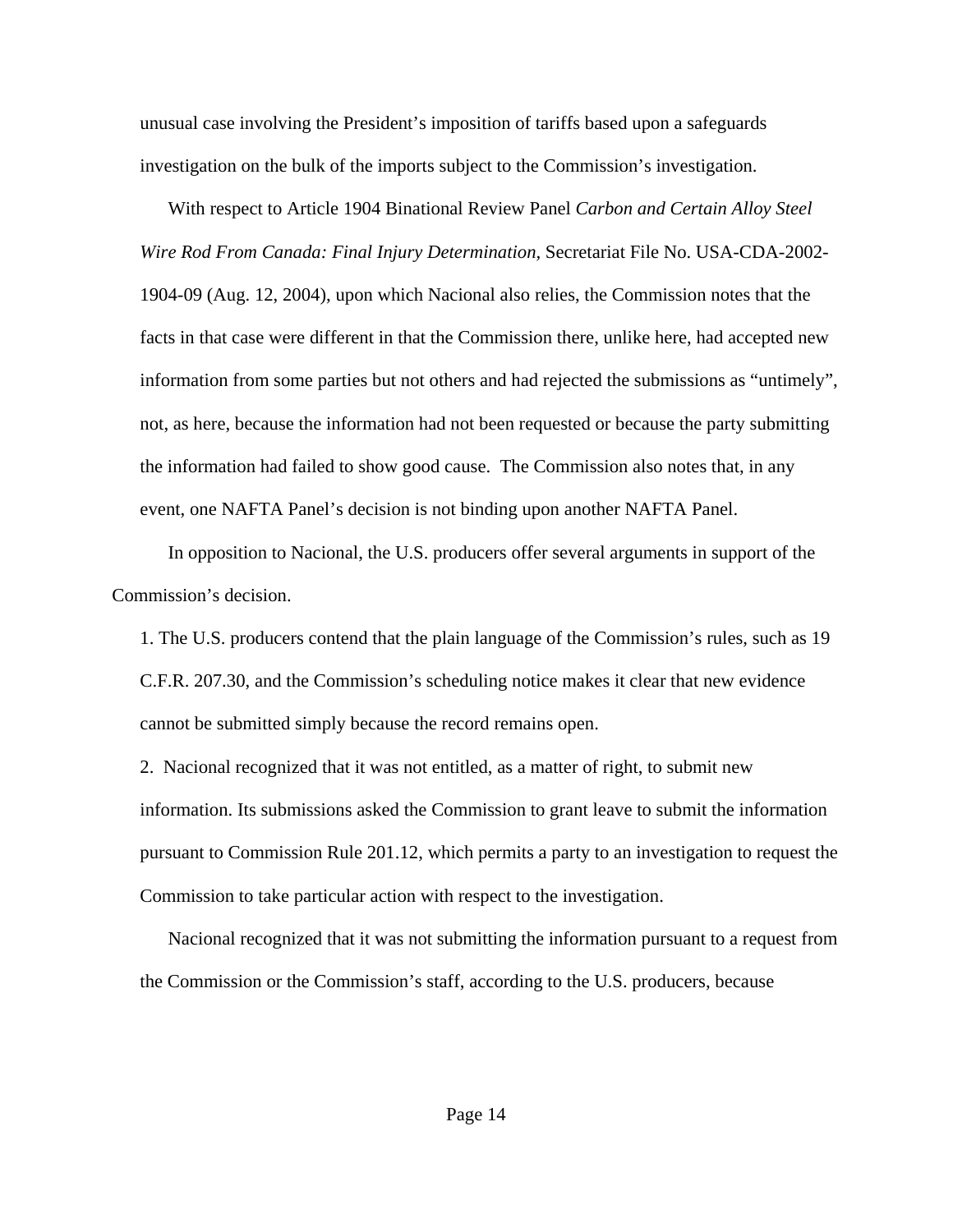Nacional's letters of submission did not state that the information was being submitted in response to a request from the Commission or the Commission's staff.

 Nacional, according to the U.S. producers, failed to demonstrate good cause for acceptance of the new information because it merely stated that the information had recently come to counsel's attention.

3. The U.S. producers contend that Nacional's reliance upon the **Handbook** was misplaced because the Handbook specifically provides that the Commission's Rules of Practice and Procedure, the Commission's interpretations of the statute, and rules and relevant judicial precedent all take precedence over the Handbook.

4. According to the U. S. producers, Nacional's reliance upon *Certain Cold-Rolled Steel Products from Australia, India, Japan, Sweden and Thailand*, USITC Pub. No.3536, Inv. No. 731-TA-965, 971-972, and 981 (Final) (September 2002), is misplaced because, there is no evidence that new information was presented to the Commission that the Commission cited in that determination.

 The U.S. producers also contend that Nacional incorrectly relies upon Article 1904 Binational Review Panel, *Carbon and Certain Alloy Steel Wire Rod From Canada: Final Injury Determination*, Secretariat File No. USA-CDA-2002-1904-09 (Aug. 12, 2004). One NAFTA Panel's decision is not binding upon another NAFTA Panel. Moreover, the circumstances presented in that case are not presented here. In that case, the Commission, without explanation, treated the parties in an inconsistent manner, rejecting the information submitted by one but accepting information submitted by another. Moreover, it was difficult to discern the reasoning of the Commission in that case.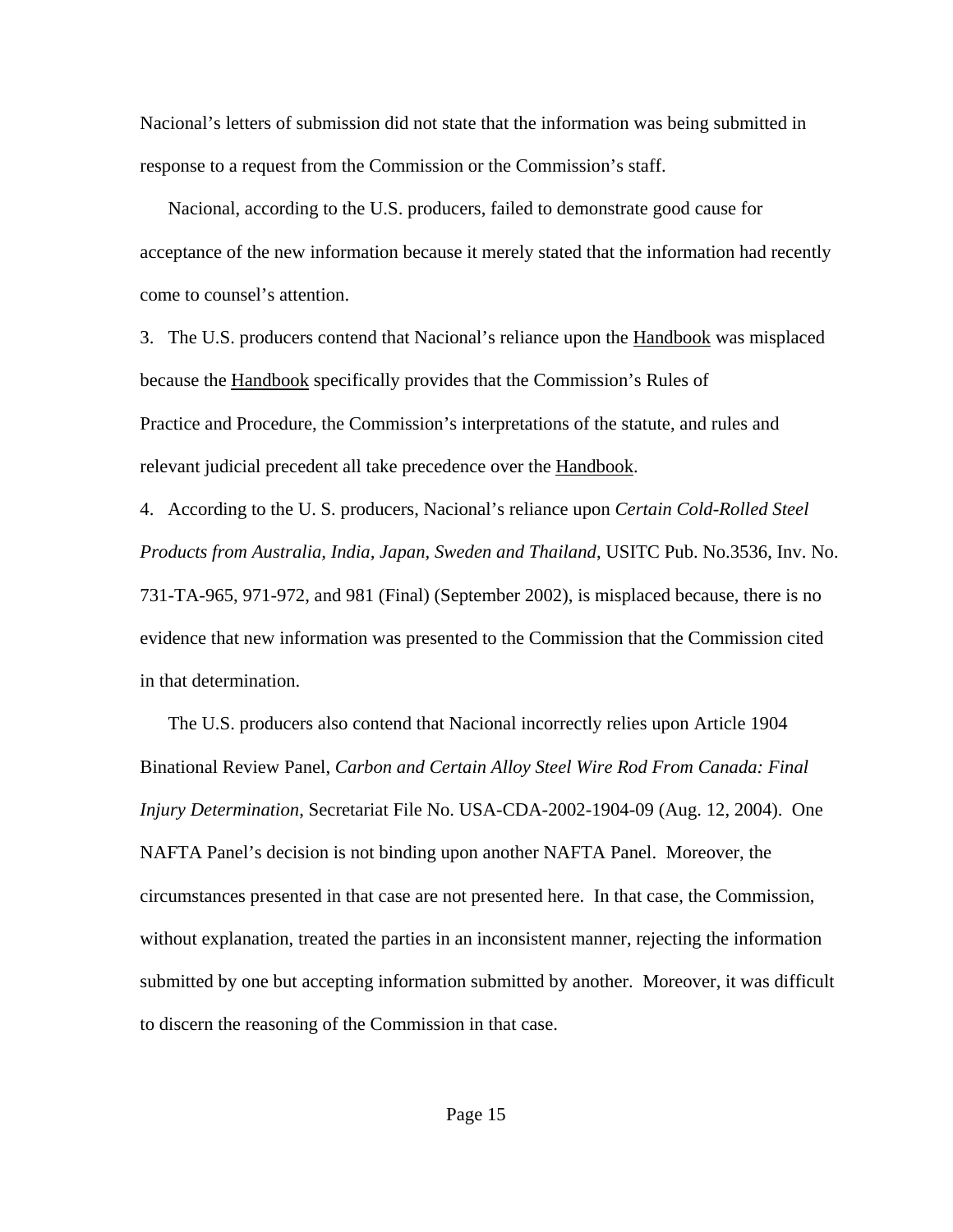In reply, Nacional offers several arguments.

1. No statute or regulation prohibits the submission of new information after the filing of post-hearing briefs. Indeed, between the date of the submission of post-hearing briefs on April 18, 2008, and May 6, 2008, the Commission itself placed additional information, including information from the U.S. producers, on the record.

2. Nacional contends that any prohibition against the submission of new information after the filing of post-hearing briefs did not apply here because the information that it submitted was not previously available to the Commission and Nacional explained both why the information could not have been submitted earlier and why the new information was sufficiently significant to warrant adding it to the factual record so late in the proceeding.

 Nacional alleges that the May 6, 2008, submissions were made late in the proceeding because the domestic industry deliberately timed the issuance of the announcements of the price increases so that those announcements would become known to Nacional only at a late date in the proceedings. In any event, in Nacional's view, the fact that the submissions were made late in the proceedings was not determinative because the Commission's vote in this investigation did not occur for over two months after Nacional's May 6, 2008, submissions. 3. Nacional contends that the Commission's reliance upon the Court of International Trade's decision in *Acciai Speciali Terni S.p.A. v. United States*, 19 CIT 1051 (1995), is misplaced. In that case, the Commission rejected a submission made by the plaintiff, after the filing of post-hearing briefs, in response to four submissions filed by the opposing parties. Nacional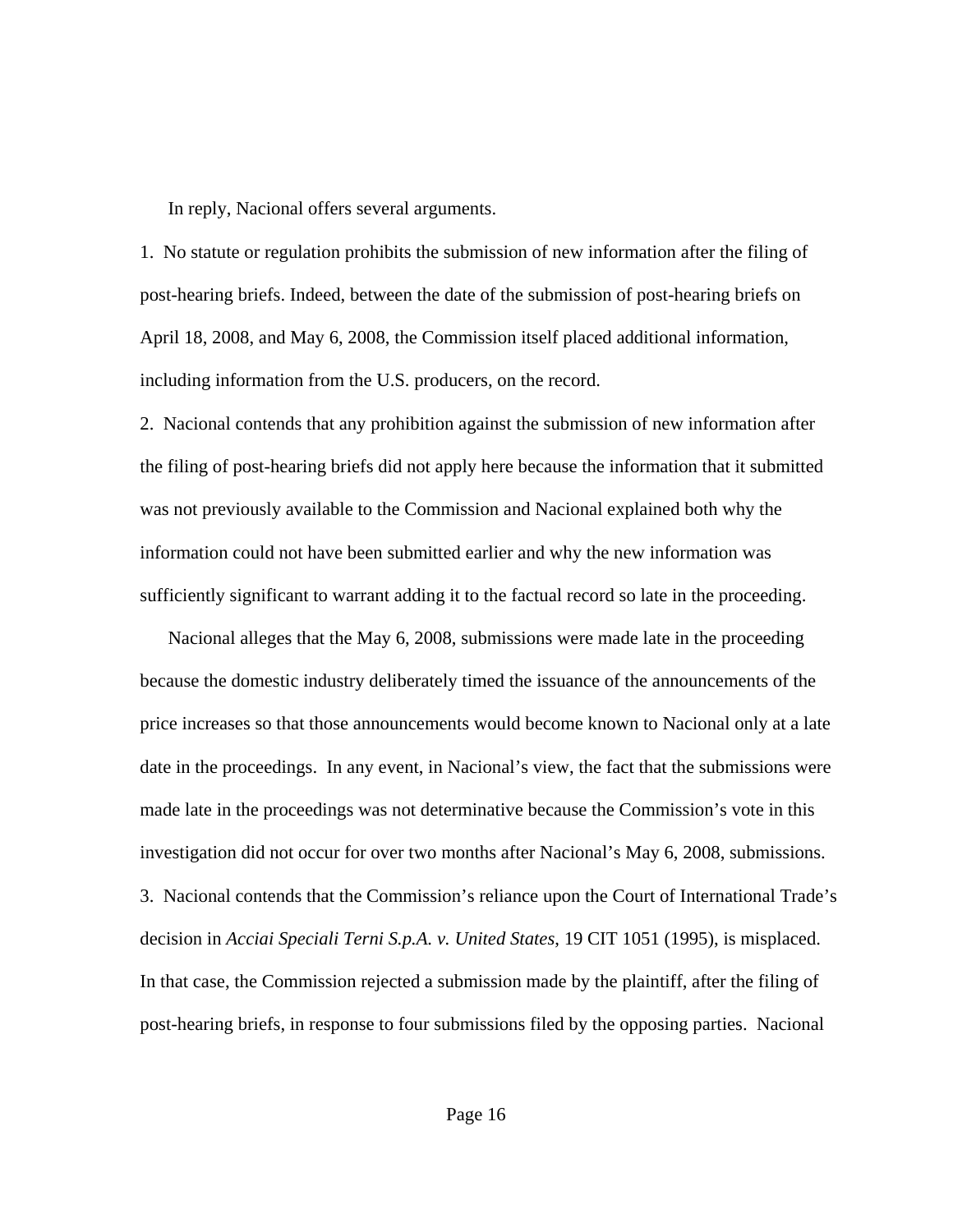contends that the decision stands only for the proposition that the plaintiff had not been harmed by the Commission's rejection of the plaintiff's submission.

 With respect to *Certain Cold-Rolled Steel Products from Australia, India, Japan, Sweden and Thailand*, USITC Pub. No.3536, Inv. No. 731-TA-965, 971-972, and 981 (Final) (September 2002), Nacional contends that, contrary to the Commission's brief in this case, the Commission, in that proceeding, accepted, reviewed and relied upon unsolicited information that was submitted after post-hearing briefs and before final comments.

With respect to Binational Review Panel, *Carbon and Certain Alloy Steel Wire Rod From Canada: Final Injury Determination*, Secretariat File No. USA-CDA-2002-1904-09 (Aug.

12, 2004). Nacional contends that, even if the decision is not binding on the present Panel, the decision is instructive.

### **2. Background**

Pursuant to the regulations governing the Commission's procedure, the Commission is to publish a Final Phase Notice of Scheduling Order upon publication by Commerce of a preliminary determination of sales at less than fair value. 19 C.F.R. §207.21(b). Accordingly, in this case, on February 5, 2008, after publication of Commerce's preliminary determinations of sales at less than fair value with respect to imports from China, Mexico, Turkey and Korea, the Commission published a scheduling notice in the Federal Register. 73 Fed. Reg. 6,740-41 (Feb. 5, 2008). Pursuant to this notice, pre-hearing briefs were to be submitted on April 4, 2008, a public hearing was to be held on April 11, 2008, and post-hearing briefs were to be submitted on April 18, 2008. *Id.* In addition, the notice provided:

> On May 6, 2008, the Commission will make available to parties all information on which they have not had an opportunity to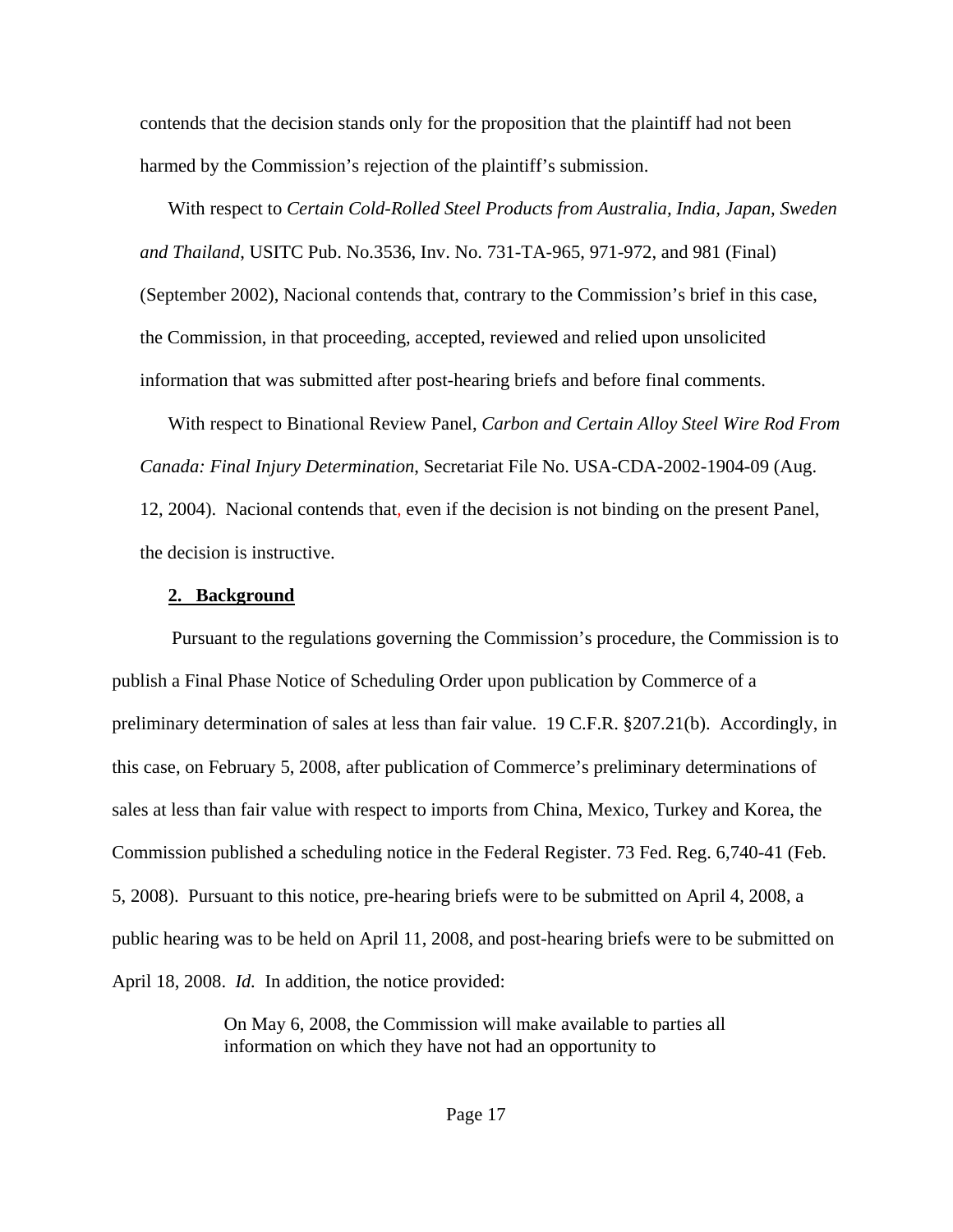comment. Parties may submit final comments on this information on or before May 8, 2008, but such final comments must not contain new factual information and must otherwise comply with section 207.30 of the Commission's rules.

## *Id.* Finally, the scheduling notice stated:

Additional written submissions to the Commission, including requests pursuant to 201.12 of the Commission's rules, shall not be accepted unless good cause is shown for accepting such submissions, or unless the submission is pursuant to a specific request by a Commissioner or Commission staff.

*Id*. (emphasis added).

 Pre-hearing briefs were submitted and a hearing was in fact conducted on April 11, 2008. During that hearing, two Commissioners requested the petitioners to furnish information regarding increases in prices and costs for 2008. At the conclusion of the hearing, Chairman Pearson stated that (1) "post-hearing briefs, [and] statements responsive to questions and requests of the Commission" were to be filed by April 18, 2008; (2) the record would close and the final release of data to the parties would occur on May 6, 2008; and, (3) final comments by the parties were to be submitted on May [8](#page-17-0), 2008. $^8$  Transcript of Hearing Before the Commission, April 11, 2008, Admin. Rec., List 1, Doc. 126, at 222.

 In their April 18, 2008, post-hearing brief, the petitioners submitted some information regarding 2008 announcements of price increases and increased costs pursuant to the request of the two Commissioners at the April 11, 2008, hearing. *See* Post-Hearing Submissions of U.S. Producers*,* April 18, 2008, Admin. Rec., List 2, Doc. 314. Nacional, although a respondent, also attached fifty-nine 2007 and 2008 price increase announcements that had not been previously

<span id="page-17-0"></span>  $8\text{ The Commission's rules provide that final comments are to be submitted two days after the$ factual record closes. 19 C.F.R. §207.30. By statute, the Commission must disregard any new factual information contained in these final comments. 19 U.S.C. §1677m(g).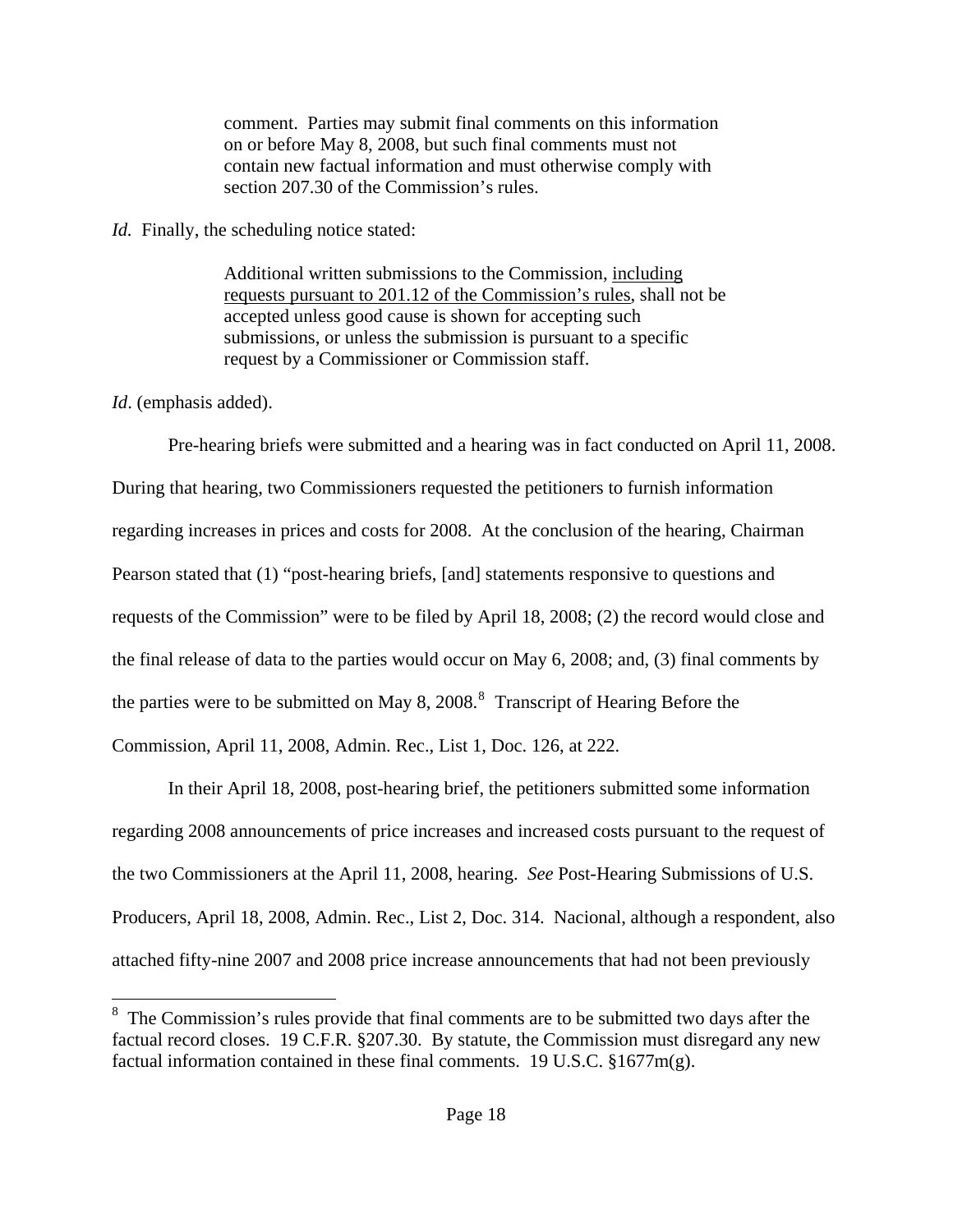disclosed to its post-hearing brief submitted on April 18, 2008. *See* Post-Hearing Submissions of

Nacional de Acero S.A. de C.V.*,* April 18, 2008, Admin. Rec., List 2, Doc. 313.

On May 6, 2008, Nacional submitted two letters to the Commission in which it stated:

[I]n accordance with section 201.12 of the International Trade Commission's…regulations, we respectfully request that the attached documents be included in the record. These documents came to our attention after the submission of our post-hearing brief and are relevant and probative to the issue of whether the domestic industry is currently injured or threatened with injury by reason of subject imports.

Nacional's May 6, 2008 Letters, Rule 60 Appendix. A total of fourteen 2008 price increase

announcements were attached to the letters. *Id.* 

On May 8, 2008, the Commission rejected the two letters. According to the Commission:

[T]he Commission's rules (19 CFR 207.23, 207.24, 207.25, and 207.30) and notice of scheduling (73 FR 6738 (February 5, 2008) [sic; 73 Fed. Reg. 6740]) in this final proceeding provide for parties to submit prehearing briefs, hearing testimony, post hearing briefs, and final comments. Your submission was not filed pursuant to the above-referenced rules or notice of scheduling. Nor was it requested by the Commission or its staff.

Commission's May 8, 2008 Letters to Nacional and Hylsa, Admin. Rec., List 1, Doc. No. 159,

162.

In this proceeding, Nacional challenges the Commission's May 8, 2010, rejection of

Nacional's letters of May 6, 2008. The Panel holds that the Commission did not err in rejecting

Nacional's two May 6, 2008, letters.

The regulations of the Commission, as cited in the Commission's May 8, 2008, letter of

rejection, provide for a pre-hearing brief, testimony and argument at the hearing, post-hearing

brief and final comments. *Id.* These are the only materials the parties may submit to the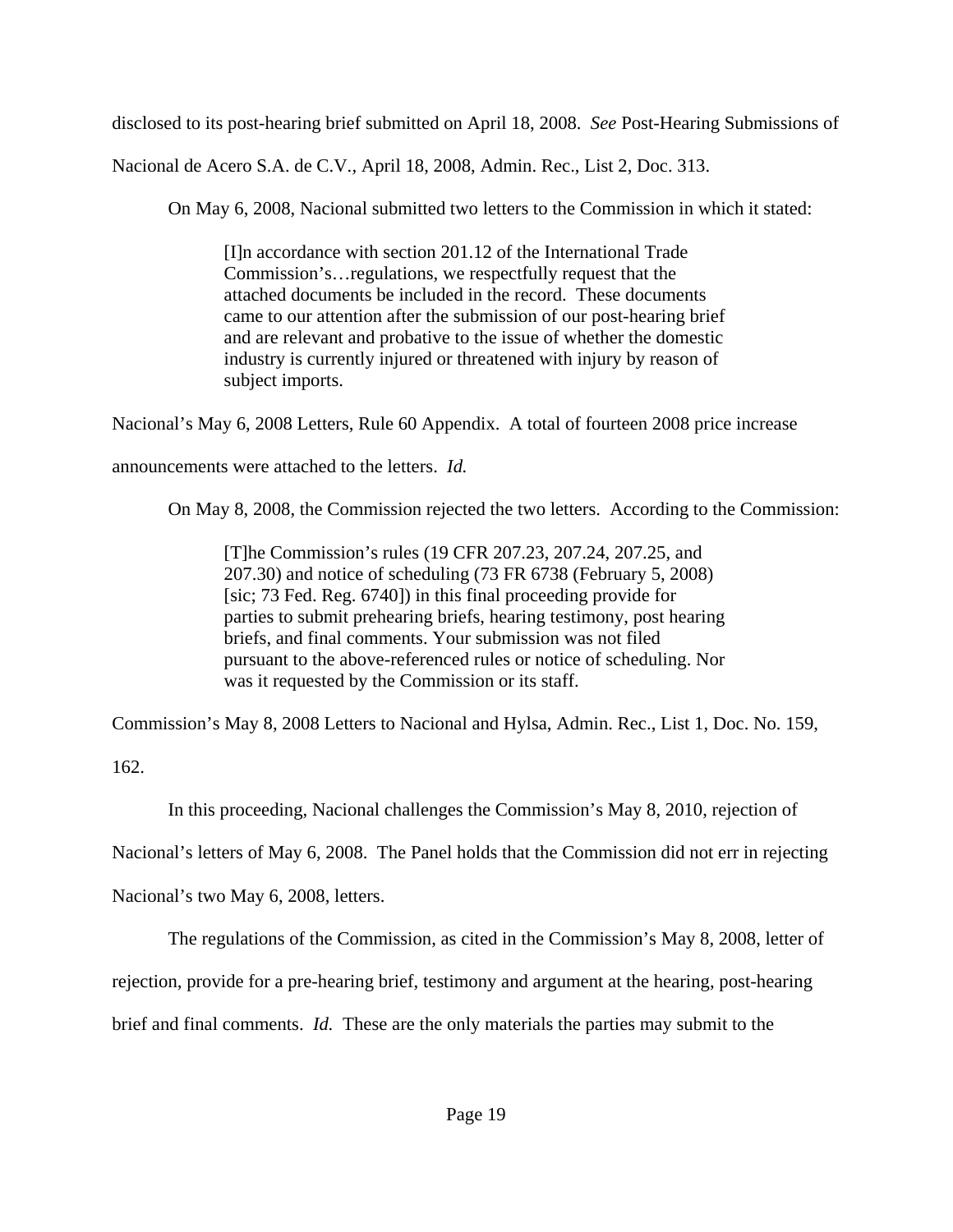Commission.<sup>[9](#page-19-0)</sup> The scheduling order made it clear that if a party wished to submit additional material, it was required to demonstrate good cause or to show that the material was submitted in response to a request from a Commissioner or a member of the Commission's staff. *See Light– Walled Rectangular Pipe and Tube from Republic of Korea, Mexico, Turkey, and the People's Republic of China,* Notice, 73 Fed. Red. 6,741 (Feb. 5, 2008).

## **3. Analysis**

## **a. Nacional failed to establish that there was good cause for the acceptance of its May 6, 2008, letters or that the acceptance of its letters could be justified as responses to requests from a Commissioner or a member of the Commission's staff.**

The Commission's scheduling order made it clear that a request pursuant to 19 C.F.R. §201.12 could not be submitted by a party after the April 18, 2008, submission of post-hearing briefs in the absence of a demonstration of good cause or a showing that the request was submitted in response to a request from the Commission or its staff. Nacional was aware of this requirement. *Id.* In its May 6, 2008, letters to the Commission, Nacional specifically stated that the letters constituted "requests" pursuant to 19 C.F.R. §201.12 that certain information be included in the record. Nacional's May 6, 2008 Letters, Rule 60 Appendix. The use of the term "request" implies the existence of discretion on the part of the Commission and the scheduling notice specifically provided that the Commission would not exercise its discretion to accept requests pursuant to 19 C.F.R. §201.12 in the absence of a showing of good cause or a showing that the material had been requested by the Commission or the Commission's staff.

<span id="page-19-0"></span><sup>&</sup>lt;sup>9</sup> The regulations also provide that parties may submit written comments on draft questionnaires (19 C.F.R. §207.20); responses to questionnaires, and corrections to the hearing transcript (19 C.F.R. §207.24(c)(2)).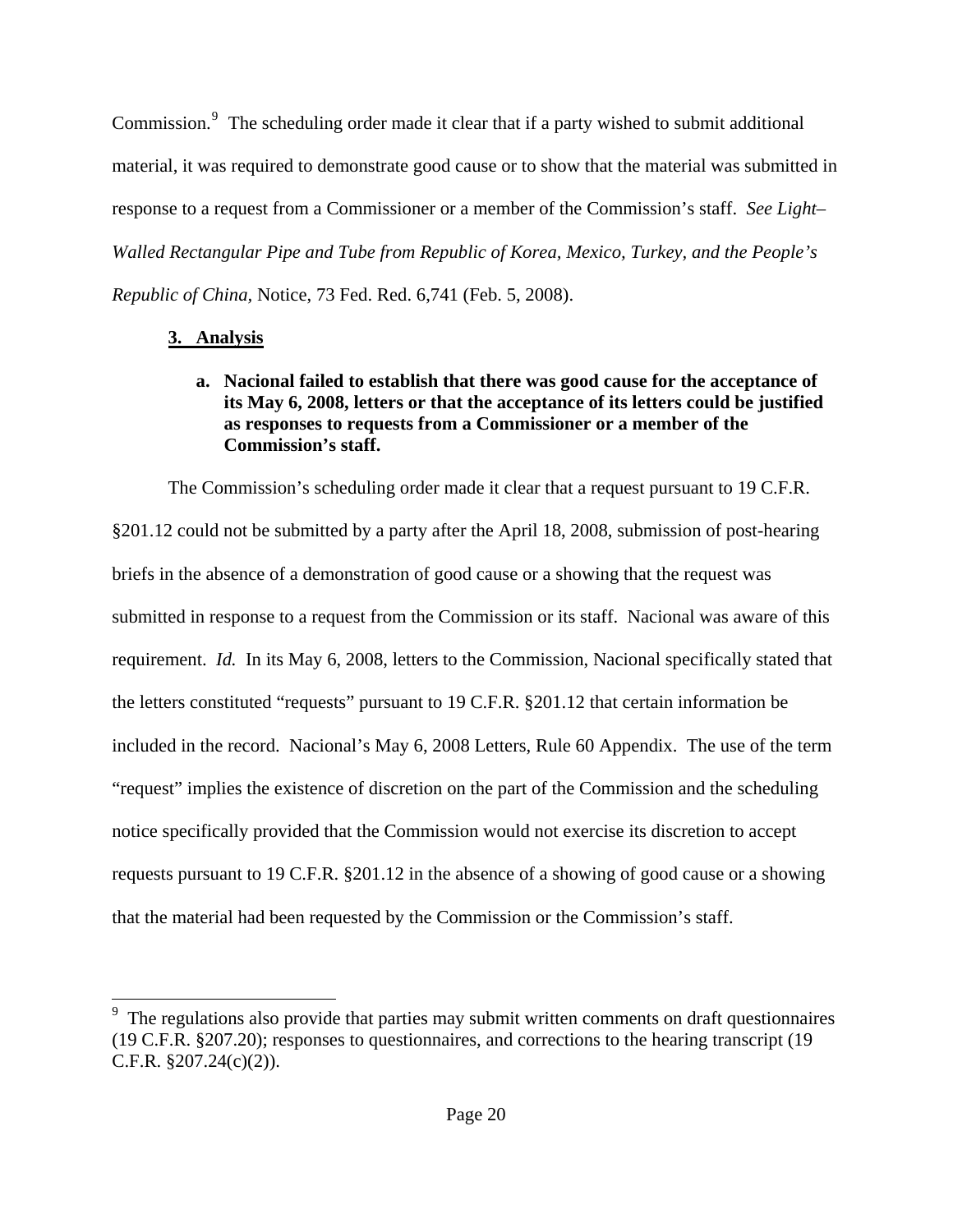In support of its requests, Nacional merely asserted that the documents attached to its letters were "relevant and probative to the issue of whether the domestic industry is currently injured or threatened with injury by reason of subject imports." *Id.* This mere assertion did not demonstrate that the information was so significant that it warranted a finding by the Commission that good cause existed for the acceptance of documents after the submission of post-hearing briefs (other than final comments).

 Nacional was or should have been aware that it faced a heavy burden in an attempt to establish good cause because of the Commission's long-standing practice to the effect that the inclusion in a document of new factual information did not, by itself, constitute good cause for the acceptance by the Commission of documents after the submission of post-hearing briefs. The Commission has accepted this type of material only in very rare circumstances.

 In 2004, the Commission published a notice in the Federal Register in 2004 entitled "Public Input on Improving Agency Procedures" regarding comments it received on specific ways it could improve its procedures in antidumping and countervailing duty proceedings. 69 Fed. Reg. 64,589 (Nov. 5, 2004). There, the Commission stated:

> The Commission wishes to restate its current practice and to clarify that normally no new factual information volunteered by a party after the filing of its post hearing brief will be considered by the Commission unless the information is in response to a specific request for that information by a Commissioner or a member of the Commission staff. If a party comes into possession of some highly relevant fact that was not available for submission to the Commission earlier, it must seek leave to file new factual information, justifying both why the "new" factual information could not have been submitted at an earlier date (normally because it would represent such a recent occurrence that it could not have been provided earlier) and why the new information is sufficiently significant to warrant adding to the factual record of the case this late.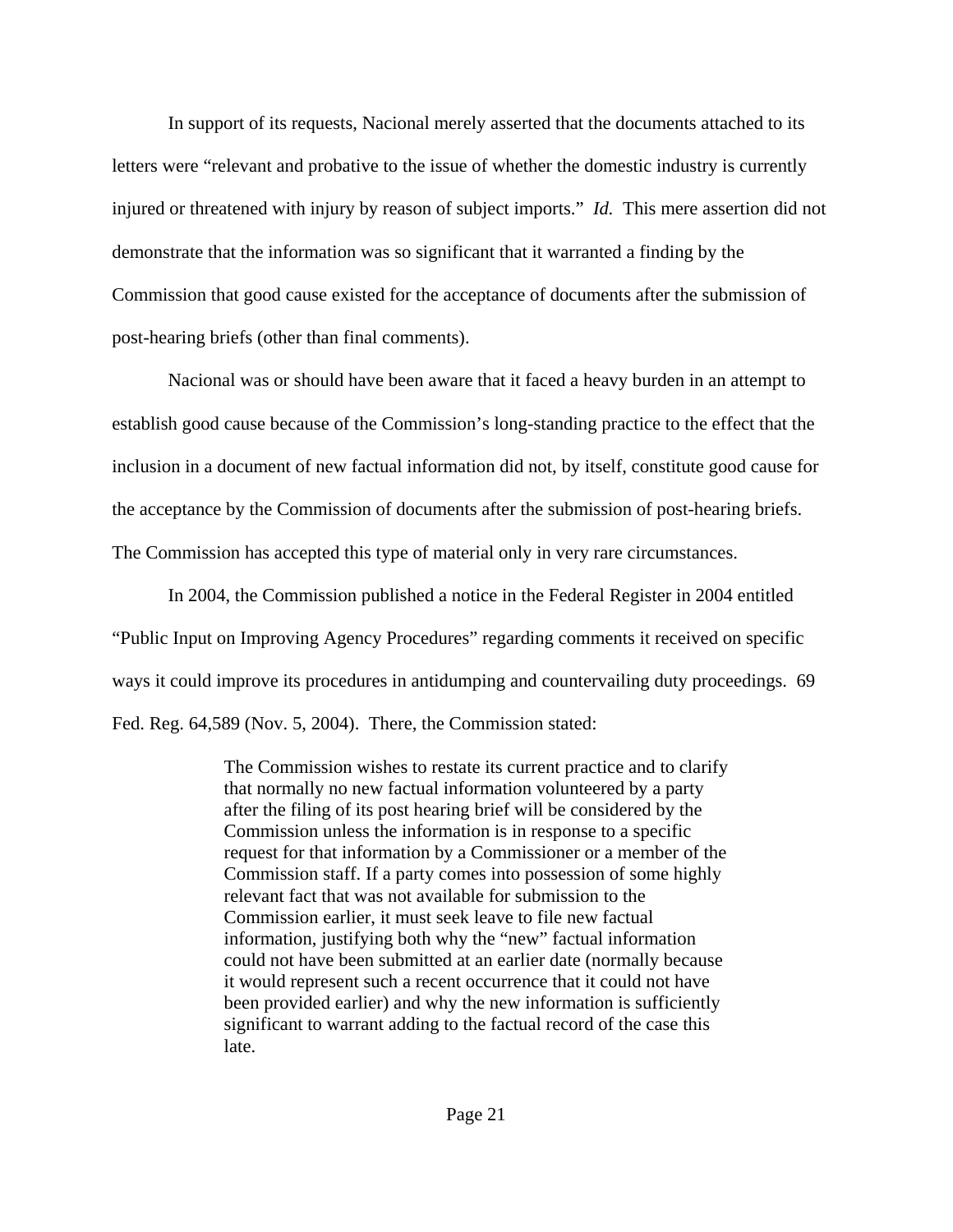*Id.* at 64590. The Commission added, "such requests for leave will not be routinely

granted." *Id.*

 In the same 2004 notice, the Commission stated its reasons for its policy not to routinely accept new factual information after the submission of post-hearing briefs. The Commission noted that it had been suggested that the Commission permit a party to file new information to rebut information presented for the first time by a party in its post-hearing brief. The Commission stated:

> The suggestion that has been made would effectively require the Commission to allow an additional submission, between the time of the post hearing briefs and the submission of these final comments, for the parties to provide factual information to rebut new information contained in other parties post hearing briefs. This would in turn require that this time come at the expense of other activities in the already crowded period late in the investigation. [69 Fed. Reg. 64, 589-90 (Nov. 5, 2004)] [I]n light of the statutory deadlines in these investigatory proceedings which the Commission cannot extend, adding another brief or opportunity for more factual submissions late in the investigative process would create problems in light of the need for the Commission and staff to evaluate, summarize, and consider the information and argument provided. The Commission also needs to allot sufficient time before the impending statutory deadline to write an opinion that explains its determination(s).

*Id.*

 The Commission concluded that the suggestion that new factual information be submitted as a matter of right after post-hearing briefs had been submitted "would not add a sufficient benefit to the Commission's investigation to justify shortening the time allotted to other events late in the investigation process." *Id.*

 This reasoning is applicable to requests that the Commission exercise its discretion to permit a party to submit new information after the submission of post-hearing briefs. The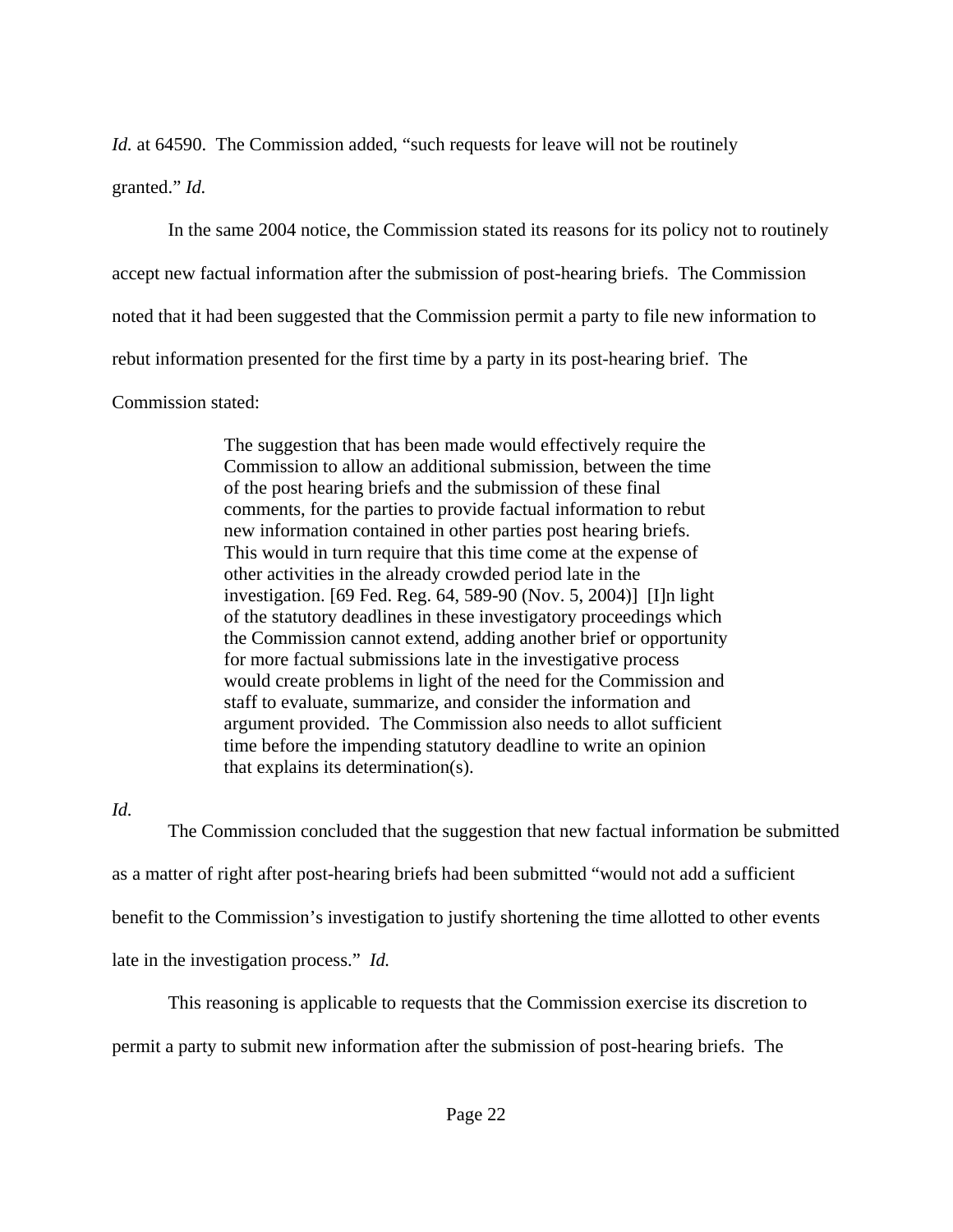Commission must render a decision within a time specified by statute. At a late stage in the proceeding, the Commission is faced with myriad tasks which must be completed before a decision can be rendered. The submission of new information after the submission of posthearing briefs would detract from the time and resources the Commission may devote to these other tasks. Thus, the parties are on notice that they bear a heavy burden if they wish to persuade the Commission to exercise its discretion to permit the submission of new information after the submission of post-hearing briefs.

 Nacional contends the reasons for the Commission's policy do not apply here. According to Nacional, acceptance of the new factual information it submitted on May 6, 2008, would not have delayed the Commission because, in this case, the Commission's vote did not occur until July, several months after the May 6, 2008, letters. However, Nacional did not advance this argument before the Commission and, thus, the Panel need not consider it. In any event the contention is incorrect because, by statute, the Commission was prohibited from considering new information during the period extending from May through the decision in July. 19 U.S.C.  $§1677(7)(G)(iii).$ <sup>[10](#page-22-0)</sup>

<span id="page-22-0"></span><sup>&</sup>lt;sup>10</sup> Section 771(7)(G)(iii) of the Act provides:

In each final determination in which it cumulatively assesses the volume and effect of imports under clause (i), the Commission shall make its determinations based on the record compiled in the first investigation in which it makes a final determination, except that when the administering authority issues its final determination in a subsequently completed investigation, the Commission shall permit the parties in the subsequent investigation to submit comments concerning the significance of the administering authority's final determination, and shall include such comments and the administering authority's final determination in the record for the subsequent investigation.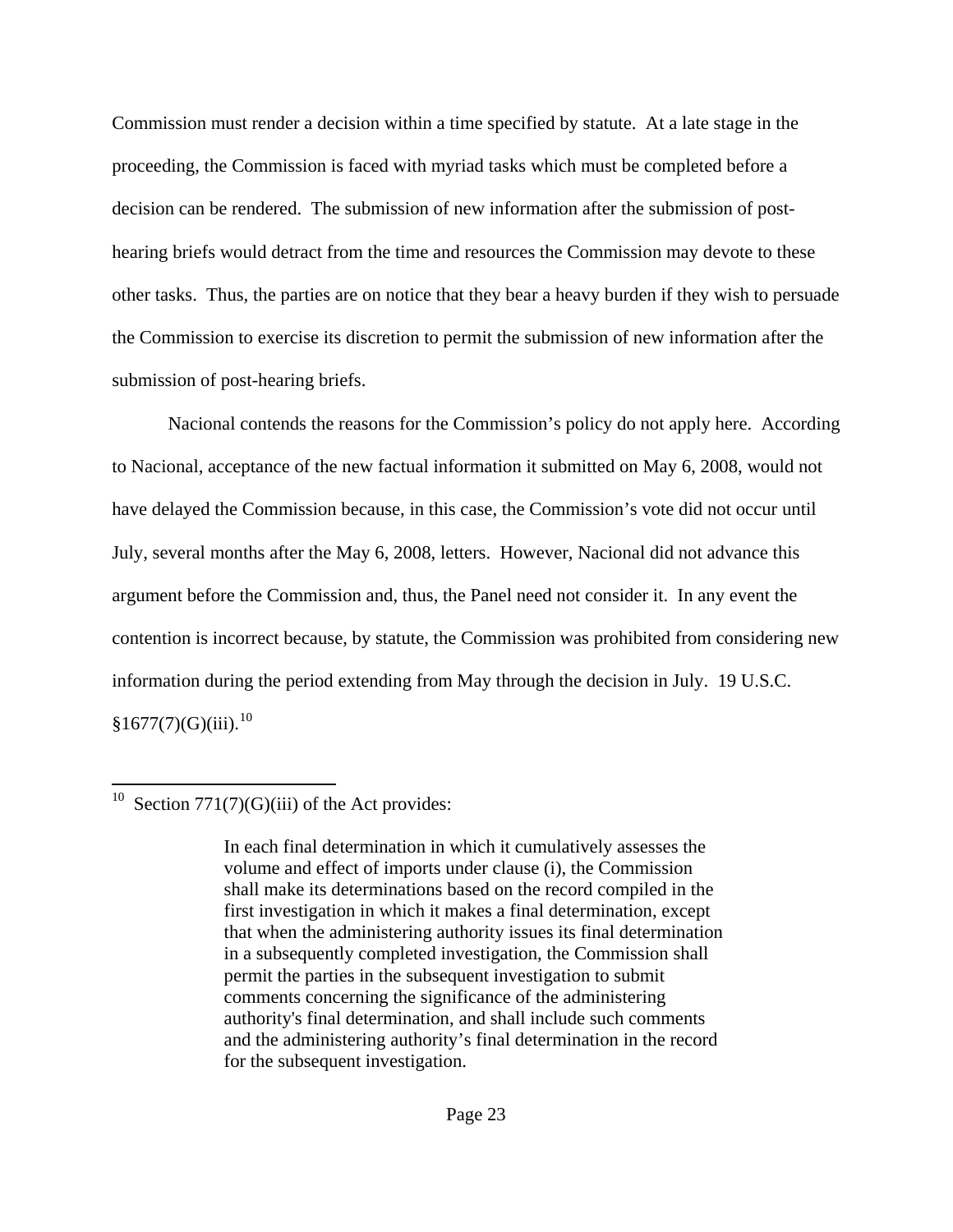In light of the explicit terms of the Commission's scheduling order and the Commission's long-standing policy, the Panel holds that the Commission did not err in finding, in effect, that a mere assertion that information is relevant and probative, as well as newly available, such as the assertion contained in Nacional's May 6, 2008, letters, is not sufficient to establish that the new information was "sufficiently significant" to warrant inclusion in the record at such a late stage in the proceeding.

 In the briefs it submitted to the Panel, and in oral argument, Nacional now advances some new reasons in support of its view that the new factual information was "sufficiently significant", such as the contention that the Commission could have verified the information it sought to submit on May 6, 2008, and that petitioners had or could have been afforded an opportunity to comment on that information. However, since these reasons were not submitted to the Commission in the first instance, the Panel need not consider whether these new reasons constituted good cause for acceptance of Nacional's request.

19 U.S.C. §1677(7)(G)(iii). Here, the first investigation in which the Commission made a final determination was the determination regarding Turkey issued on May 30, 2008. 73 Fed. Reg. 31,144 (May 30, 2008). Accordingly, the Commission was required to make its material injury determinations in this case on the same record as that of the determination regarding imports from Turkey, except that the record in these investigations also included the Department of Commerce's final determinations in the investigations of the relevant products from China, Korea, and Mexico and the parties' final comments on those determinations.

<u> 1989 - Johann Stein, marwolaethau a gweledydd a ganlad y ganlad y ganlad y ganlad y ganlad y ganlad y ganlad</u>

Thus, the Commission could not consider new evidence submitted between the close of the factual record in this case on May 6, 2008 and the date of the Commission's vote on July 17, 2008.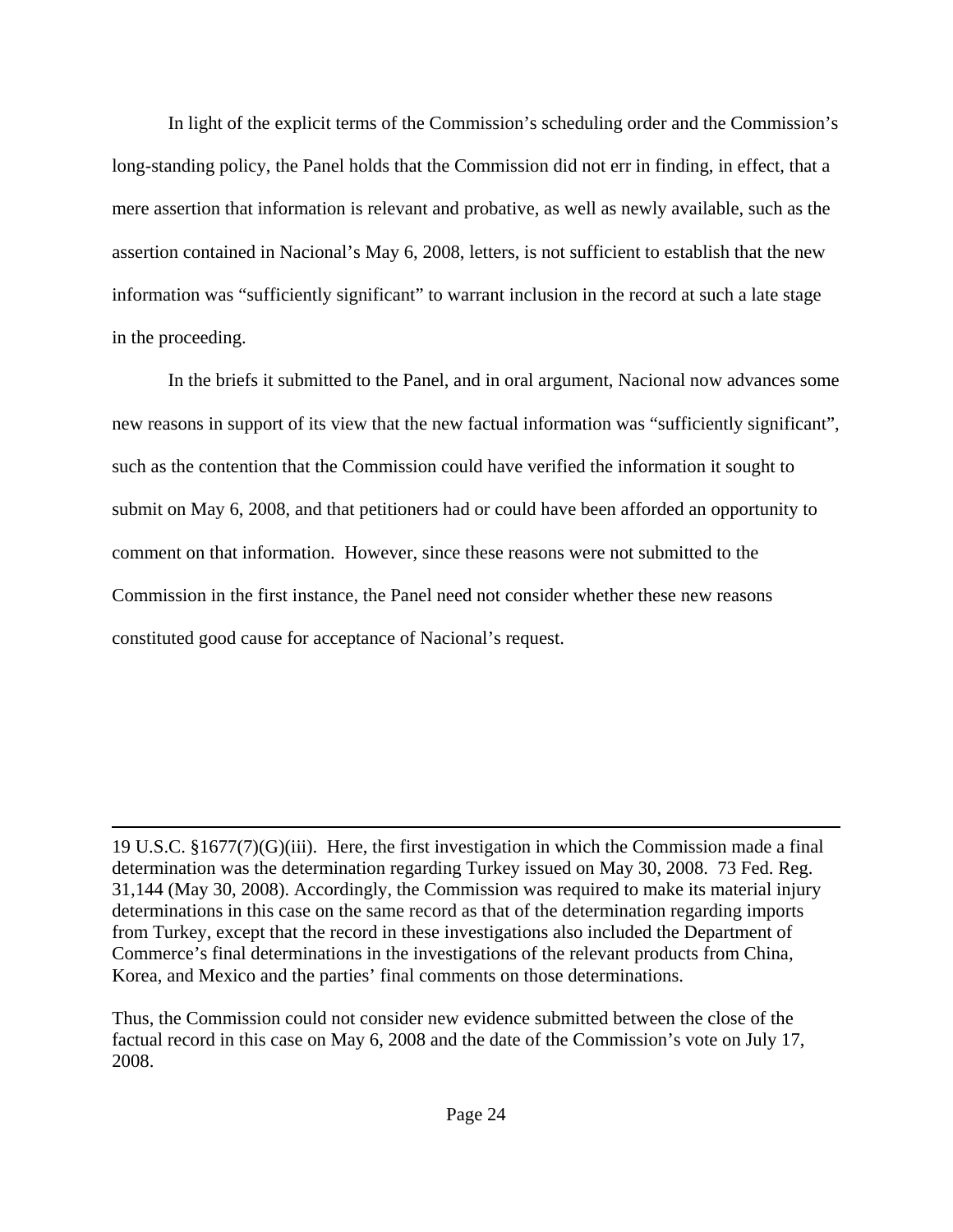**b. Nacional did not contend in its requests that the material attached to its requests was submitted in response to requests from Commissioners or members of the Commission staff or that the requests should be accepted despite the expiration of the date established by the Chairman for submission of responses to the questions posed by two Commissioners at the hearing.** 

 Nacional now contends that the new factual information attached to its letters was submitted in response to the request of two Commissioners made during the April 11, 2008, hearing. Nacional did not contend in its May 6, 2008, letters to the Commission that the material was being submitted in response to requests from the Commissioners or Commission staff. Thus, the Panel need not now consider whether the Commission erred in refusing to accept the documents on this ground.

 In any event, pursuant to the Commission's regulations, the Chairman possesses the authority to establish deadlines for the submission of answers to questions or requests made by the Commission. 19 C.F.R. §207.25. Here, the Chairman exercised this authority by establishing April 18, 2008, as the date for the submission of responses to the requests of the two Commissioners for pricing and cost information. Again, Nacional failed to establish "good cause" to support an exception to the requirement established by the Chairman to the effect that responses to the requests of the two Commissioners were to be submitted by April 18, 2008.

## **c. Nacional did not possess a statutory or regulatory right to submit additional documents on May 6, 2008.**

 In support of its contention that it possessed a statutory or regulatory right to submit new information on May 6, 2008. Nacional refers to: (1) the statute, 19 U.S.C. §1677m(g), which requires the Commission to cease collecting information and to provide the parties with a final opportunity to comment on information obtained by the Commission upon which the parties had not had an opportunity to comment ("final comments"); (2) a Commission regulation which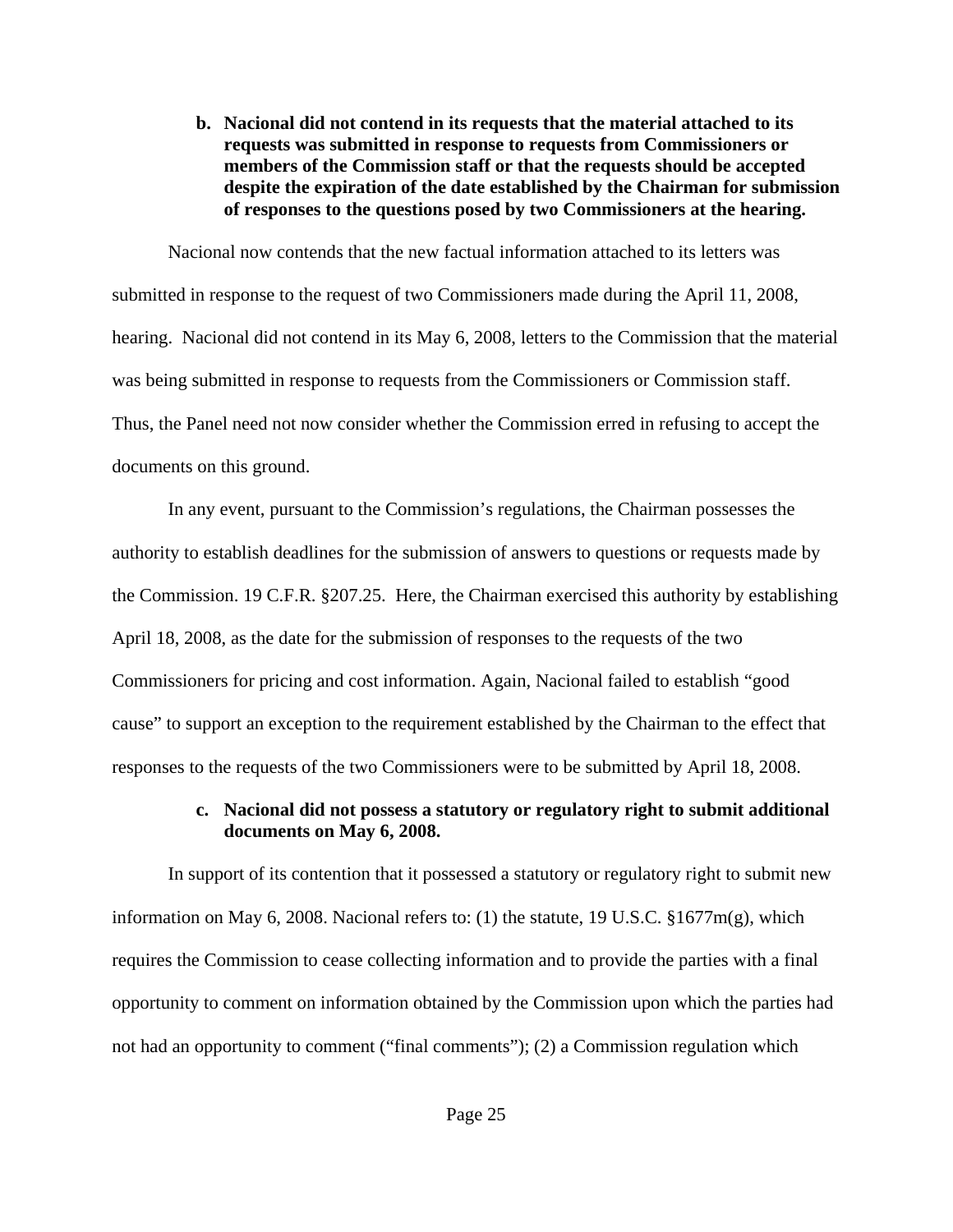provides that the Commission will specify a date, after the date for submission of post-hearing briefs, upon which the Commission will disclose to the parties all information it had obtained upon which the parties had not had an opportunity to comment, a date upon which the parties may submit comments limited to the information disclosed by the Commission, and a statement that "the record shall close on the date such comments are due," 19 C.F.R. §207.30 (2008); and (3) the Commission's Antidumping and Countervailing Duty Handbook, which Nacional alleges provides that the record will close four business days after the inclusion in the record of the Commission's staff report Handbook, U.S. Int'l Trade Comm'n, Thirteenth Edition (December 2008).

 These successive references are confusing because, in this case, they actually refer to three different dates: (a) May 6, 2008, the date upon which the Chairman stated the record would close and upon which the scheduling notice stated all information about which the parties had not had an opportunity to comment would be disclosed to the parties, giving them the opportunity to comment on this material; (b) May 7, 2008, the fourth business day after the submission of the staff report on May 1, 2008, which Nacional alleges the Handbook provides is the day the record would close; and, (c) May 8, 2008, the date upon which final comments were due to be submitted by the parties to the Commission. Nacional contends that it was entitled to submit new information until one of these three dates. It is not clear which date Nacional believes is the correct date. In fact, at one point, it adopts the non-binding position of the Panel in *Carbon and Certain Alloy Steel Wire Rod From Canada: Final Injury Determination*<sup>[11](#page-25-0)</sup> and

<span id="page-25-0"></span><sup>&</sup>lt;sup>11</sup> Article 1904 Binational Review Panel, *Carbon and Certain Alloy Steel Wire Rod From Canada: Final Injury Determination,* Secretariat File No. USA-CDA-2002-1904-09 (Aug. 12, 2004).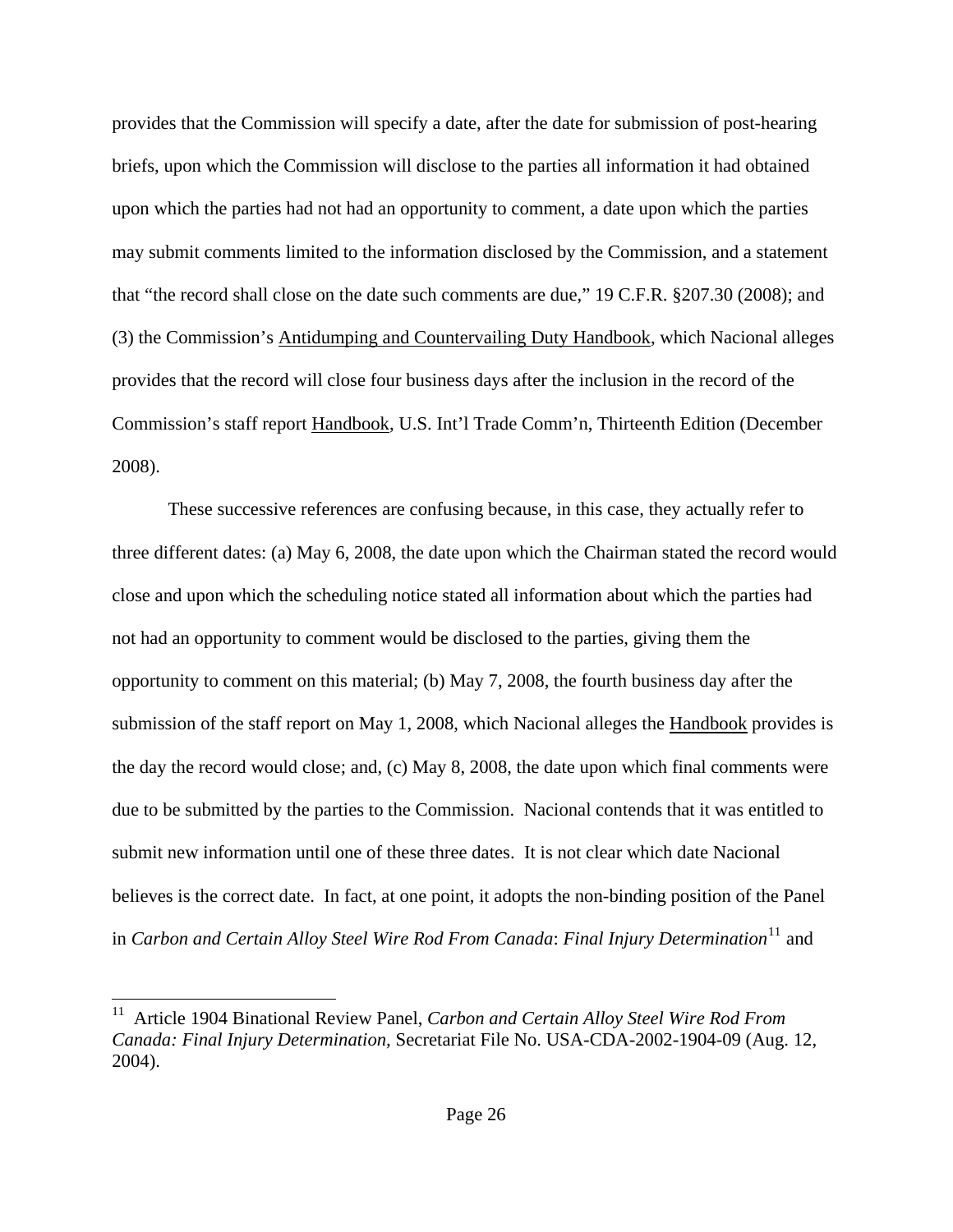simply states that the statutory scheme "contemplates the continued gathering of information until a point after the filing of post-hearing briefs [April 18, 2008] and prior to the provision of the opportunity to make final comments [May 6, 2008, or, possibly, May 8, 2008]."

 In any event, it is not necessary to determine which of these three dates represents the date the record was closed. The Commission did not refuse to accept Nacional's May 6, 2008, letters because the factual record was closed. The Commission rejected the letters because the Commission's rules did not permit the filing of documents by a party after the submission of post-hearing briefs (other than final comments) in the absence of a showing of good cause or a showing that the documents had been requested by the Commission or a member of the Commission's staff. As discussed above, the Commission did not err in finding, in effect, that Nacional failed to demonstrate good cause for the acceptance of the documents it submitted after the submission of post-hearing briefs and Nacional did not contend before the Commission that the documents it attempted to submit had been requested by the Commission or a member of the Commission's staff. Even if Nacional can be viewed as having contended before the Commission that the materials it wished to include in the record had been requested by two Commissioners at the hearing, the Chairman, at the April 11, 2008, hearing, established April 18, 2008, as the date for submission of responses to the two requests of the two Commissioners and Nacional failed to demonstrate good cause for the fact that it was requesting the Commission to accept responses to the questions posed by two Commissioners at the hearing after the expiration of the April 18, 2008, deadline established by the Chairman for the submission of responses to those questions. For these reasons, the Panel concludes that Nacional did not possess a statutory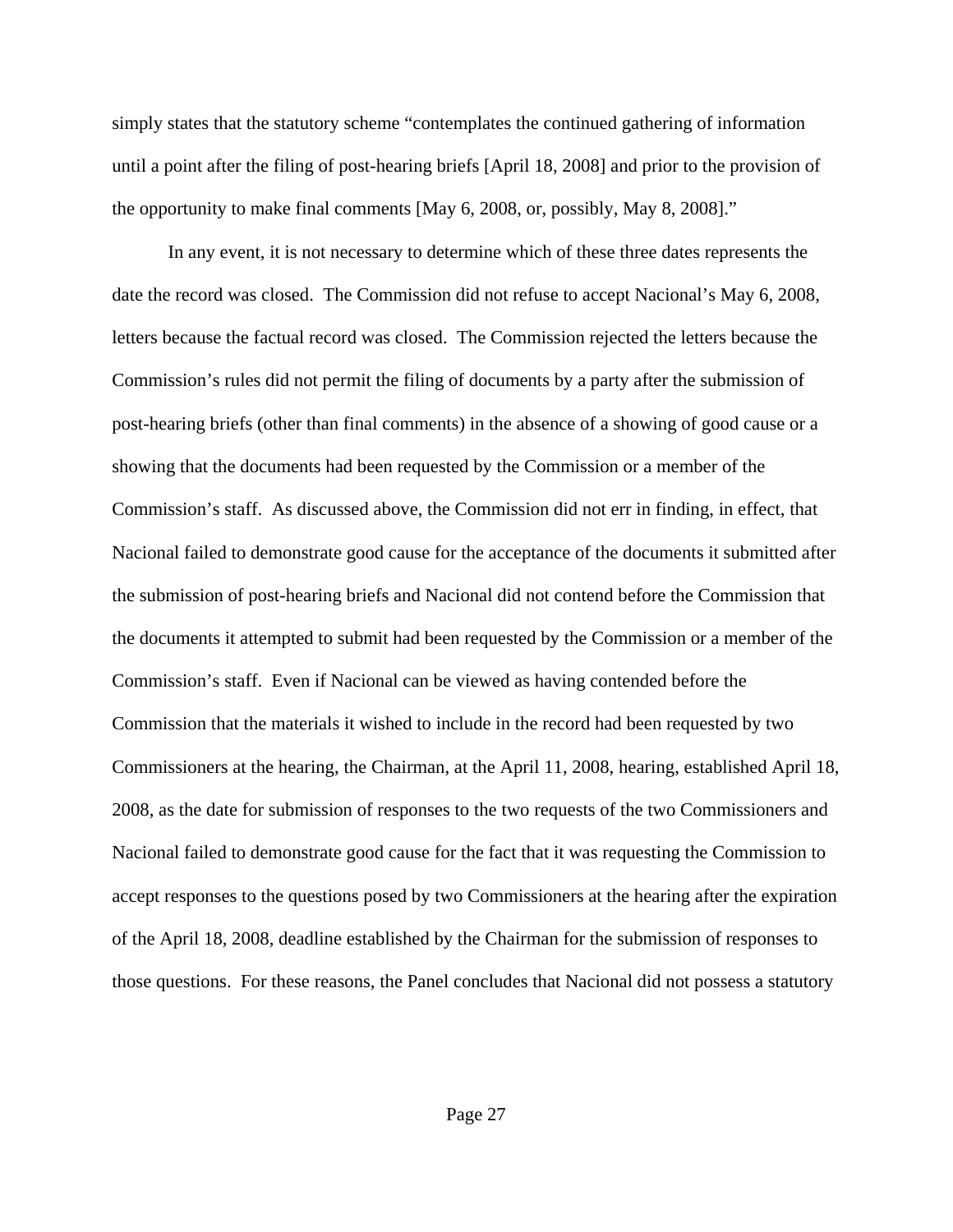or regulatory right to submit new factual information after the submission of its post-hearing brief.

 Nacional also contends that the Commission's Handbook provides that "the Commission closes the factual record (*i.e.*, ceases to accept new factual information) approximately four business days after the [Commission's] staff report is issued." Handbook, at 11-21. According to Nacional, the staff report in this case was issued on Thursday, May 1, 2008. In Nacional's view, the Handbook provides that the Commission would not cease receiving new factual information until May 7, 2008, four business days after this date. Since May 6, 2008, was less than four business days after May 1, 2008, Nacional contends that its submission of documents containing new factual information on May 6, 2008, was timely.

 The focus of Nacional's contention is incorrect. Again, the Commission did not refuse to accept Nacional's letters because the factual record was closed. The Commission rejected the letters because Nacional did not demonstrate good cause for an exception to the Commission's rule that the parties may not submit documents (other than final comments) after post-hearing briefs have been filed. The question whether, pursuant to the **Handbook**, the factual record remained open on May 6, 2008, is not probative of that question.

 Moreover, Nacional's position regarding the authoritative nature of the Handbook is undermined by an inconsistency between Nacional's position on the Handbook and the facts in this case. According to Nacional, the Handbook provides that the record remains open for four business days after the submission of the staff report. Because the staff report in this case was submitted on May 1, 2008, application of the Handbook provision upon which Nacional relies would mean that the record remained open until May 7, 2008, four business days after the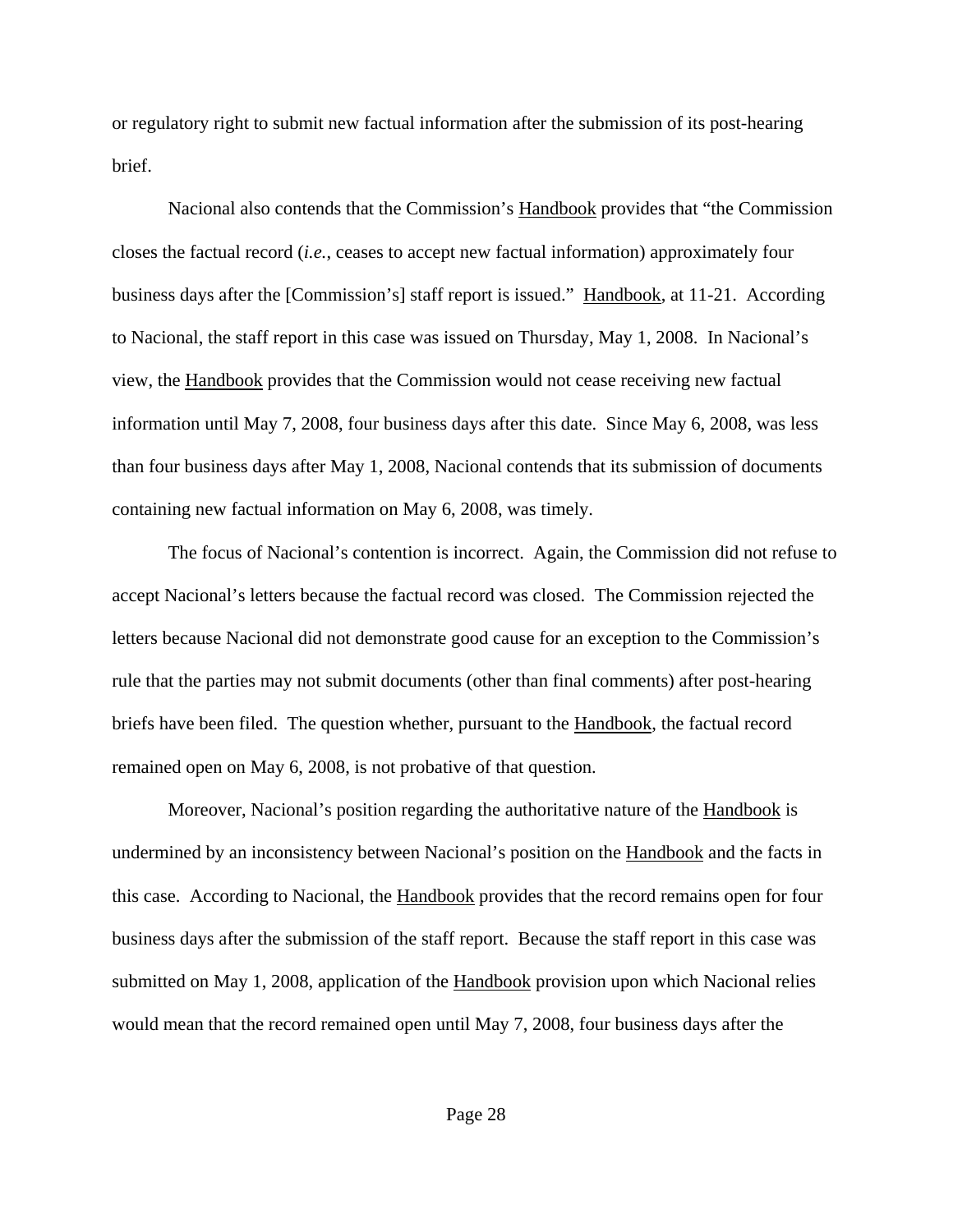submission of the staff report. But the Chairman in this case stated that the record would close on May 6, 2008, and Nacional does not challenge this date.

 In any event, even if Nacional's interpretation of the Handbook is correct, the Handbook cannot override the regulation, the scheduling notice, and the Chairman's statement at the close of the hearing. The Handbook states that it was prepared by the Commission's Director of Investigations, not by the Commission or a Commissioner. Thus, the Handbook cannot be viewed as expressing the binding views of the Commission or even an individual Commissioner. Indeed, the Preface to the Handbook specifically notes that it was:

> designed to be an informal summary to be used in conjunction with the relevant statute ….the Commission's Rules of Practice and Procedure, the Commission's interpretation of the statute and rules, and relevant judicial precedent, all of which take precedence over this document.

*Id.* at Preface (emphasis added).

 Given this express disclaimer, the Handbook does not support Nacional's contention that the Commission erred in denying Nacional's request, made after the submission of post-hearing briefs, to include new documents in the record.

# **d. Nacional's additional contentions are without merit.**

Nacional contends that the statute, 19 U.S.C. §1677m(f), requires the Commission to

provide a "written explanation" for its rejection of information to the extent practicable.

However, Nacional fails to explain why the Commission's May 8, 2008, letter<sup>[12](#page-28-0)</sup> to Nacional

<span id="page-28-0"></span>  $12$  The Commission's May 8, 2008 letter contained different and far more detailed reasoning than the Commission's letter in *Carbon and Certain Alloy Steel Wire Rod From Canada: Final Injury Determination*, which simply stated that it rejected new information submitted after posthearing briefs had been filed as "untimely."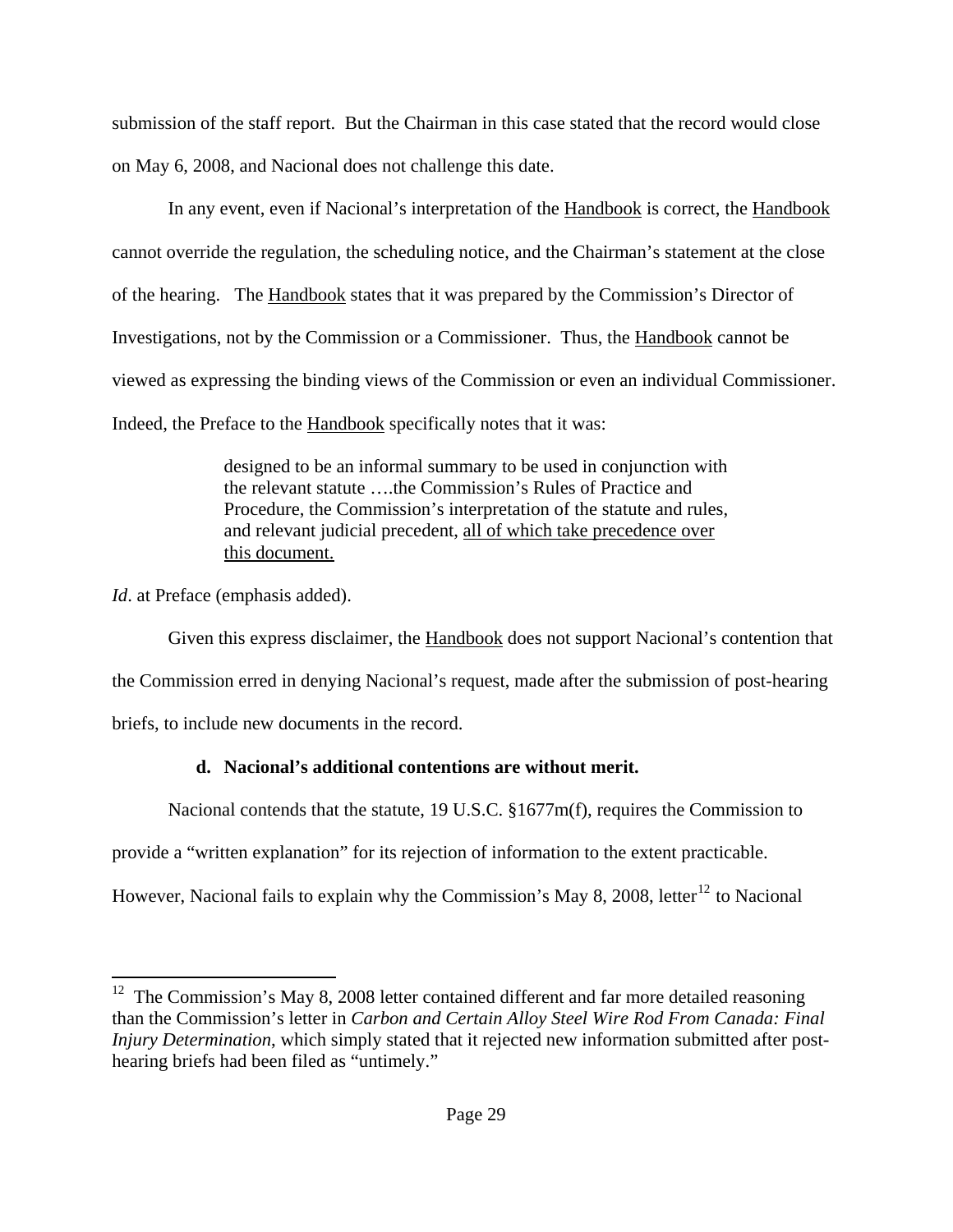failed to fulfill this requirement and we find no reason to hold that the Commission did not meet this requirement.

 Nacional also contends that the Commission placed material received from petitioners and other material on the record on the same date, May 6, 2008, that it rejected Nacional's submission. This other material, according to Nacional, included a Customs Net Import File, the 2006 Steel Statistical Yearbook, a report of data removed from import statistics, Customs Net Import File data showing relationships, information regarding the world's top exporters of the product under investigation, and Statistics Unit Sheets. Because the Commission placed this other information on the record after the submission of post-hearing briefs, Nacional contends that the Commission should have included the material submitted by Nacional on May 6, 2008, on the record. However, this contention misconstrues the principal issue. The principal issue presented is whether the Commission erred in refusing to accept a written request, other than a final comment, after the submission of post-hearing briefs. In fact, the Commission rules provided that no requests, other than final comments, would be accepted by the Commission after the submission of post-hearing briefs in the absence of a showing of good cause for the submission or a showing that the submission had been requested by the Commission or the Commission's staff. Nacional failed to show that cause existed for acceptance of its submissions and did not contend before the Commission that its submissions had been requested by the Commission or the Commission's staff or that there was good cause for the submission despite the expiration of the deadline established by the Chairman for the submission of responses to the questions posed by Commissioners.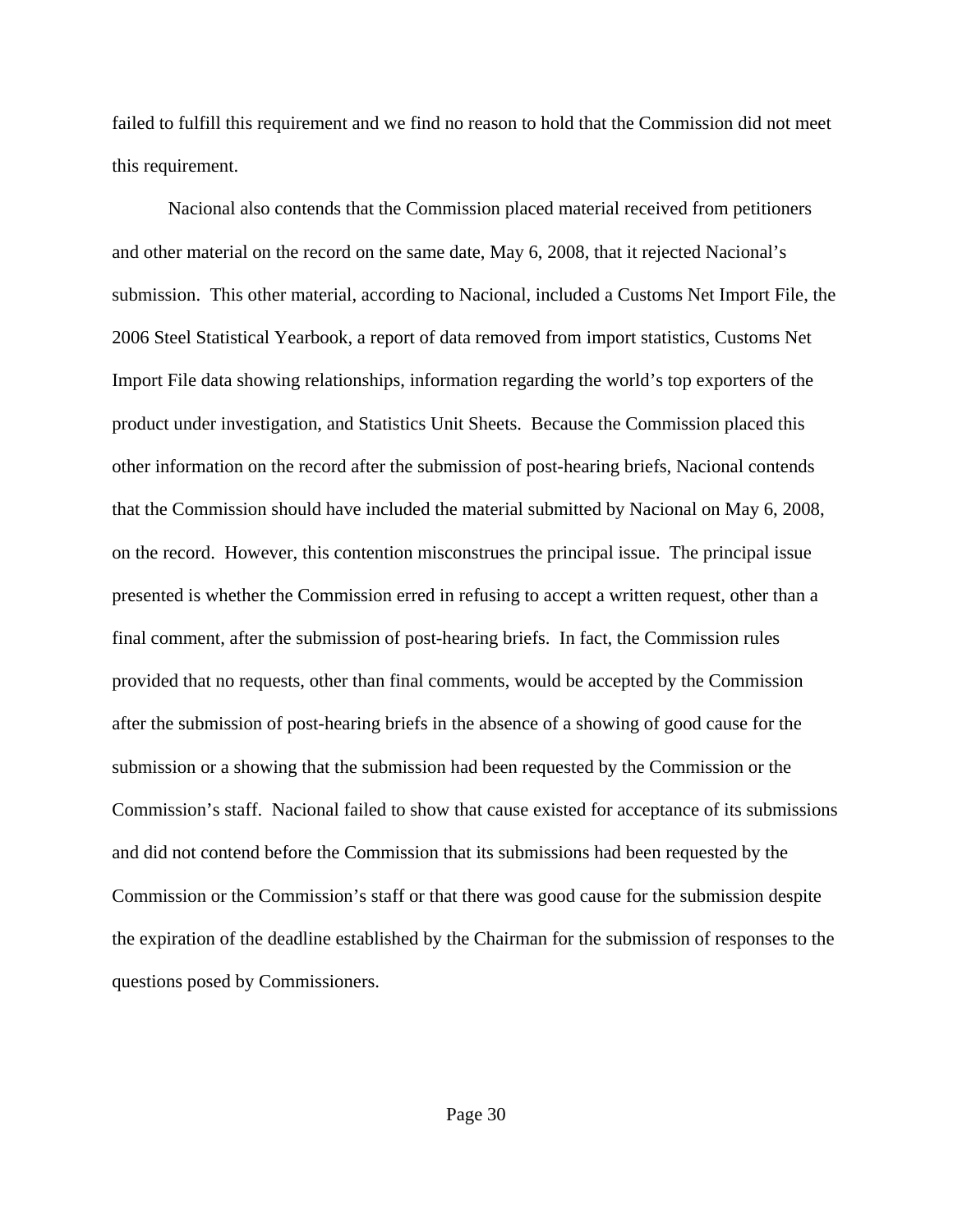The fact that Nacional can point to examples of materials that were placed on the record after the submission of the post-hearing briefs does not aid Nacional. Nacional does not contend that a party had submitted this material after the submission of the post-hearing briefs. Thus, the inclusion of this material on the record – material upon which Nacional was entitled to comment in its final comments – does not support its requests as a party to submit additional documents after the submission of post-hearing briefs.

## **e. The arbitration decisions upon which Nacional relies do not support its position.**

 There can be no question but that, in the past, the Commission has rejected submissions of documents after the filing of post-hearing briefs as not in accord with the Commission's rules or scheduling notices. *See e.g., Oil Country Tubular Goods from Argentina, Italy, Japan, Korea, and Mexico*, USCIT Pub. No.3923, Inv. Nos. 731-TA-711 and 731-TA-713-716 (Second Review) (June 2007); *Ammonium Nitrate from Russia*, USCIT Pub. No.3844, Inv. No. 731-TA-856 (Review) (March 2006); *Fresh and Chilled Atlantic Salmon from Norway*, Inv. Nos., USCIT Pub. No.3835, 701-TA-302 and 731-TA-454 (Second Review) (January 2006).

 Nacional relies upon the Commission's decision in *Certain Cold -Rolled Steel Products from Australia, India, Japan, Sweden and Thailand*, USITC Pub. No. 3536, Inv. Nos. 731-TA-965, 971-972, 979 & 981 (Final) (Sept. 2002), to contend that, notwithstanding this pattern of refusing to accept new documents after the submission of post-hearing briefs, the Commission should have accepted Nacional's submissions in this case. In *Cold-Rolled*, Nacional contends, the Commission accepted the same type of information at issue here after the submission of posthearing briefs. Nacional contends that to be consistent, the Commission should have accepted the new factual information offered by Nacional in this case.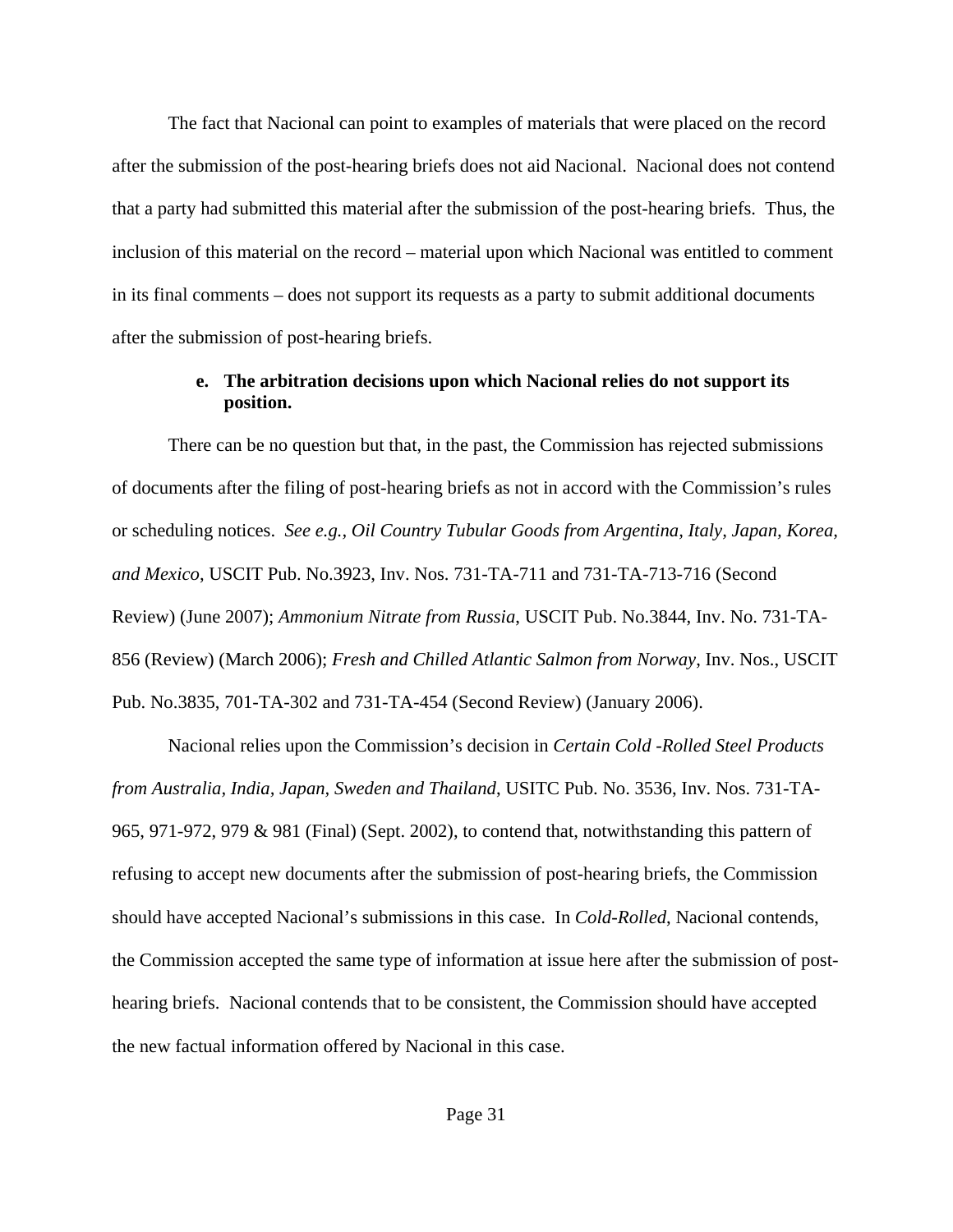In fact, no one doubts that the Commission possesses discretion to allow new factual information to be submitted after the filing of post-hearing briefs when it deems it appropriate to do so. Unlike this case, *Cold-Rolled* presented rare<sup>[13](#page-31-0)</sup> circumstances in which the Commission deemed it appropriate to exercise its discretion to permit the submission of new factual information. While the investigation in *Cold-Rolled* was pending, the President imposed tariffs, based upon a safeguards investigation, on the bulk of the imports subject to the cold-rolled antidumping investigation. In light of the magnitude of the effect of the President's action upon the investigation, the Commission deemed it necessary to issue new questionnaires. The responses to these questionnaires were not due until after the submission of post-hearing briefs. In light of this fact, the Chairman of the Commission notified the parties that she was expanding the opportunities for the parties to file comments on information disclosed to them after they had filed their post-hearing briefs. This action of the Chairman, effectively requesting the submission of new information, was clearly appropriate given the magnitude of the effect the President's action had upon the investigation.

 The situation presented here is entirely different. There was no action equivalent to the imposition of new tariffs on the bulk of the imports subject to the investigation and, although two Commissioners did request additional information, the Chairman exercised his authority to establish the date for the submission of post-hearing briefs as the date for the submission of responses to those questions. Nacional did not challenge this deadline before the Commission and does not challenge it here.

<span id="page-31-0"></span> $13$  In its 2004 Federal Register notice entitled "Public Input on Improving Agency Procedures, the Commission described the circumstances such as those presented in presented in *Cold-Rolled*, as "rare". *Public Input on Improving Agency Procedures*, 69 Fed. Reg. 64,589-90 (Nov. 5, 2004).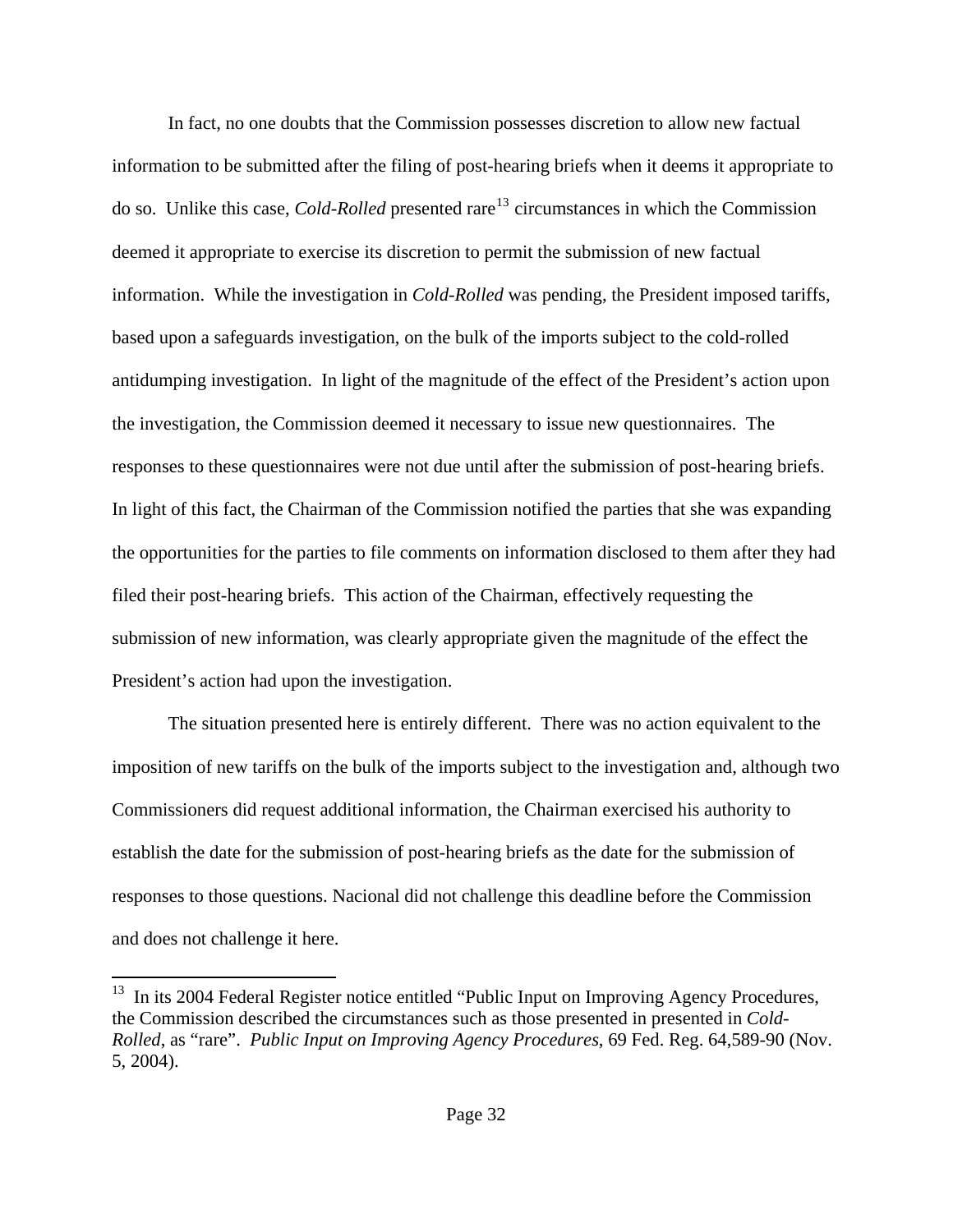Nacional does not even attempt to rebut these distinctions between this case and *Cold-Rolled* but simply states that because the Commission accepted new factual information after the submission of post-hearing briefs in *Cold-Rolled*, it must accept that type of information in this case. That logic is not sufficient to overcome the very real distinctions between *Cold-Rolled* and this case. As the Court of International Trade has noted, the question presented is not whether, under the circumstances presented in another case, the Commission decided that good cause had been demonstrated justifying the submission of material after the submission of post-hearing briefs. Rather, the question is whether under the circumstances presented in the case before the Panel, the Commission's decision was reasonable. *Naveet Publications (India) Ltd. v. United States*, No.06-00401, 2008 WL 743836 (Ct. Int'l Trade, Feb. 26, 2008). The Panel concludes that, in this case, the Commission's decision met this standard.

# **B. The Commission's Treatment of Record Data for the First Quarter of 2008 is not Clearly Supported by Substantial Evidence or Otherwise in Accordance with Law.**

### **1. Background**

During the Commission's April 11, 2008 hearing, two Commissioners, prompted by Mexican respondents' allegations, requested that the petitioners provide information on prices and raw material costs for the first quarter of 2008. Transcript of Hearing Before the Commission, *supra,* at 79, 105. Petitioners' witnesses gave some testimony about their current costs at the hearing, one of whom referenced his current prices. *Id.* at 79, 104. At the conclusion of the hearing, the Chairman instructed that post-hearing briefs and responses to the Commission's questions and requests were to be filed by April 18, 2008. *Id.* at 222. Accordingly, the petitioners and a Mexican respondent provided letters from various US producers announcing price increases in late 2007 and the first three months of 2008. In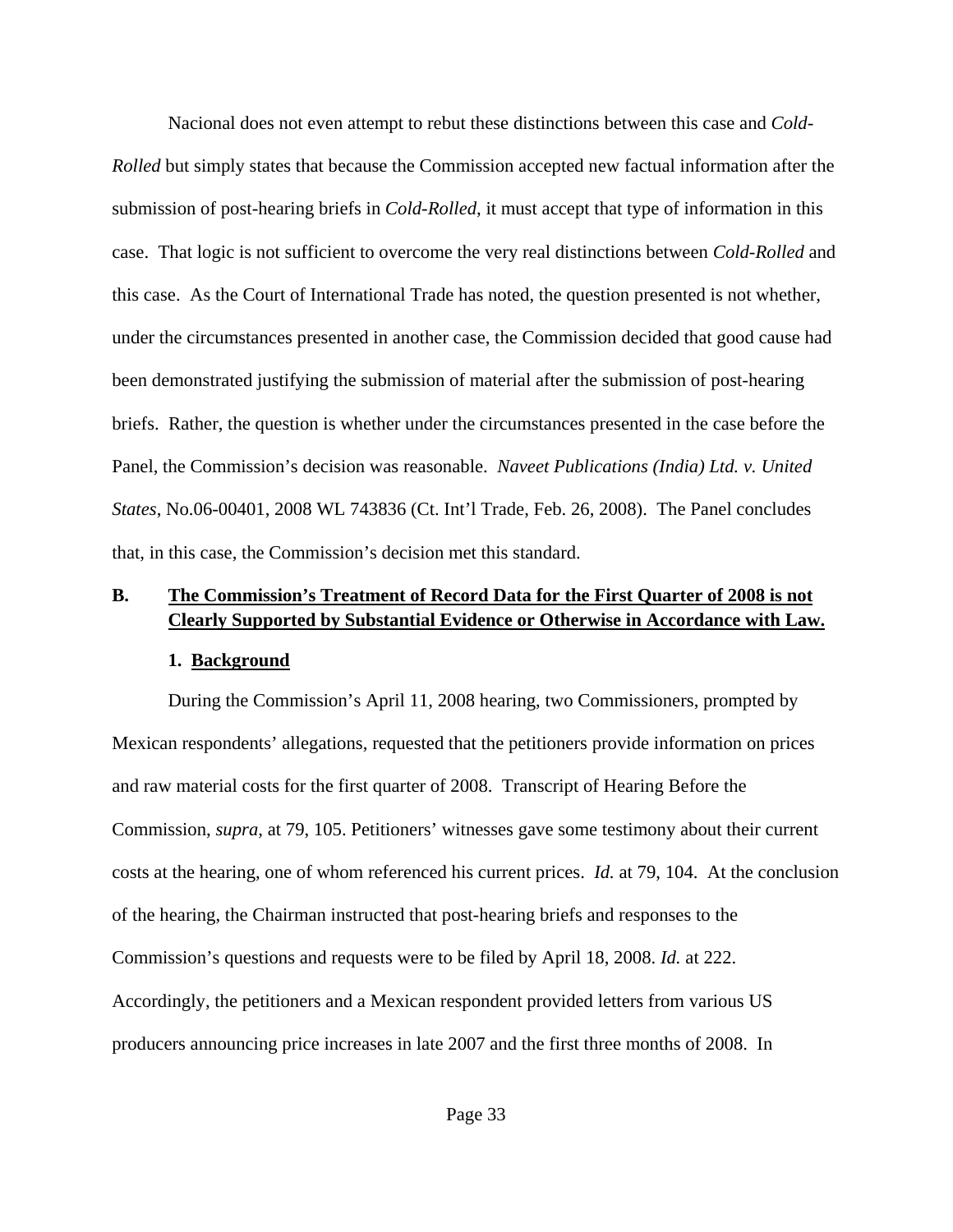addition, the petitioners provided certain raw material cost evidence, while Mexican respondent

Hylsa, S.A. de C.V. ("Hylsa") provided published raw material cost data for the same period.

All of these documents were filed in the administrative record of the proceeding.

In its final affirmative injury determination, the Commission discusses and then discounts

this evidence:

Mexican Respondents also argue that the domestic industry has recently announced massive price increases that far outstripped the increases in their raw material costs, leading to much higher profits in the first quarter of 2008, and therefore the Commission may not find that the domestic industry is currently experiencing injury. We note that, unlike the pricing and cost data gathered for the period of investigation (2005-2007) through questionnaire responses, we do not have questionnaire data for 2008 to place any evidence on price or raw material cost increases in 2008 in its proper context. Nevertheless, information on the record from 2007 shows that announced price increases by the domestic industry were ultimately not accepted, as reported prices declined throughout 2007. Record evidence provided by Petitioners shows that  $[$ <sup>\*</sup>  $^*$   $^*$ ]. Moreover, while there is some information on the record regarding announced price increases, there is also information on the record showing that costs, particularly for hotrolled steel, have also increased dramatically in 2008. As a representative from Petitioner Southland Tube testified at the hearing:

[S]ince the fourth quarter of last year I have paid over \$380 a ton increase for my flat-rolled steel, and my increase announcements to the trade for tubing have amounted to \$280, so I'm \$100 a ton behind the eight ball. I have not recovered all my costs yet.

Finally, any announced price increases in 2008 occurred not only after the petitions in these investigations were filed, but also after Commerce announced its affirmative preliminary antidumping and countervailing duty determinations. For these reasons, we are not persuaded that price increase announcements made by the domestic industry in 2008 are entitled to much weight in our material injury determination.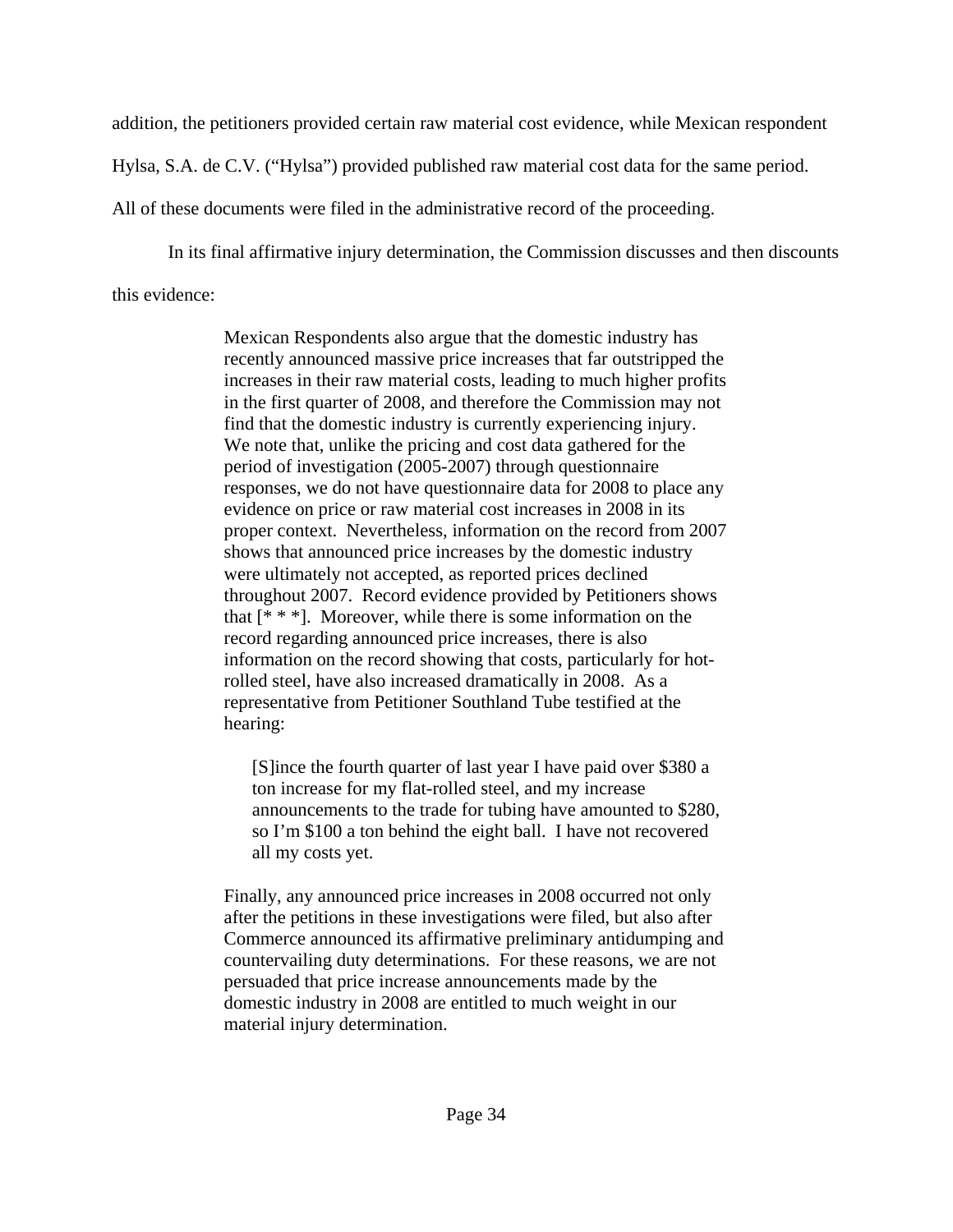*Light-Walled Rectangular Pipe and Tube from China, Korea, and Mexico,* Inv. Nos. 701-TA-449 and 731-TA-1118-1120 (Final), USITC Pub. No. 4024 (July 2008), ("Light-Walled Rectangular Pipe and Tube"), at 14, n. 75. This footnote is the target of Nacional's challenge in this issue.

### **2. Arguments**

Nacional challenges the Commission's determination that information the Mexican respondents had submitted with their post-hearing briefs was entitled to less weight than evidence gathered during the period of investigation, 2005-2007. Nacional argues that the Commission disregarded pricing information showing lack of injury during the first quarter of 2008, while selectively relying on other 2008 information provided by the petitioners to support the final determination of injury. According to the Complainant, the Commission is statutorily required to use the most current information possible to determine whether the domestic industry is presently experiencing injury. Nacional states that Hylsa, the other Mexican respondent, demonstrated that the US industry was highly profitable during the first quarter of 2008. Nacional argues that the Commission's position that there were no questionnaire data for 2008 to put their evidence "into proper context" is not an acceptable reason for rejecting the Mexican respondents' information because there is no requirement that data be collected through questionnaires. In its last point, Complainant contends that the Commission improperly dismissed price increase announcements in 2008 based on a presumption that the filing of a petition and the impact of affirmative preliminary antidumping and countervailing duty determinations affected pricing, without finding any evidence that the pendency of the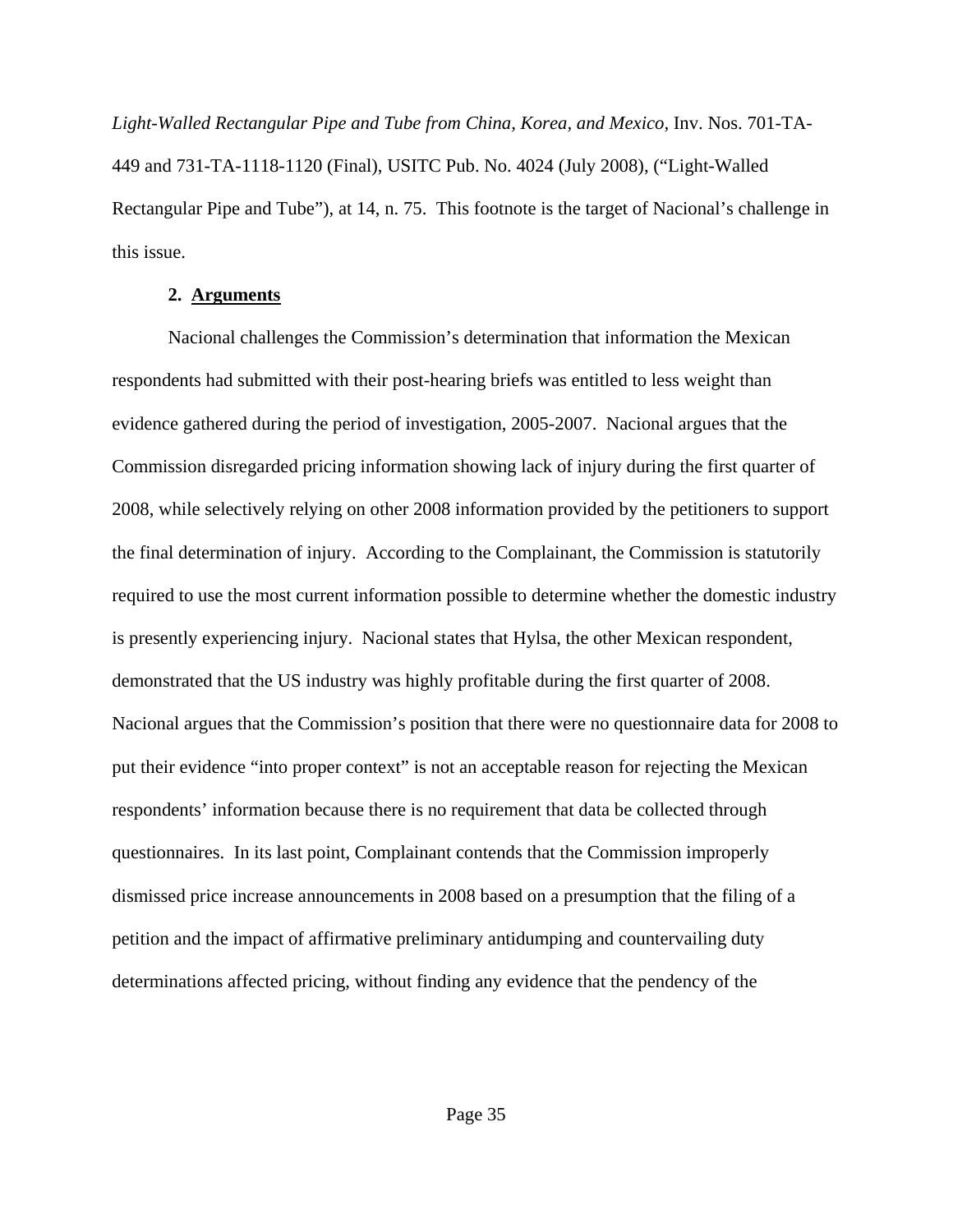investigation had an influence on pricing, and also without considering evidence rebutting any such presumption.

The Commission responds that it did not reject the evidence submitted in the Mexican respondents' post-hearing briefs. That evidence was filed in the administrative record and the Commission considered it yet nonetheless determined that it was entitled to less weight than the 2005-2007 evidence gathered through questionnaires. The Commission disputes the Mexican respondents' contention that the domestic industry was "very profitable" by the first quarter of 2008, relying on hearing testimony and other contradictory evidence furnished by the petitioners, as well as confirmed 2007 pricing data that tend to cast doubt on the respondents' assumption that 100% of the price announcements in 2008 were realized. The Commission also maintains that the statute and Statement of Administrative Action ("SAA") permit it to presume that any purported price increases were due to the pendency of the antidumping and countervailing duty investigations. The Commission argues that the burden was on the Mexican respondents to rebut the presumption, which, in its view, they did not do.

The U.S. producers argue that, in making its final injury determination, the Commission weighed all the 2008 pricing information, that which the respondents submitted as well as information from the Commission's own staff report, petitioners' post-hearing brief, and hearing testimony. According to the U.S. producers, the Commission thoroughly analyzed all information properly in the administrative record. Because there is substantial evidence in support of the final determination of material injury, and because the Panel may not reweigh the evidence, assert the U.S. producers, the panel must uphold the final determination.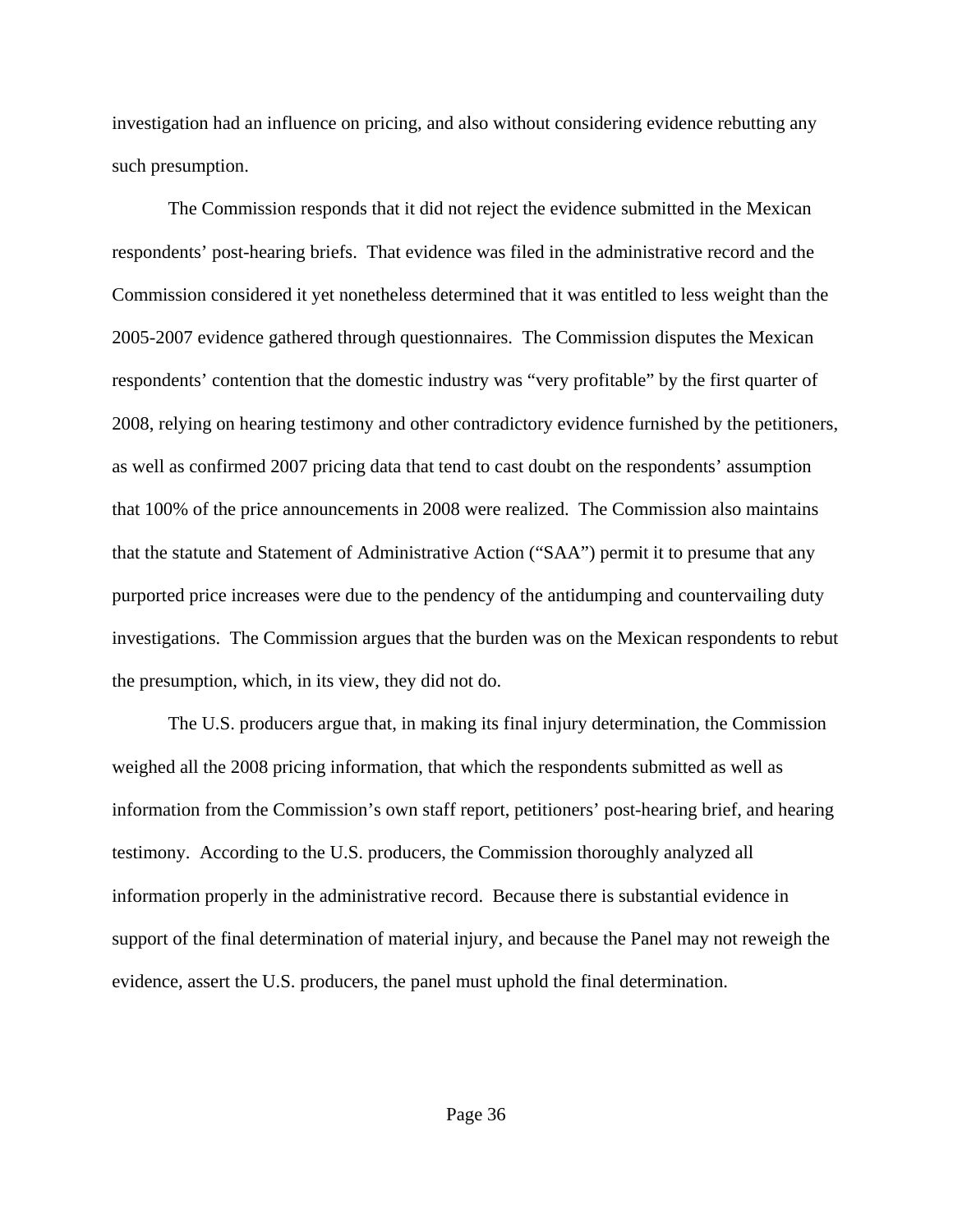We analyze each of the arguments below. The Panel finds that there is insufficient evidence on the record to support the Commission's determination that there was a relationship between the announced price increases in 2008 and the pendency of the investigation, which in the Commission's view entitled it to accord less weight to the price announcement evidence that the Mexican respondents submitted with their post-hearing briefs. In addition, the Commission failed to respond to a rebuttal attempt by Complainant raised during the investigation. We cannot deduce from the Commission's final determination whether the other reasons it offered for giving less weight to the evidence of price increase announcements, specifically, additional record evidence concerning price increase announcements and raw material costs, were considered by the Commission to be independently or collectively sufficient grounds to support its final determination.

### **3. Analysis**

### **a. The Commission Has Discretion in the Use of Current Information.**

The Panel acknowledges that the Commission is charged with making a determination of present, not past, injury. The controlling statute, Title VII of the Tariff Act of 1930, as amended by the Uruguay Round Agreement Act (19 U.S.C. §3512(d)(2000), requires the Commission to "make a final determination of whether…an industry in the United States…is materially injured…." 19 U.S.C. §1673d(b)(1). Nacional relies on the use of the present tense in the statute and on judicial precedent to the effect that "a finding of 'present' injury must reference a time period which is as nearly contemporaneous to vote day as possible and for which reliable record evidence is available." *Chr.Bjelland Seafoods A/S v. United States*, 19 C.I.T 35, 43 (1995). The court in *Bjelland Seafoods* further observes: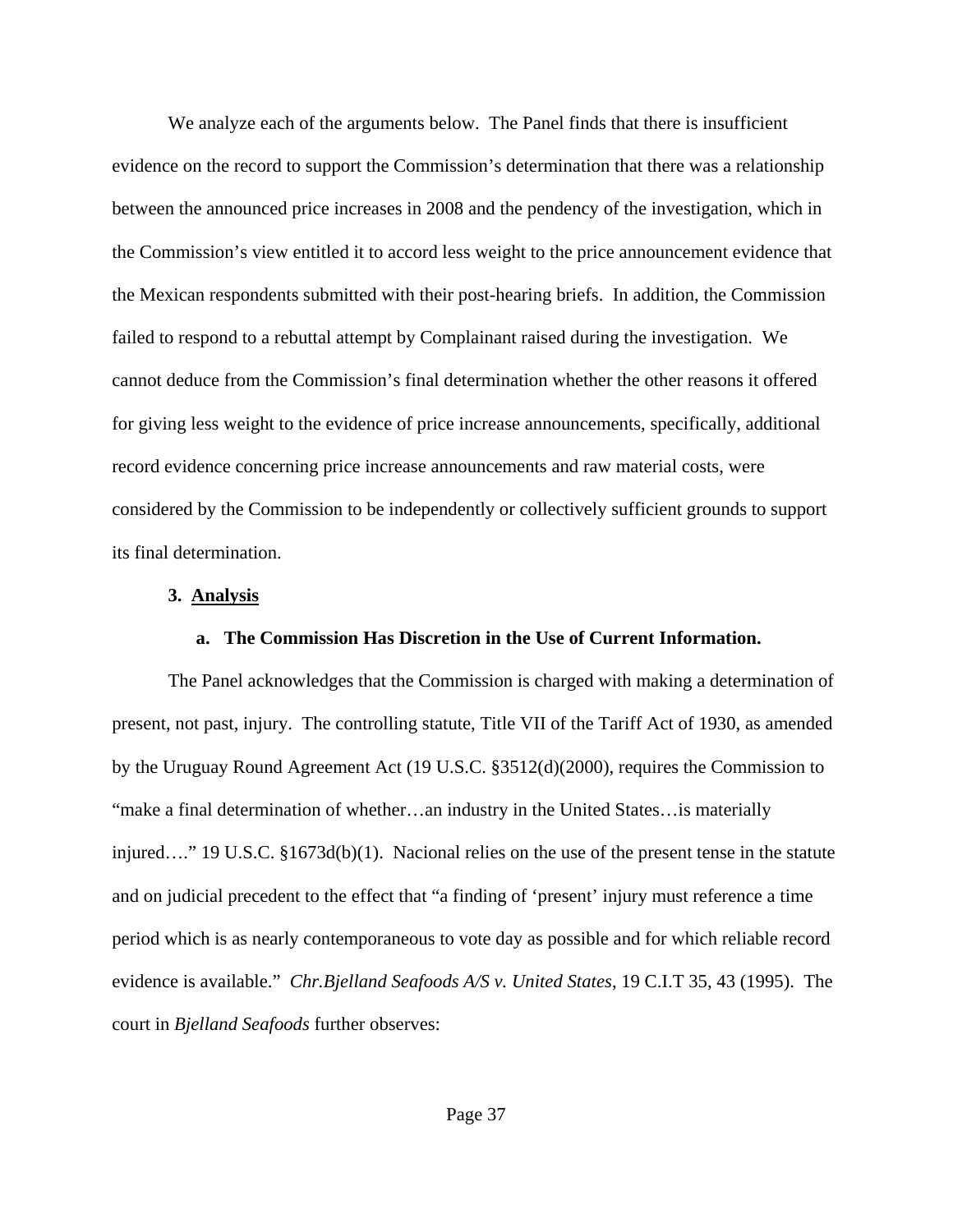Within the time frame established by the ITC for its investigation, older information serves to provide a historical frame of reference against which a 'present' (i.e., as recent to vote day as possible, given the limitations of the collected data) material injury determination is to be made, and without which any assessment of the extent of changed circumstances would be impossible.

*Id.* Reliance on this concept, however, comes with two caveats.

First, the court in *Bjelland Seafoods* does not say that the Commission should always make its determination based on the most recent data. The words "reliable record evidence" and "given the limitations of the collected data" are key. The court observed that "it is of course well within the ITC's discretion to discount or dismiss incomplete or unreliable data." *Id.* For that reason, the Panel must examine the reliability or the completeness of the pricing data submitted in the hearing and post-hearing briefs.

Significantly, the holding in *Bjelland Seafoods* is of limited precedential value. In 2000 the statute was amended, adding section 771(7)(I) to the Tariff Act of 1930, which provides that the Commission may consider whether the filing of the petition, the announcement of a preliminary affirmative determination by the Department of Commerce, or the imposition of provisional duties (or some combination of these actions) may affect industry behavior, as well as the purchasing decisions of importers, distributors and ultimate buyers of the product. 19 U.S.C. §1677(7)(I). The Statement of Administrative Action specifically debunks the holding of *Bjelland Seafoods*:

> [W]hen the Commission finds evidence on the record of a significant change in data concerning the imports or their effects subsequent to the filing of the petition or the imposition of provisional duties, the Commission may presume that such change is related to the pendency of the investigation. In the absence of sufficient evidence rebutting that presumption and establishing that such change is related to factors other than the pendency of the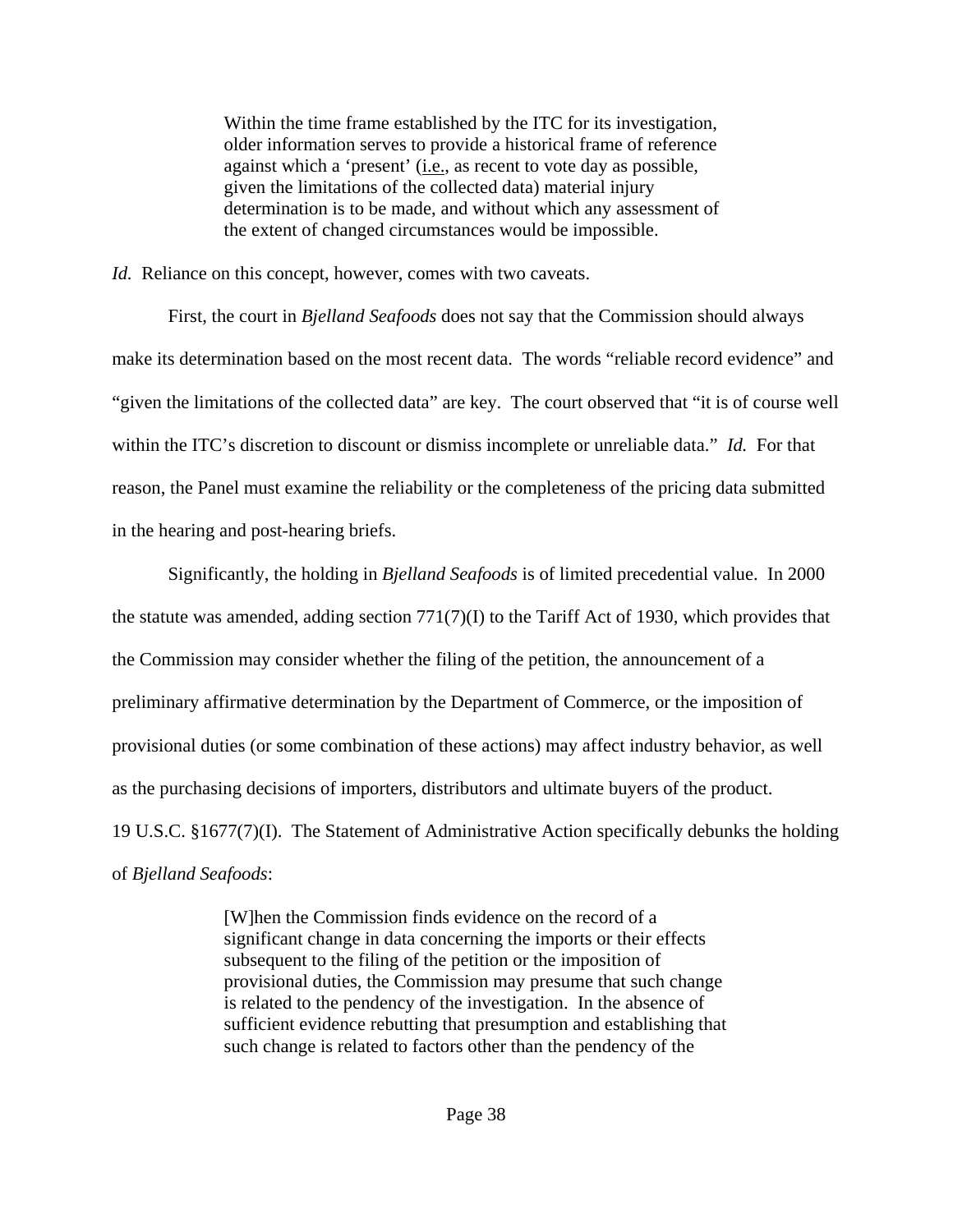investigation, the Commission may reduce the weight to be accorded to the affected data. To the extent that the decision of the Court of International Trade in *Chr. Bjelland Seafood/AS v. United States* could be interpreted as requiring the Commission to demonstrate that the change is not related to other factors, it is disapproved.

Uruguay Round Agreement Act, Statement of Administrative Action, accompanying H.R. Rep. No. 103-826(I) ("SAA") at 854. Nevertheless, courts continue to rely on the reasoning of *Bjelland Seafoods*. *See e.g., Usinor v. United States*, 26 C.I.T. 767 (2002). We examine the application of 19 U.S.C. §1677(7) (I) in greater depth below.

 More recent decisions clarify that the Commission has considerable discretion in choosing the data on which it relies for injury determinations because facts and conditions vary from investigation to investigation. There are numerous instances since the implementation of 19 U.S.C. §1677(7) (I) in which the Commission has relied upon post-petition information, finding the unique circumstances of each case to warrant such reliance, and the courts have upheld these determinations. *See e.g., Nucor Corp. v. United States,* 28 C.I.T. 188, 227-29 (Ct. Int'l Trade 2004), *aff'd* 414 F.3d 1331 (Fed. Cir. 2005) (the Commission found that the imposition of duties pursuant to a Section 201 investigation had a greater impact on imports than did the antidumping and countervailing duty investigations); *Nitrogen Solutions Fair Trade Comm. v. United States*, 29 C.I.T.86, 101-102 (Ct. Int'l Trade 2005) (the Commission concluded that factors other than the antidumping investigation, such as natural gas price effects, contributed to the decline in subject imports). In other cases, the court has found that Commission's decision to accord less weight to information as a result of the pendency of the petition was based on substantial evidence. *See e.g., Nippon Steel Corp. v. United States*, 28 C.I.T 1738, 350 F.Supp.2d 1186, 1203-04 (Ct. Int'l Trade 2004), *rev'd on other grounds*, 458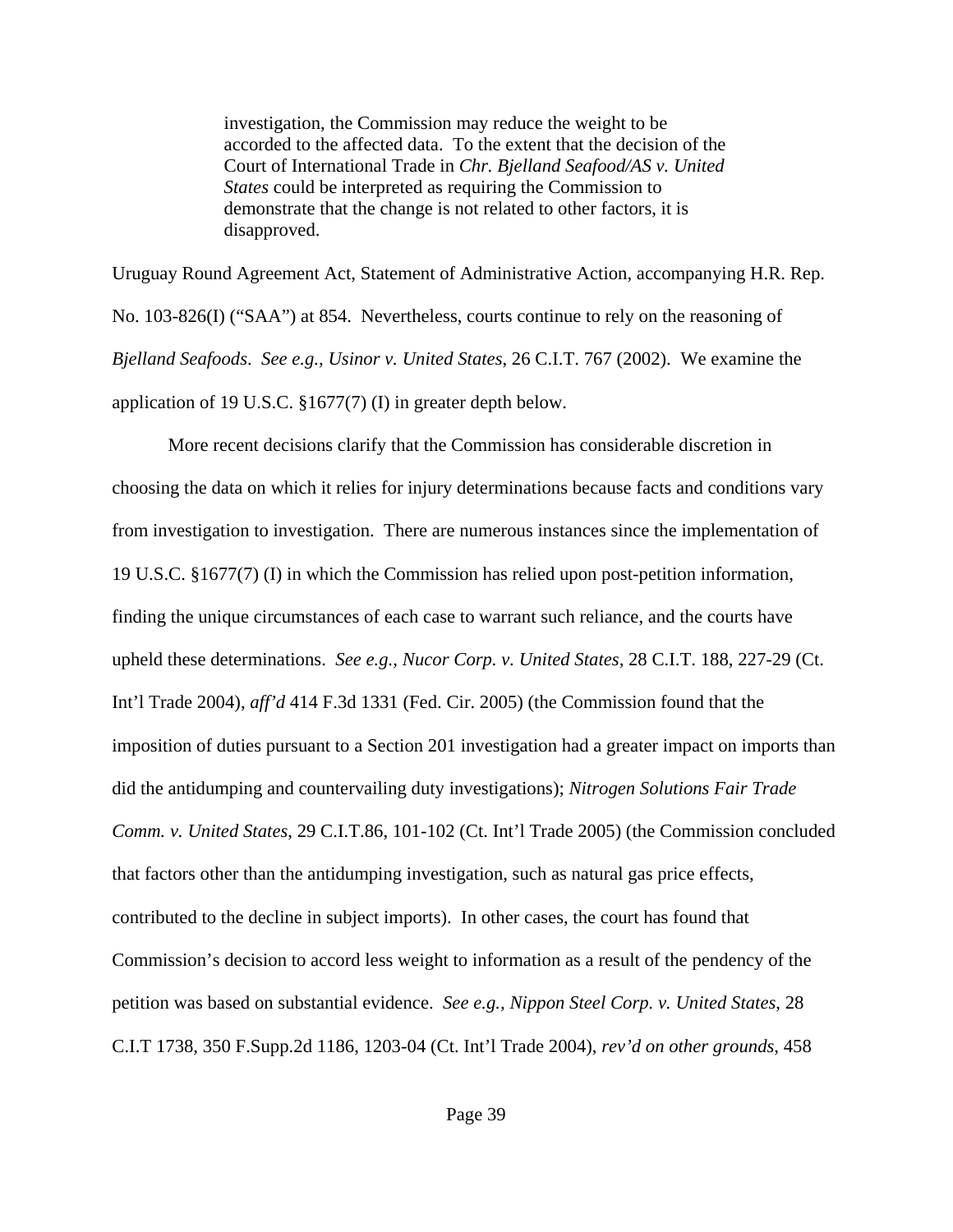F.3d 1345 (Fed. Cir. 2006) (the Commission found evidence indicating that the filing of the petition affected domestic pricing in 2000 and, therefore, the Commission reasonably decided to place less weight on 2000 data.

 We therefore find that the Commission is neither required to use nor prohibited from using the most current information, that is, data from the period immediately preceding vote day. The Commission has discretion to determine which information is most reliable, probative, and indicative of the condition of the domestic industry when it makes its injury determinations. As to the application of this principle in the instant proceeding, the Panel will address that issue below.

### **b. The Commission Considered Record Evidence from the First Quarter of 2008.**

 Contrary to Nacional's allegation, the Commission did not reject the evidence it and corespondent Hylsa submitted with their post-hearing briefs. The price announcement letters were accepted into the record and the Commission considered them in its final determination. The Commission adhered to the methods for gathering data described in 19 C.F.R. §201.9, including filings, questionnaires, and hearing testimony. The Commission, however, did not accord as much weight to the 2008 evidence as to the evidence from the period of investigation.

Nacional complains that the Commission relegated the analysis of its allegation to a footnote. While it may seem lamentable that the Commission dealt with an issue in such a manner, the footnote concisely addresses the Mexican respondents' contentions. First, the Commission describes the Mexican respondents' allegation "that the domestic industry has recently announced massive price increases that far outstripped the increases in their raw material costs, leading to much higher profits in the first quarter of 2008, and therefore the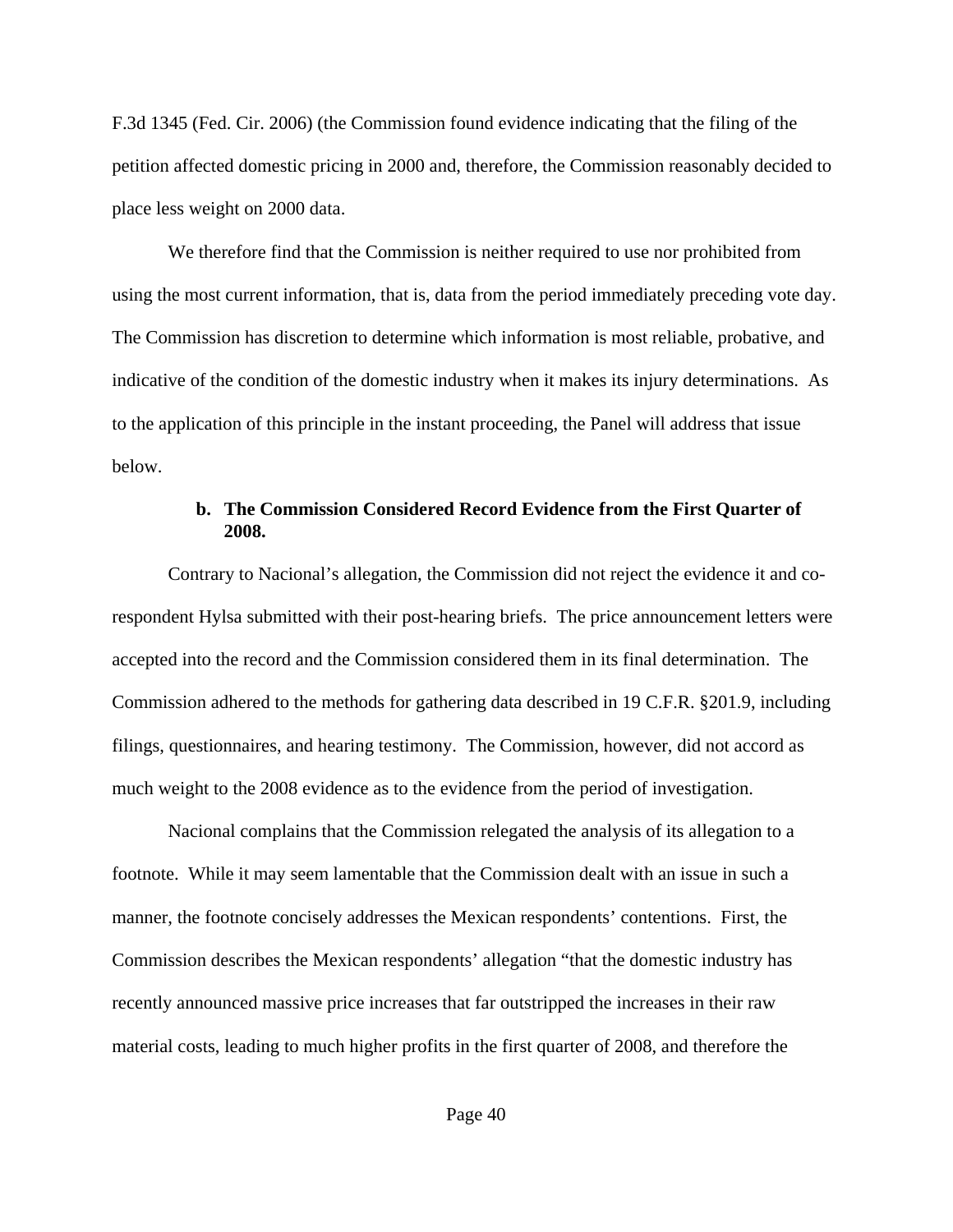Commission may not find that the domestic industry is currently experiencing injury." *Light-Walled Rectangular Pipe and Tube, supra*, at 14 n. 75. The Commission proceeds to address each component of the allegation.

Initially, the Commission notes that it does not have questionnaire responses for 2008 "to place any evidence on price or raw material costs increases in 2008 in its proper context." *Id.* The Commission contrasts this situation with the fact that it does have questionnaire data for the period of investigation, 2005 through 2007. *Id.* This is not a finding. Rather, it is a comment on the relative probative quality of the 2008 evidence in comparison to the evidence from the period of investigation.

Nacional contends that there is no requirement in the Commission's regulations that evidence be put into "proper context." While the Commission's language may be imprecise, Nacional is misinterpreting the phrase, which is intended to convey the practical limitations of the data, not a statutory or regulatory standard. More important, however, is that Nacional overlooks the essential point: The Commission did not review the 2008 evidence and selectively adopt the U.S. producers' information while rejecting the respondents' information. On the contrary, the Commission examined all the 2008 price and cost information, that which Nacional and Hylsa submitted as well as that which the U.S. producers submitted, concluding that none of the data could provide as comprehensive an understanding of the condition of the domestic industry as the information the Commission staff had collected and evaluated for the period of investigation.

### **c. The Commission Considered Price Increase Announcements for 2008.**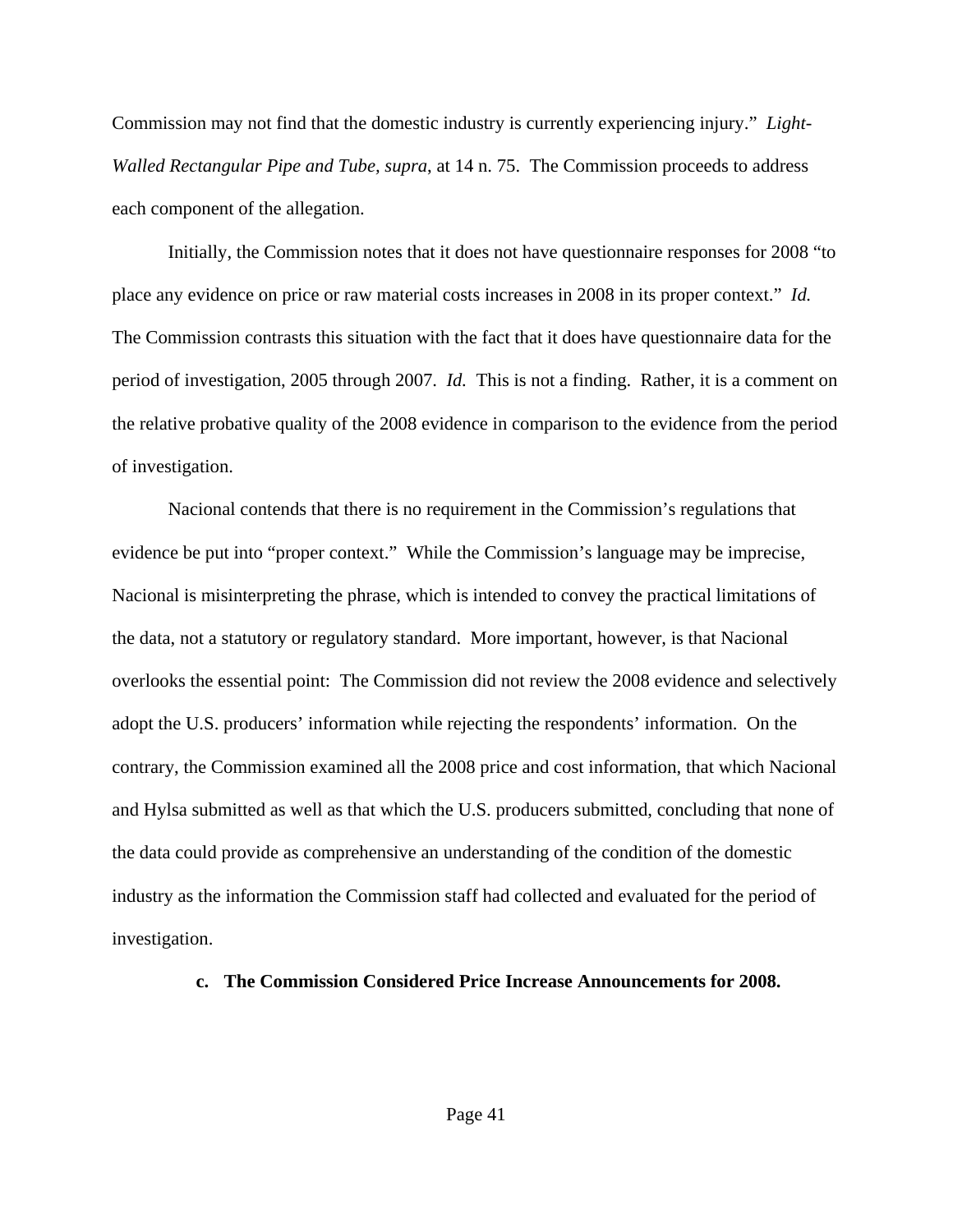Both the Mexican respondents and the petitioners appended to their post-hearing briefs copies of letters from U.S. producers to their customers, announcing price increases. Some of the letters were dated in November and December 2007; the majority were dated January through March 2008. Complainant avers that these price increase announcements, compared to the raw material costs that comprise over three quarters of total production costs, indicate that the U.S. industry was profitable at the time the investigation ended.<sup>[14](#page-41-0)</sup> An announcement, however, is not necessarily probative of a price increase. Rather, an announcement is a proposal to raise prices. Customers do not necessarily accept the proposed increases. The Mexican respondents did not produce any evidence of realized price increases.

There is evidence on the record concerning actual 2008 price increases. Petitioners' posthearing brief included a statement from the largest U.S. producer, Bull Moose, regarding the percentage of its 2008 price increase announcements that were realized. Post-Hearing Brief of U.S. Producers, *supra,* at Exh. 9. Leavitt, another of the petitioners, presented an analysis of its cost and price increases for the first quarter of 2008. *Id.* The only other evidence concerning actual price increases in 2008 is the statement made by an executive of Southland during the Commission's hearing that his company had achieved \$280 in price increases. These isolated pieces of evidence stand in contrast to the information the Commission obtained from 22 U.S. producers for the 2005-2007 period of investigation.

The Commission was able to discern certain factors from its review of both price and cost information from the period of investigation and from 2008. The Commission reveals that "information on the record from 2007 shows that announced price increases by the domestic

<span id="page-41-0"></span> $14$  As the Commission points out, respondent Hylsa's conclusion that the U.S. industry was highly profitable is premised on a 100% realization rate for the announced price increases.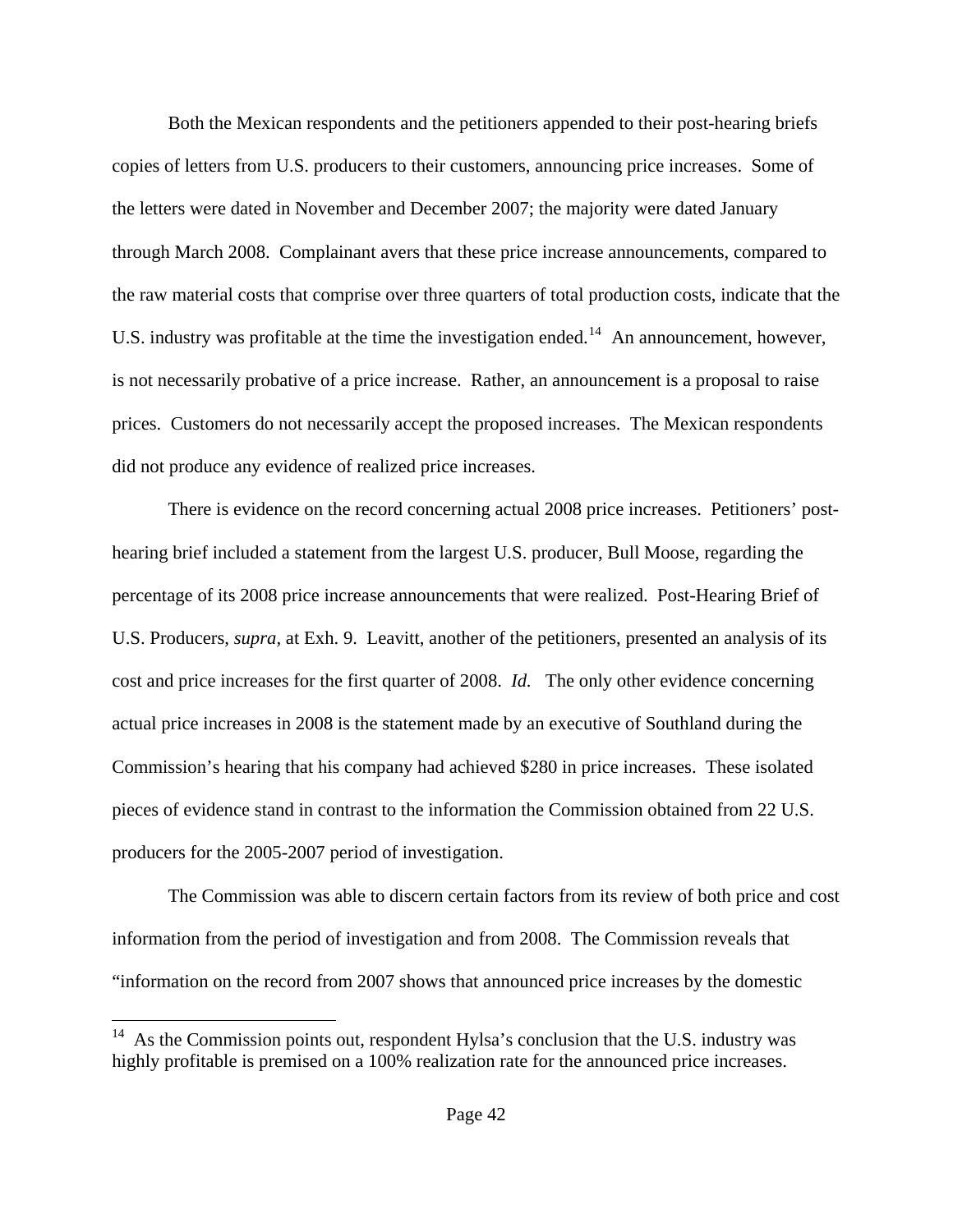industry were ultimately not accepted, as reported prices declined throughout 2007." *Light-Walled Rectangular Pipe and Tube, supra*, at 14. n. 75. In its brief and at oral argument before this Panel, the Commission related that none of the 2007 price increase announcements were realized. As Nacional admits, there is some record evidence concerning the realization rate of the 2008 price increase announcements. Although the Commission does not explain its finding with regard to 2008 prices, it would be reasonable to conclude that the actual price data for that period are incomplete.

## **d. The Commission Also Considered Evidence That Raw Material Costs Increased in the First Quarter of 2008.**

Prices do not exist in a vacuum. Rather, they must be compared to costs in order to determine whether a manufacturer is profitable. Nacional refers to published raw material costs that its co-respondent, Hylsa, submitted with its post-hearing brief, which do show that costs were rising but which, when compared with the price increase announcements, reflect a profitable industry. *See* Post-Hearing Brie of Hylsa S.A. de C.V., April 18, 2008, Admin. Rec., List 1, Doc. 130, at 6-8. The Commission first rejects Hylsa's analysis because it depends on the assumption that all the price increases were implemented. The Commission wrote, "[T]here is also information on the record showing that costs, particularly for hot-rolled steel, have also increased dramatically in 2008." *Light-Walled Rectangular Pipe and Tube, supra*, at 15, n. 75. The Commission then quotes the witness from Southland, who testified at the hearing that his cost increase for flat-rolled steel was \$380. *Id.* Additionally, the record contains other evidence regarding costs of individual U.S. producers.[15](#page-42-0)

<span id="page-42-0"></span> $15$  For example, Leavitt, in the petitioners' post-hearing brief reveals, specific cost and price data. In the letters appended to the Complainant's post-hearing brief, 34 of 46 ascribe their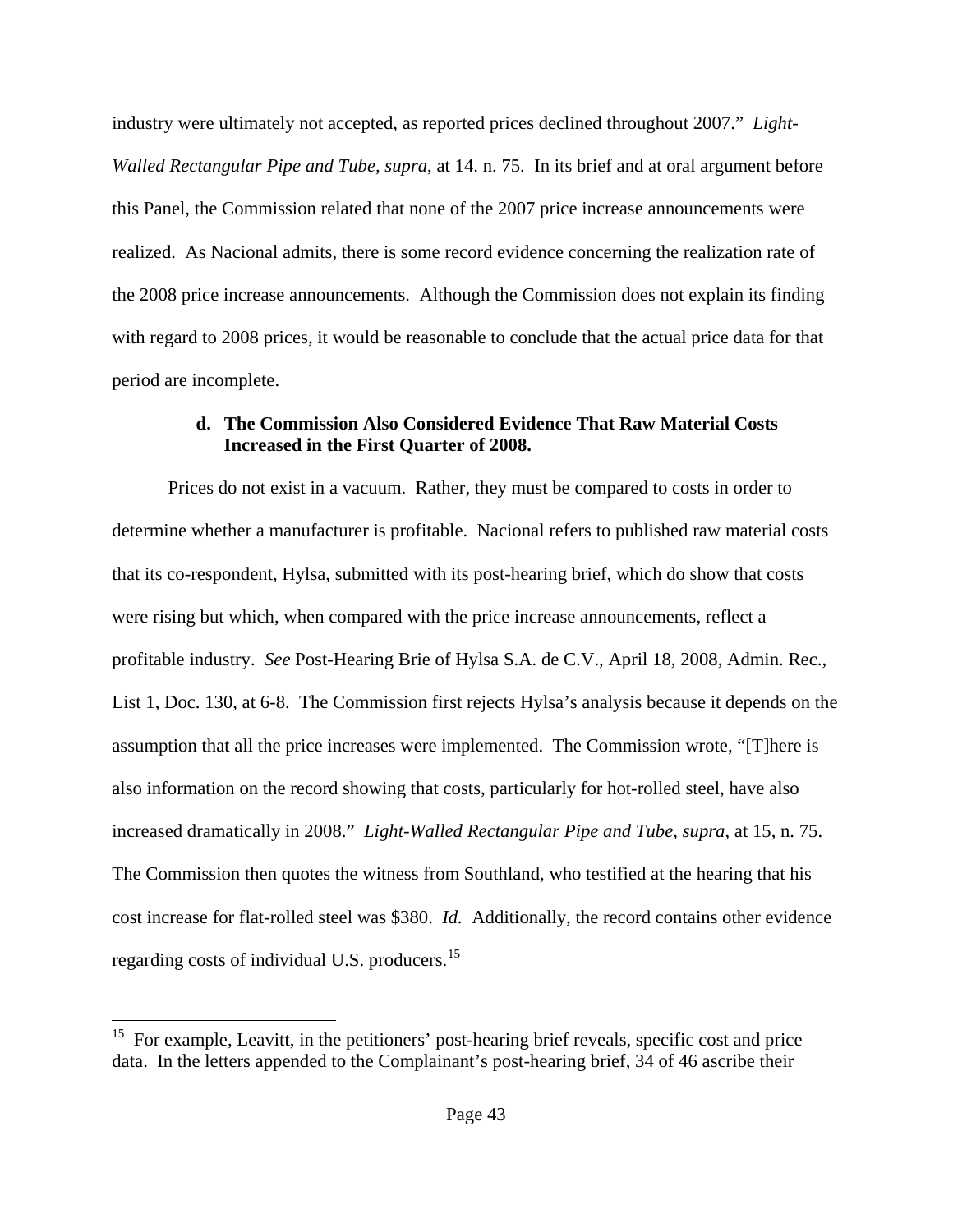# **e. Announced Price Increases in 2008 Occurred After the Preliminary Affirmative Antidumping and Countervailing Duty Determinations.**

 The ultimate factor in the Commission's analysis of the 2008 evidence is this statement: "Finally, any announced price increases in 2008 occurred not only after the petitions in these investigations were filed, but also after Commerce announced its affirmative preliminary antidumping and countervailing duty determinations." *Light-Walled Rectangular Pipe and Tube, supra*, at 15, n. 75. The significance of this unamplified statement lies in §771(7) (I) of the Tariff Act of 1930, as amended, which is entitled, "Consideration of post-petition information:"

> The Commission shall consider whether any change in the volume, price effects, or impact of imports of the subject merchandise since the filing of the petition in an investigation under part I or II of this subtitle is related to the pendency of the investigation and, if so, the Commission may reduce the weight accorded to the data for the period after the filing of the petition in making its determination of material injury….

19 U.S.C. §1677(7)(I).

The purpose of the Commission's recitation of the fact that the Commerce Department had made preliminary affirmative determinations in this investigation prior to any price increases that the domestic industry announced in 2008 was to bring into question whether such price increase announcements—and, indeed, all changes to price and raw material costs—were "related to the pendency of the investigation." Section 771(7) (I), as amended, provides the framework for the Commission's treatment of such a situation.19 U.S.C. §1677(7)(I).

announced price increases to escalating raw material costs. Three letters, all issued by the same producer, also refer to increased demand. The others are silent as to the reason for announcing a price increase. *See* Post-Hearing Brief of Nacional de Acero S.A. de C.V., *supra,* at Exh. V.

<u> 1989 - Johann Stoff, amerikansk politiker (d. 1989)</u>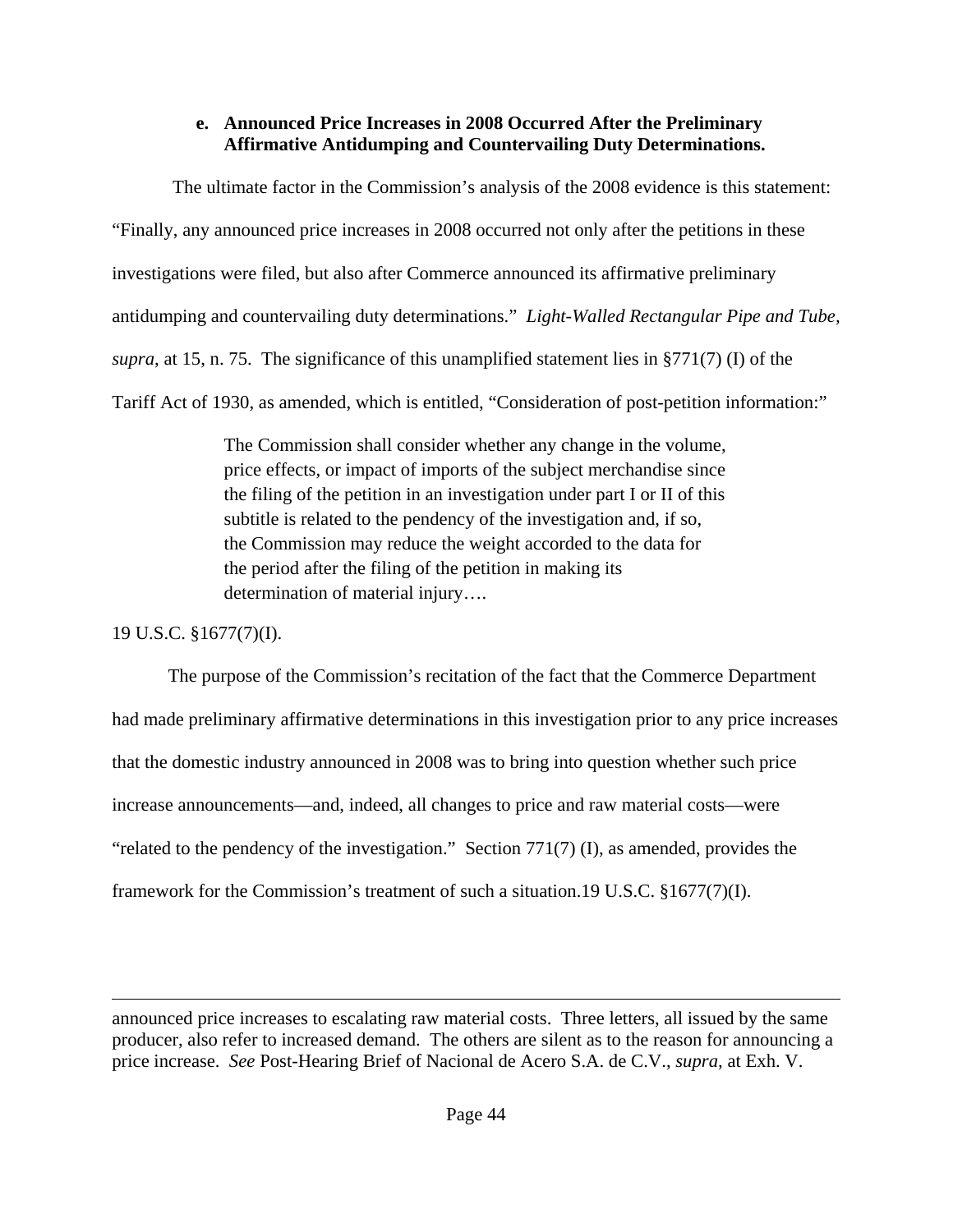The terms of Section  $771(7)(I)$  grant discretion to the Commission to reduce the weight accorded to post-petition changes in certain data specified in the statute. *Id.* If the Commission purports to exercise this discretionary power, the principles of administrative law require it to establish that it was authorized to exercise that discretion. Pursuant to the statute, the Commission's authority to exercise the discretionary power to reduce the weight accorded to the specified data is contingent upon a conclusion that the changes are related to the investigation. Thus, the Commission may establish that it lawfully exercised the discretionary power granted to it by the statute to accord less weight to a change in data only if it first reaches a conclusion that the change in the data is related to the pendency of an investigation.

The principles of administrative law also provide that if the Commission reaches a conclusion, that conclusion must not be arbitrary or capricious and/or must be supported by substantial evidence. A reviewing body may determine whether an agency's conclusion is arbitrary or capricious only if the agency sets forth its reasoning in sufficient detail to enable the reviewing body to determine that it was reasonable for the agency to reach that conclusion.<sup>[16](#page-44-0)</sup>

Here, the Commission exercised its discretionary authority to reduce the weight accorded to a post-petition change in price data. Accordingly, the Commission must have concluded that the change was related to the pendency of the investigation. It follows that the Commission was required to provide reasons for this conclusion in sufficient detail to enable the Panel to determine whether that conclusion was reasonable. If the Panel is unable to determine that the

<span id="page-44-0"></span><sup>16</sup> *See e.g*., *Altx, Inc. v. United States*, 25 C.I.T. 1100, 167 F.Supp.2d 1353, 1360-61 (Ct. Int'l Trade 2001), where the Court of International Trade held that the Commission's determination that post-petition data was not affected by the pendency of the investigation was not supported by substantial evidence.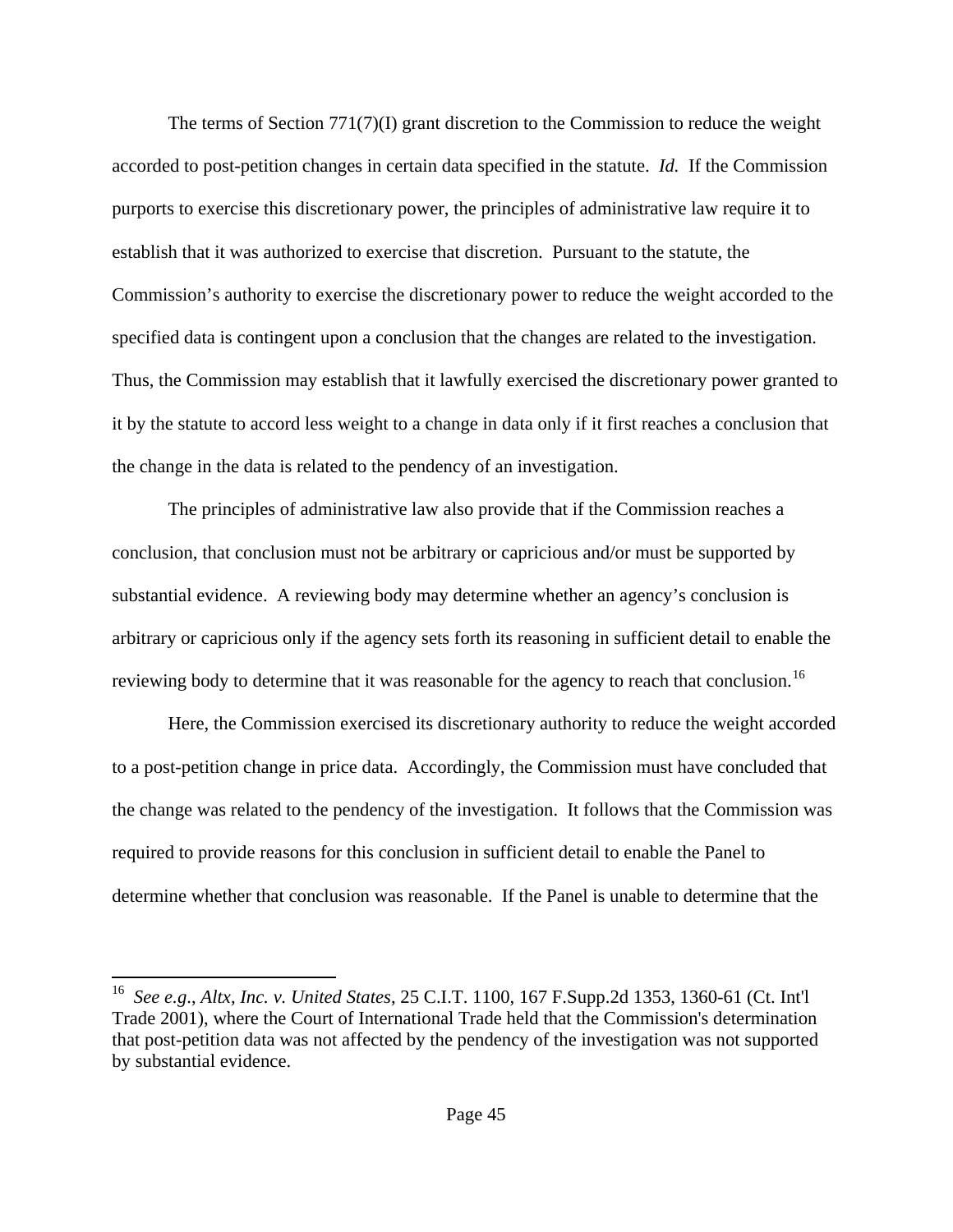conclusion was reasonable, it is unable to determine whether the Commission was authorized to accord less weight to the changes in data.

Unfortunately, the Commission did not explain the reasons for its conclusion. The Commission simply stated that the price increase announcements followed the institution of the investigation and the Commerce Department's determinations. The Commission did not explain why the temporal relation between the institution of the investigation and the Commerce Department's determinations and the price increase announcements supported the conclusion that the price increase announcements were related to the initiation of the investigation and the Commerce Department's determinations. The failure of the Commission to set forth the reasons for its conclusion makes it impossible for the Panel to determine whether the conclusion that the price increase announcements were related to the pendency of the investigation was reasonable. Because the Panel cannot determine whether the conclusion was reasonable, and because the discretion to reduce the weight accorded to a change in data is contingent upon a lawful conclusion that the change is related to the pendency of the investigation, the Panel must remand this case to the Commission to explain the basis for its conclusion.

Moreover, before the Commission, Nacional contended that the price increase announcements were not related to the pendency of the investigation because the announcements did not mention the investigation. The Commission must have rejected this contention because it reduced the weight it accorded to the price increase announcements, an action it could take only if it first concluded that the changes were related to the pendency of the investigation. However, the Commission did not state its reasons for rejecting Nacional's argument. Because the Commission did not state its reasons for rejecting Nacional's argument, the Panel cannot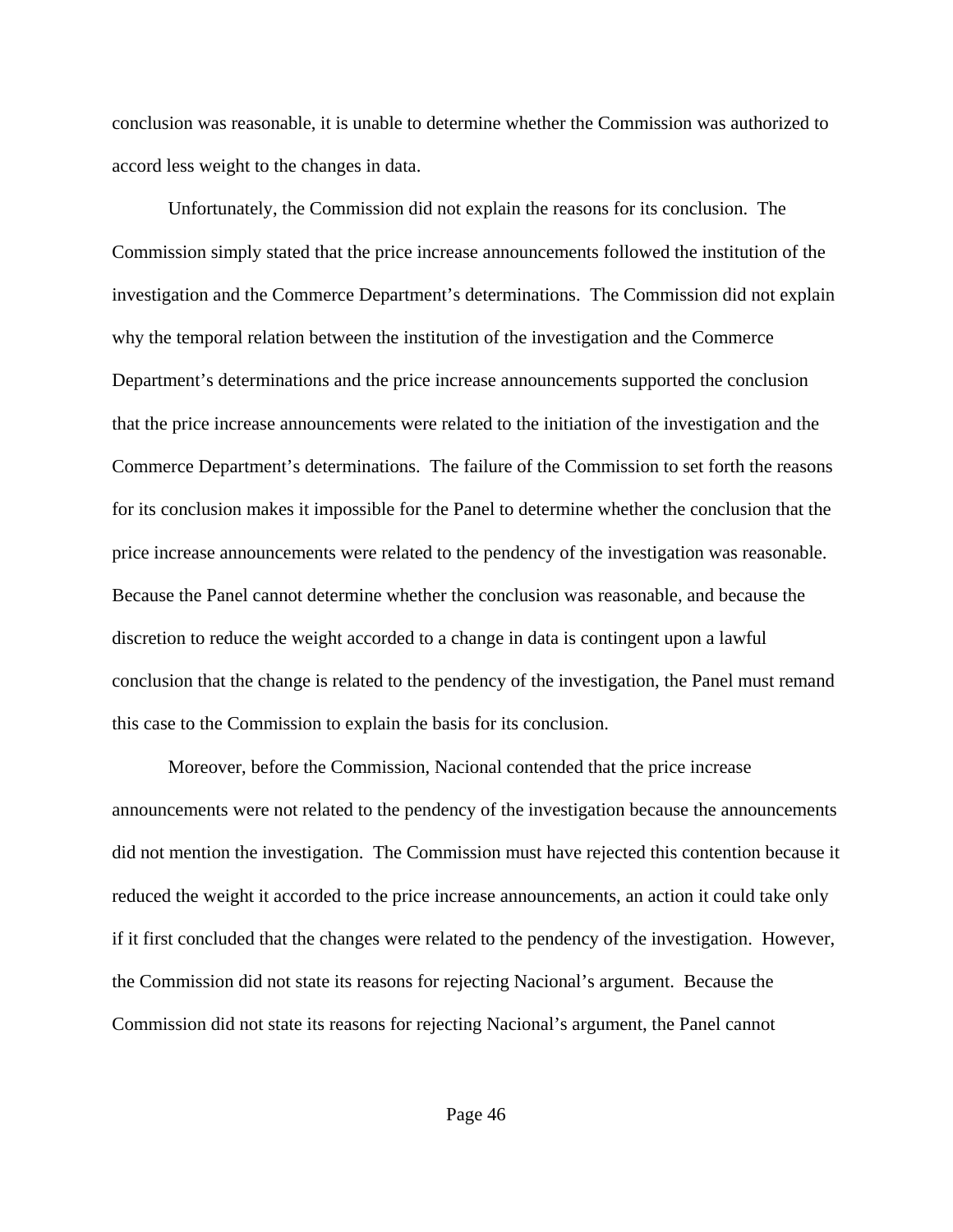determine whether the rejection of the contention was reasonable. Accordingly, the Panel must also remand the case to the Commission so that it may explain the reasons supporting its rejection of Nacional's contention.<sup>[17](#page-46-0)</sup>

## **VI. CONCLUSION**

The Panel holds that the Commission's rejection of the Complainant's submissions dated May, 6, 2008, was supported by substantial evidence and was otherwise in accordance with law. The panel therefore upholds the Commission's final determination with respect to this issue.

 The Panel further holds that the Commission failed to provide a sufficient explanation of the relationship between the 2008 announced price increases and the pendency of the investigation and, also, that the Commission did not address the Complainant's attempt to rebut the presumption that any market changes in 2008 were the result of the filing of the petition and Commerce preliminary affirmative determinations. We cannot determine from the Commission's final determination whether the other two reasons that the Commission cited independently suffice as grounds for according less weight to the 2008 price increase announcements. The Commission made reference to other evidence relating to price increase

<span id="page-46-0"></span> $17$  Nacional presents four additional rebuttal points before the panel. The only contention it raised in the administrative proceeding below, however, is that the Commission cannot presume there was a relationship between the price increase announcements and the pendency of the investigation because the price increase announcement letters did not make any reference to the investigation as the basis for the announcements. Because the Complainant failed to raise the additional points before the Commission, we may apply the principle of failure to exhaust administrative remedies and dismiss them. Nevertheless, the Commission raised that defense only with respect to the last of Nacional's rebuttal arguments, which is that the petitions were not filed until after import volumes began to decline in response to mid-2007 drop in demand. None of the remaining three points is probative; nor are any of them based upon record evidence on which the Commission could have rendered a determination.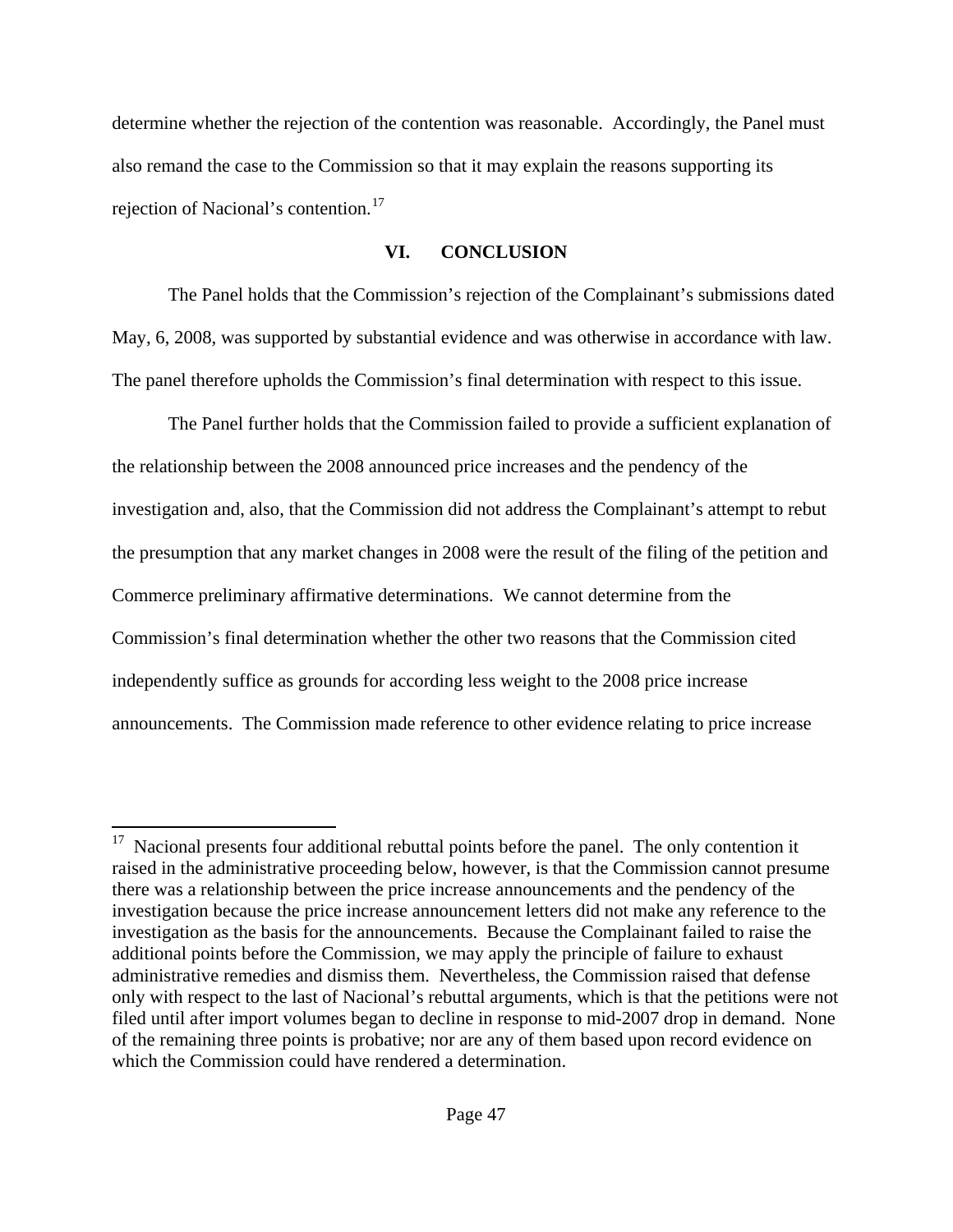announcements in 2007 and in the first quarter of 2008. The Commission's second other reason is that there was evidence regarding raw material costs, as well.

We remand to the Commission to fulfill the requirements of Section 771(7) (I) of the Tariff Act of 1930, as amended, 19 U.S.C. §1677(7) (I), and therefore the Commission must address (i) the relationship between the 2008 announced price increases and the pendency of the investigation, and (ii) the Complainant's attempt to rebut the presumption that any market changes in 2008 were the result of the filing of the petition and Commerce' preliminary affirmative determinations. The Commission shall file its remand determination within sixty days.